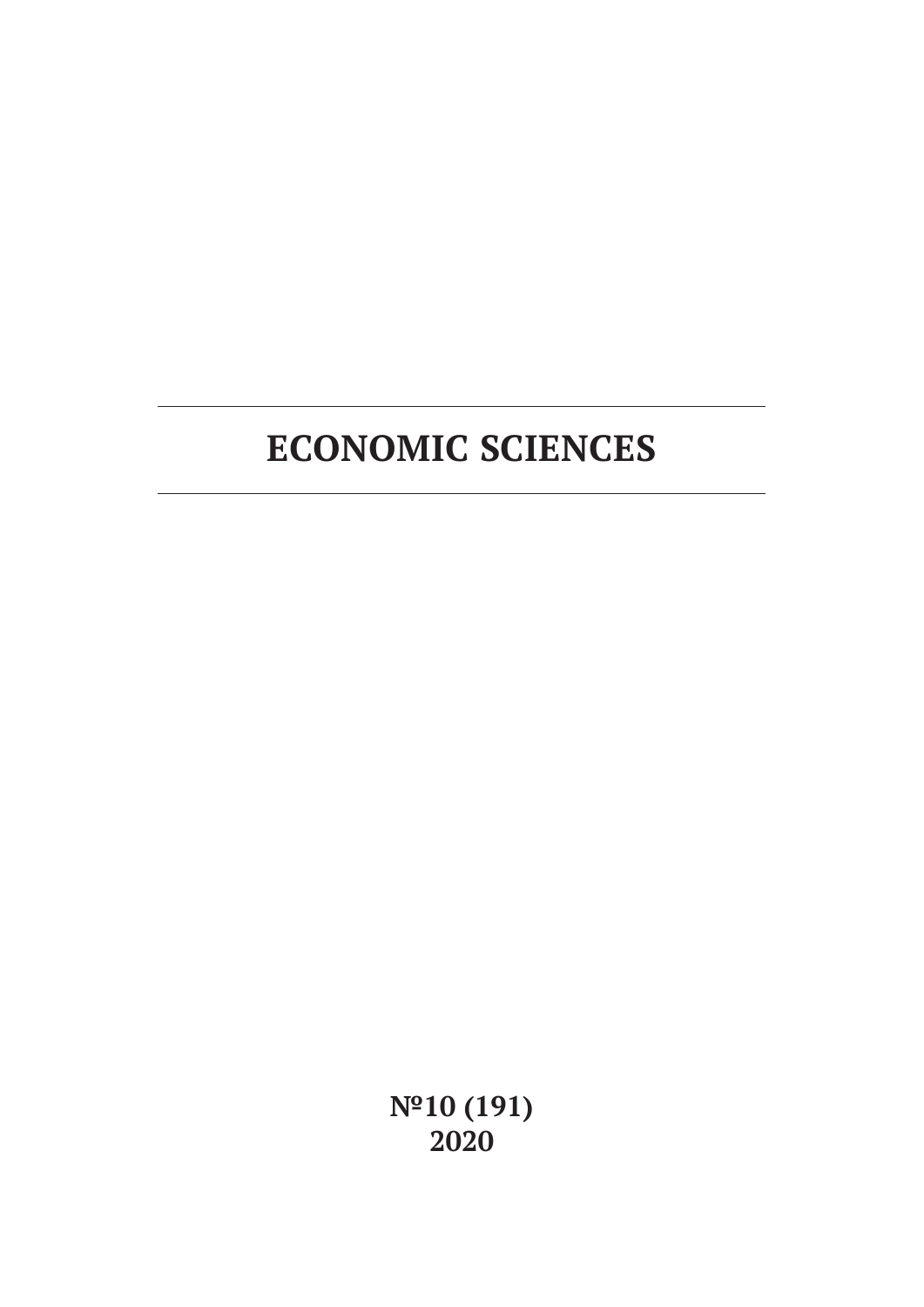#### **Editorial Council**

**V.V. Artiakov** — Doctor of Economics, Member of Russian Academy of Engineering

**R.S. Grinberg** — Doctor of Economics, Professor, Institute of Economy of Russian Academy of Sciences,

**A.G. Griaznova** — Doctor of Economics, Professor, President of Financial University under the Government of the Russian Federation

**A.G. Zeldner** — Doctor of Economics, Professor, Institute of Economy of Russian Academy of Sciences

**N.G. Kuznetsov** — Doctor of Economics, Professor, Rostov State University of Economics

**V.N. Ovchinnikov** — Doctor of Economics, Professor, Southern Federal University

**A.L. Porokhovski** — Doctor of Economics, Professor, Moscow State University named after M.V. Lomonosov

**S.N. Silvestrov** — Doctor of Economics, Professor, Financial University under the Government of the Russian Federation

**A.N. Shokhin** — Doctor of Economics, Professor

**M.A. Eskindarov** — Doctor of Economics, Professor, Rector of Financial University under the Government of the Russian Federation

The journal is included in the list of the Higher Accreditation Committee of The Ministry of Education and Science of Russia of the leading scientific journals and publications issued in the Russian Federation, where the main scientific results of the scientific theses for the degrees of Doctor and Candidate of Science can be found

Founder: LLC "Economic Sciences" Address: 125057, Moscow, Chapaevskii per., 3-775 E-mail: info@ecsn.ru WWW: http://ecsn.ru

The Certificate of registration of mass media: ПИ № ФС77–21147 from 28.06.2005

Subscription index 20387 (Agency "Rospechat")

ISSN 2072–0858

Issue date 31.10.2020 Format 60х84/8 Printed signatures 37.78 500 copies Printed by "24 Print" Ltd

### **Editorial Board**

**V.A. Meshcherov** — Doctor of Economics, Professor, Chief Editor of the Journal «Economic Sciences»

**F.F. Sterlikov** — Doctor of Economics, Professor, Moscow State University of Technologies and Management named after K.G. Razumovskiy

**A.G. Zeldner** — Doctor of Economics, Professor, Institute of Economy of Russian Academy of Sciences

**E.V. Zarova** — Doctor of Economics, Professor, Plekhanov Russian University of Economics

**A.E. Karlik** — Doctor of Economics, Professor, St.-Petersburg State University of Economy and Finance

**N.G. Kuznetsov** — Doctor of Economics, Professor, Rostov State University of Economics

**V.N. Ovchinnikov** — Doctor of Economics, Professor, Southern Federal University

**S.N. Silvestrov** — Doctor of Economics, Professor, Financial University under the Government of the Russian Federation

**K.N. Korischenko** — Doctor of Economics, Professor, Russian Presidential Academy of National Economy and Public Administration

**A.A. Bakulina** — Doctor of Economics, Professor, Financial University under the Government of the Russian Federation

**V.A. Savinova** — Doctor of Economics, Professor, Samara State University of Economics

**E.N. Valiyeva** — Doctor of Economics, Professor, Samara State University of Economics

**G.D. Fainshtein** — PhD in Economics, Tallinn University of Technology

**V.A. Piskunov** — Doctor of Economics, Professor, Samara State University of Economics

**A.M. Petrov** — Doctor of Economics, Professor, Financial University under the Government of the Russian Federation

**P.V. Pavlov** — Doctor of Economics, Associate Professor, Southern Federal University

**O.A. Khokhlova** — Doctor of Economics, Professor, East-Siberian University of Technology and Management

#### **Chief Editor:**

**V.A. Meshcherov** — Doctor of Economics, Professor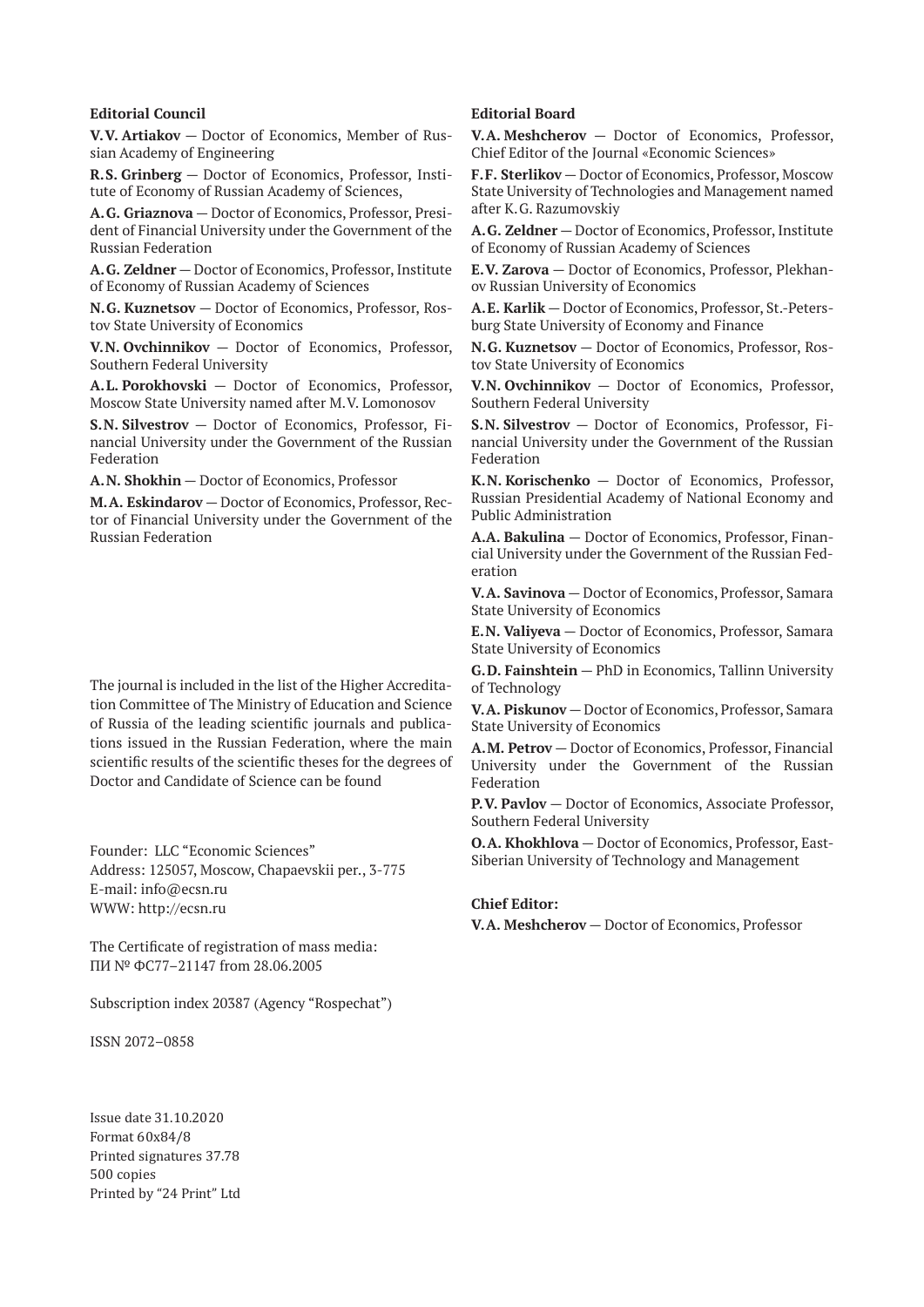### **CONTENTS**

### **ECONOMIC THEORY**

| <b>Ermolaev K.N., Ivanova O.N.</b> The transformation of reproductive relations in agriculture<br>in 1988–2000s: the effect of specific economic rules or intersectoral transplantation |  |
|-----------------------------------------------------------------------------------------------------------------------------------------------------------------------------------------|--|
| Konovalova M.E. Features of the processes of concentration and centralization                                                                                                           |  |
| Rodionov D.G., Konnikov E.A., Sergeev D.A. Digital economic systems subject's                                                                                                           |  |
| <b>Slesarenko E.V.</b> Typology of relationship of structural transformation of economy                                                                                                 |  |

### **ECONOMICS AND MANAGEMENT OF NATIONAL ECONOMY**

| Mazhanskaya E.V., Pasechnik A.S., Bekker M.S., Polegenko A.V., Rodionenko E.V.                                                                                                       |
|--------------------------------------------------------------------------------------------------------------------------------------------------------------------------------------|
| Khromov I.E. The methods of definition of suppliers and initial price in the public                                                                                                  |
| Ganeev A.M. Special investment contract as a tool for attracting investment in industry  294                                                                                         |
| Bugaeva T.M., Viktorova N.G. Framework for supporting decisions on the development                                                                                                   |
| Volkov D.V. Targeted management of labor resources: tasks, software and information                                                                                                  |
| Domnin A.D., Barykin S.E. Development of multiservices as a factor in improving<br>295                                                                                               |
| Domnin A.D., Barykin S.E. Development of a network model for managing the quality                                                                                                    |
| Karzhanova N.V., Sokolova E.I., Tararina L.I., Adasova Y.B. To the issue of diagnosing                                                                                               |
| Korkmazov M.K., Bayramkulov M.A., Bairamukov L.K. Analysis of profit and profitability<br>of organizations carrying out activities in the field of information technologies 299      |
| Kotov R.M., Indenko O.N. Fiscal security of municipalities in the aspect of regional economy 300                                                                                     |
| Kuriachaia E.A. Methodological support of human management resources during the period<br>of transformation of a traditional organization into a self-learning organization 301      |
| Lyamin B.M., Mottaeva A.B. Analysis of methodological approaches to stimulating                                                                                                      |
| Lyamin B.M., Mottaeva A.B. Assessment of the potential for commercialization                                                                                                         |
| Minova M.V., Suprunov S.E., Umarova S.I., Fedorova A.V. On evaluation<br>of the effectiveness of faculty of higher education in crisis conditions of distance learning  302          |
| Nikolaeva E.A., Kuznetsova Y.A., Kopylova E.V., Panchenko E.Y. The role of integrator<br>universities in the economically conditional model of a higher educational institution  304 |
|                                                                                                                                                                                      |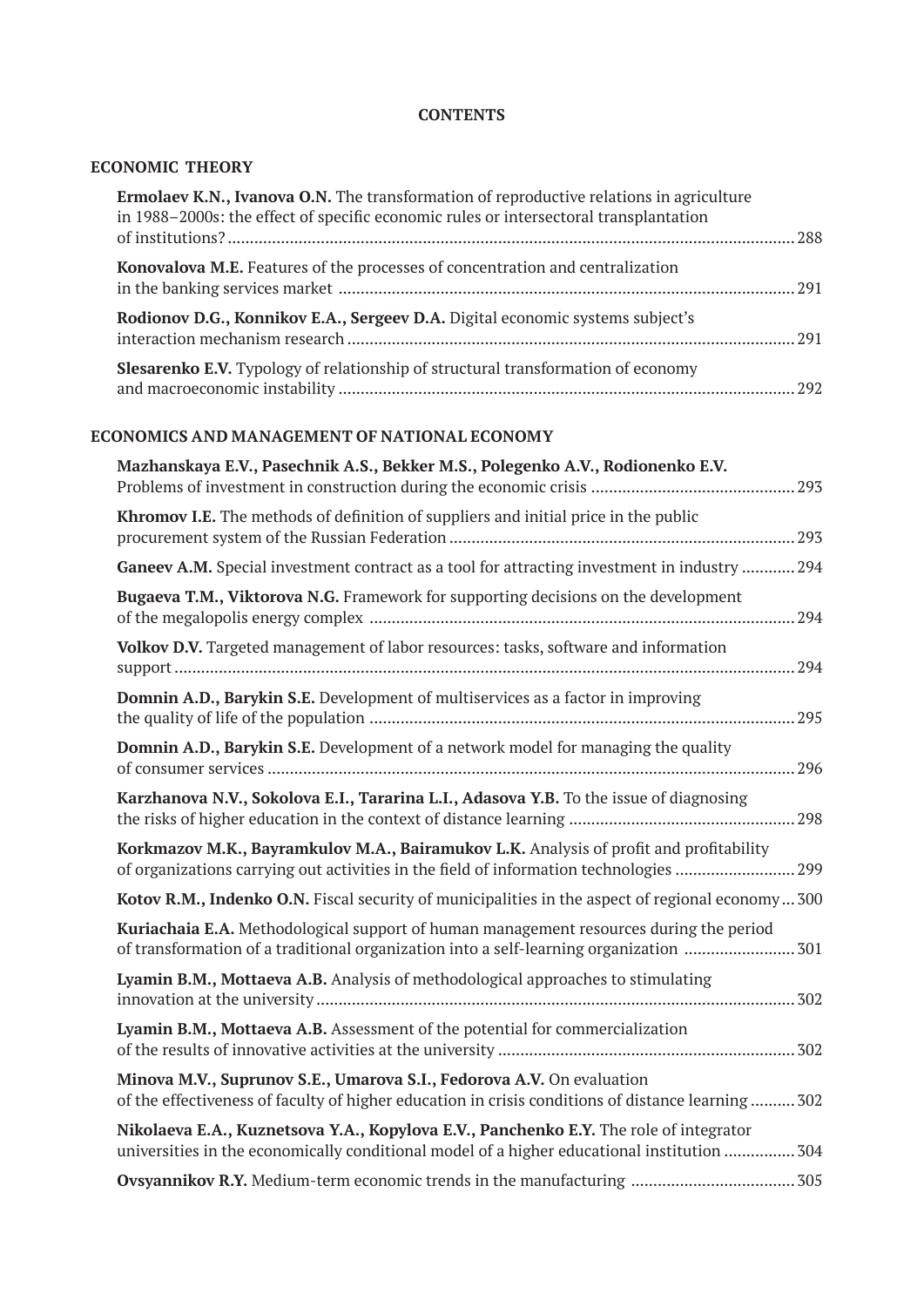| Oleinik E.B., Osipova E.A., Rezanov V.K. Integral assessment of sustainable development                                                                            |  |
|--------------------------------------------------------------------------------------------------------------------------------------------------------------------|--|
| Plotnikov A.I., Gorovoy A.A. Theoretical foundations of the development online stores                                                                              |  |
| Popovsky Y.N., Pekurovskii D.A., Shurukova E.E. Logistic infrastructure as factor of                                                                               |  |
| Popovsky Y.N., Semenova V.V., Shurukova E.E. Innovative social and economic                                                                                        |  |
| Suray N.M., Tarakanov A.V., Orlov V.V., Kudryavtsev V.V., Aydinov H.T.                                                                                             |  |
| Tkachenko E.A., Rogova E.M., Khuazhev A.A. Transforming the Approaches                                                                                             |  |
| <b>Tran Thi Thanh Thuy</b> Conceptual model for assessing the efficiency of woodworking                                                                            |  |
| Tran Thi Thanh Thuy, Degtereva V.A. A model for assessing the business processes                                                                                   |  |
| FINANCE, MONEY CIRCULATION AND CREDIT                                                                                                                              |  |
| Burtseva K. Y. Risk analysis of cooperation between Iran, Russia and its allies  311                                                                               |  |
| Melnikova L.A., Gordova M.A., Popova S.S. The main tasks and ways of managing                                                                                      |  |
| Nikiforova N.A. Analysis of trade and economic relations between Russia                                                                                            |  |
| Nikiforova N.A., Borovitskaya M.V., SHnajder V.V. Analysis of the main indicators                                                                                  |  |
| Petrov A.M., Berdnikova L.F., Gordova M.A. Internal financial control: the concept,                                                                                |  |
| Petrov A.M., SHnajder O.V., Berdnikova L.F. Organizational aspects of operational<br>and preventive internal financial control within the framework of expenditure |  |
| Petrov A. M., SHnajder O.V., Kremer N.SH., Kislov D. S. Important aspects                                                                                          |  |
| Rudakova O.S., Martyinenko N.N., Burtseva K.Y. Expanding cooperation between                                                                                       |  |
| SHnajder O.V., Antonova O.V., Melnikova L.A. Complex and structured methods                                                                                        |  |

# **BOOK KEEPING, STATISTICS**

| Borovitskaya M.V., SHnajder V.V., Khmara D.S. Government policy measures                |  |
|-----------------------------------------------------------------------------------------|--|
|                                                                                         |  |
| <b>Muzalyov S.V., Amurskaya M.A., Putihin K.Y.</b> On the problems of population aging  |  |
| Muzalyov S.V., Mustafaeva S.R., SHnajder V.V. Current aspects of providing medical care |  |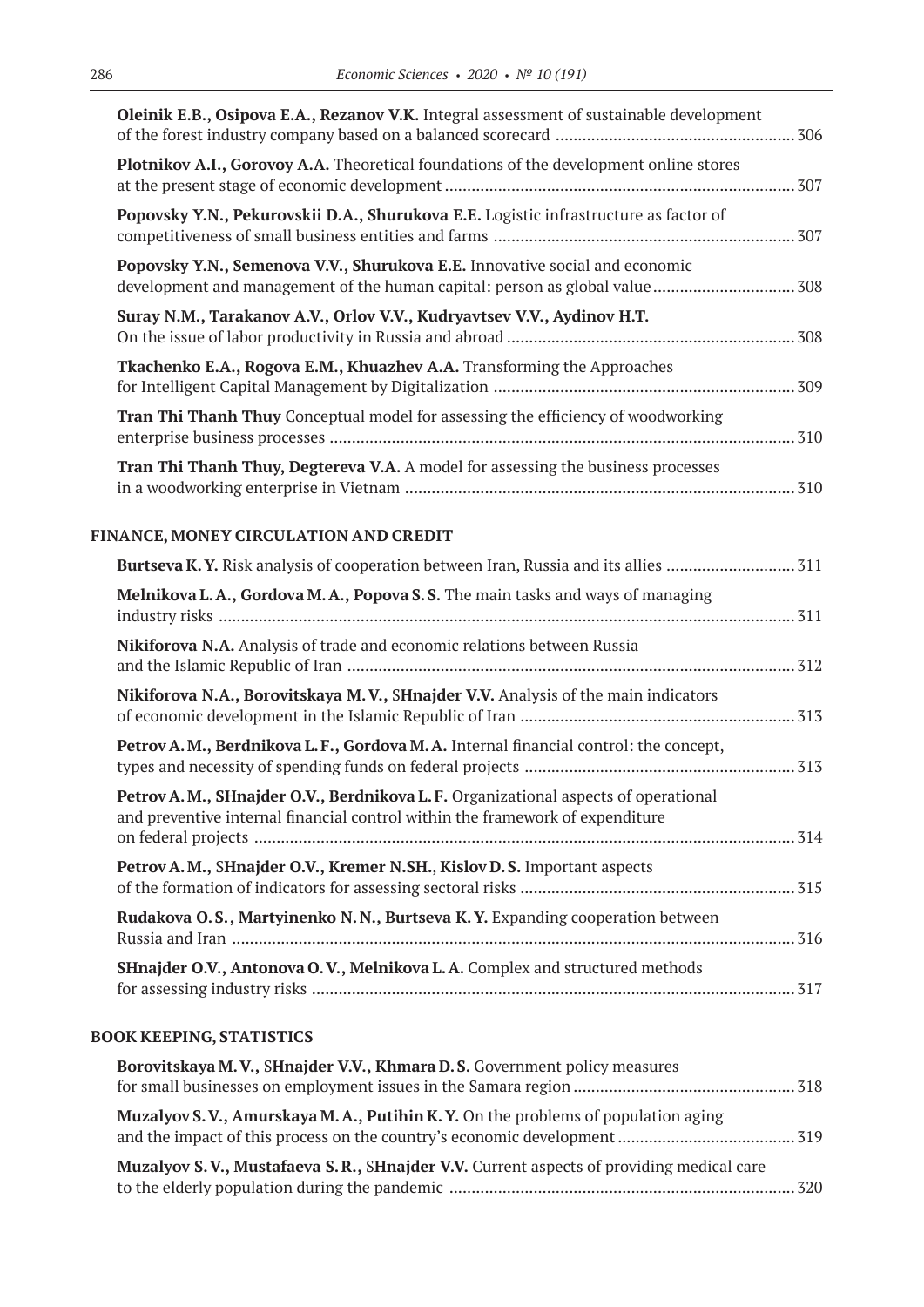| Nikiforova E.V., Borovitskaya M.V. On the issue of state policy measures in relation |  |
|--------------------------------------------------------------------------------------|--|
| Petrov A.M., Antonova O.V., Mustafaeva S.R. Problems of population aging and their   |  |
| Putihin Y.E., Borovitskaya M.V., Popova S.S. The role and significance of small      |  |
| Tolmachev M.H., Putihin Y.E., Borovitskaya M.V., Popova S.S. Measures of the state   |  |
|                                                                                      |  |

# **WORLD ECONOMY**

| Pishchik V.Y., Alekseev P.V. Role of the Eurasian Development Bank in the international |  |
|-----------------------------------------------------------------------------------------|--|
|                                                                                         |  |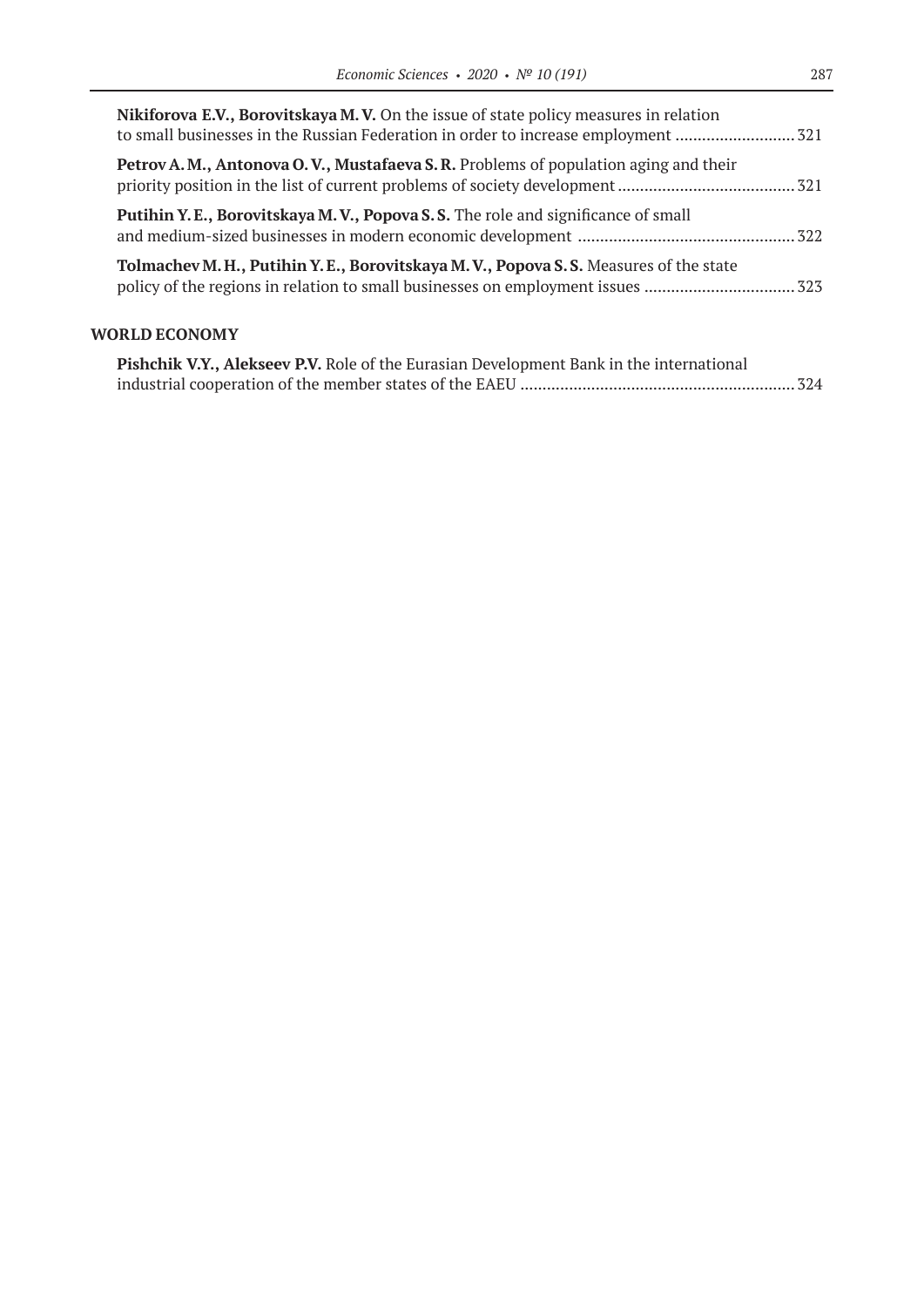## **ECONOMIC THEORY**

# **THE TRANSFORMATION OF REPRODUCTIVE RELATIONS IN AGRICULTURE IN 1988–2000S: THE EFFECT OF SPECIFIC ECONOMIC RULES OR INTERSECTORAL TRANSPLANTATION OF INSTITUTIONS?**

#### © 2020 **Ermolaev Konstantin Nikolaevich**

Doctor of Economics, Professor, Department of Economic Theory Samara State Economic University, Samara, Russia E-mail: ermolaevkn@yandex.ru

#### © 2020 **Ivanova Olga Nikolaevna**

Graduate student Samara State Economic University, Samara, Russia E-mail: afonkino\_st@mail.ru

The peculiarities of agriculture determine the effect of specific sectoral institutions. Specific institutions and their interrelationships in the agricultural sector have not yet been sufficiently addressed by researchers. The scientific literature considers some aspects of the influence of institutions on production, the development of certain spheres of reproduction. The object of the study is reproductive relations in agriculture RV in 1988–2000, the object is the action of institutions of previous periods of development, as well as specific and intersectoral ones. The study concluded that successful transformation requires specific sectoral institutions of family and community life. Interregional and intersectoral exchange of competition and credit institutions are also important. At the same time, the norms of institutions should respond flexibly to the reaction of individuals to the institutional environment.

*Keywords: agrarian sector, institute, family, community, institute of planning, in-country exchange of institutions.*

- 1. *Arhipov A.M.*Rol' konkurencii v razvitii rynochnoj ekonomiki [The role of competition in the development of a market economy] // Innovacii i investicii. 2017. № 4 (43). S. 56–65.
- 2. *Babayan I.V.* Institucional'nye usloviya i faktory razvitiya agrarnogo sektora ekonomiki [Institutional conditions and factors for the development of the agricultural sector of the economy]: dis. kandidat ekonomicheskih nauk: 08.00.01 — Ekonomicheskaya teoriya. Saratov. 2011. 160 s.
- 3. *Bajdullin A.E.*Vzaimnaya transplantaciya institutov sektorov rossijskoj ekonomiki [Reciprocal transplantation of institutions of sectors of the Russian economy]: avtoreferat dis. … kandidata ekonomicheskih nauk: 08.00.01 / Bajdullin Adel' Enverovich; [Mesto zashchity: Finansovyj un-t pri Pravitel'stve RF].— Moskva, 2018.— 26 s.
- 4. *Bruckus B.D.*Ekonomiya sel'skogo hozyajstva [Agricultural economy] / Knigoizdatel'stvo «Kooperativnaya mysl'».— Berlin, 1923. 360 s.
- 5. *Gorbacheva V.YU.* Ekonomicheskie formy sostyazatel'nosti: rynochnaya konkurenciya i socialisticheskoe sorevnovanie [Economic forms of competition: market competition and socialist competition] // Vestnik Sankt-Peterburgskogo universiteta. 2008. Ser. 5. Vyp. 2. S. 145–149.
- 6. *Gucelyuk, Elena Fedorovna*. Ekonomiko-institucional'nyj mekhanizm agrarnogo rynka i ego gosudarstvennoe regulirovanie v perekhodnoj ekonomike [Economic and institutional mechanism of the agricultural market and its state regulation in the transition economy]: dis. … kand. ekon. nauk: 08.00.01, 08.00.05: Rostov n/D, 2002. 185 c.
- 7. *D'yachenko N.V., Titova A. V.* Sovershenstvovanie sistemy razvitiya kreditnyh uslug v APK (na primere Rossel'hozbanka) [Improvement of the system of development of credit services in the agro-industrial complex (using the example of the Agricultural Bank)] // Izvestiya Irkutskoj gosudarstvennoj ekonomicheskoj akademii (Bajkal'skij gosudarstvennyj universitet ekonomiki i prava). 2011. № 4. S. 4.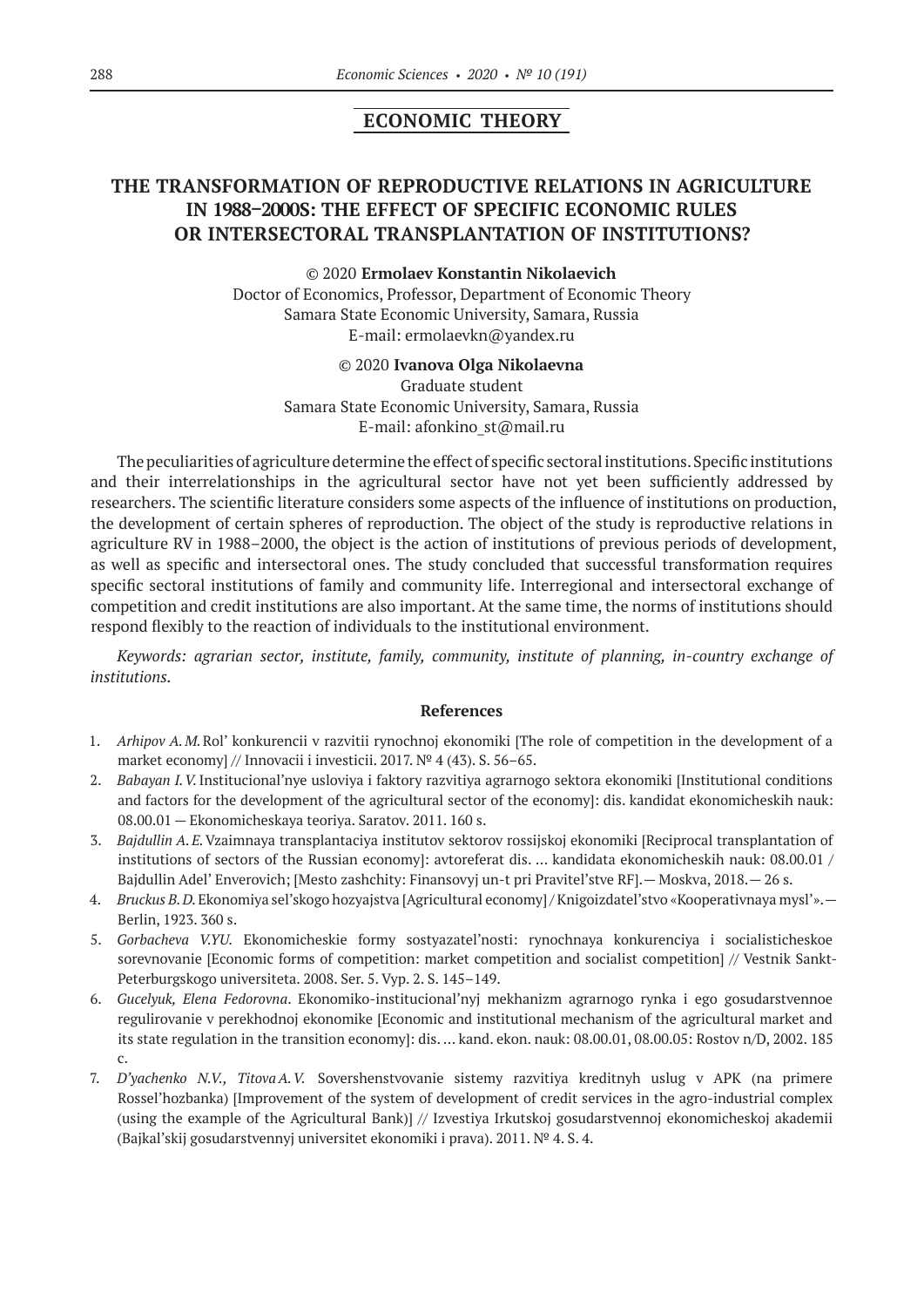- 8. Zakon SSSR ot 26.05.1988 N 8998-XI (red. ot 07.03.1991, s izm. ot 15.04.1998) «O kooperacii v SSSR» [On cooperation in the USSR]. Dostup iz sprav.-pravovoj sistemy «Konsul'tantPlyus». [sajt]. URL: http://www.consultant.ru/ document/cons\_doc\_LAW\_1361/ (data obrashcheniya 14.07.2020).
- Zakon SSSR ot 6 marta 1990 g. N 1305-I «O sobstvennosti v SSSR» [On property in the USSR]. Dostup iz sprav.pravovoj sistemy «Garant». [sajt]. URL: https://base.garant.ru/5171153/ (data obrashcheniya 14.07.2020).
- 10. *Kirsanov R.G.*Istoriya razvitiya bankovskoj sistemy v Rossii v 1990‑h gg.: institucional'nyj aspekt [History of development of a banking system in Russia in the 1990th: institutional aspect] // Byullyuten' nauki i praktiki. 2016. № 10 (11). S. 181–186.
- 11. *Kirsanov R.G.*Kooperativnyj bum. Kakimi byli pervye shagi k kapitalizmu? [Cooperative boom. What were the first steps towards capitalism?] [Elektronnyj resurs] // ZHivaya istoriya. 26 oktyabrya 2017. URL: http://lhistory.ru/ statyi/kooperativnyj-bum (data obrashcheniya 11.07.2020).
- 12. *Kirsanov R.G.*Razvitie kooperativnogo sektora v period perestrojki i ego rol' v stabilizacii potrebitel'skogo rynka v SSSR [The development of the cooperative sector during the perestroika period and its role in stabilizing the consumer market in the USSR] // Vestnik Volgogradskogo gosudarstvennogo universiteta. Ser. 4, Ist. 2014. № 4(28). S. 30–36.
- 13. *Kirsanov R.G.*Reformirovanie bankovskoj sistemy SSSR v gody perestrojki [Reform of the banking system of the USSR during the years of perestroika] // Rossijskaya istoriya. 2010. № 2. S. 62–72.
- 14. *Kirsanov R.G.*Sostoyanie potrebitel'skogo rynka v SSSR (konec 1970‑h nachalo 1990‑h) [Condition of the consumer market in the USSR (the end of the 1970th — the beginning of the 1990th)] // Vestnik Buryatskogo gosudarstvennogo universiteta. 2014. № 7. S. 36–41.
- 15. *Koreneva A.*Analiz, prognozy, mneniya Rosstat opublikoval pervye itogi Vserossijskoj sel'skohozyajstvennoj perepisi [Analysis, forecasts, opinions — Rosstat published the first results of the All-Russian Agricultural Census] // Professional'naya set' fermerov i lyudej agrobiznesa. AGROBOOK. https://agrobook.ru/blog/user/aleksandrakoreneva/rosstat-opublikoval-pervye-itogi-vserossiyskoy-selskohozyaystvennoy
- 16. *Maslo V. V.*Strategiya razvitiya sel'skohozyajstvennogo proizvodstva [Strategy for the Development of Agricultural Production]: avtoreferat dis. … kandidata ekonomicheskih nauk: 08.00.05 / Ros. gos. agrar. zaoch. un-t.— Moskva, 2005. 20 s.
- 17. *Nikolaeva E.E., Azarova T. V.*. K voprosu o konkurencii kak institute [On the issue of competition as an institution] // Sovremennye naukoemkie tekhnologii. Regional'noe prilozhenie № 3 (47), 2016. S. 132–140.
- 18. O kompanii AO «Rosagrolizing» [About Rosagroleasing JSC] [Elektronnyj resurs] / Oficial'nyj sajt AO «Rosagrolizing». URL: https://www.rosagroleasing.ru/company/ (data obrashcheniya 11.07.2020).
- 19. Pervye shagi k rynku. Vozvrashchenie chastnyh bankov v SSSR [First steps to the market. Return of private banks to the USSR] [Elektronnyj resurs] // Oficial'nyj sajt Rossijskogo istoricheskogo obshchestva. URL: https:// historyrussia.org/tsekh-istorikov/pervye-shagi-k-rynku-vozvrashchenie-chastnykh-bankov-v-sssr.html (data obrashcheniya 14.07.2020).
- 20. Postanovlenie Pravitel'stva RF ot 14 iyulya 2012 g. N 717 «O Gosudarstvennoj programme razvitiya sel'skogo hozyajstva i regulirovaniya rynkov sel'skohozyajstvennoj produkcii, syr'ya i prodovol'stviya na 2013–2020 gody». [On the State Program for the Development of Agriculture and Regulation of Agricultural Products, Raw Materials and Food Markets for 2013–2020] [sajt]. URL: https://www.garant.ru/products/ipo/prime/doc/70110644/#11000 (data obrashcheniya 10.07.2020)
- 21. Razvitie novyh form hozyajstvennoj deyatel'nosti. [Development of new forms of economic activity] [Elektronnyj resurs] / Proekt «Istoricheskie materialy. URL: https://istmat.info/ (data obrashcheniya 10.07.2020).
- 22. «O zakupkah sel'skohozyajstvennoj produkcii, syr'ya i prodovol'stviya dlya gosudarstvennyh nuzhd»: federal'nyj zakon [On procurement of agricultural products, raw materials and food for public needs] [Tekst]: [prinyat Gos. Dumoj 26 oktyabrya 1994 g.: odobr. Sovetom Federacii 17 noyabrya 1994 g.]. // Agrarnoe zakonodatel'stvo Rossijskoj Federacii: Sbornik normativnyh pravovyh aktov i dokumentov / Sost. M.S.Pashova.— M.: YUrist», 1999.
- 23. Rossijskij statisticheskij ezhegodnik. 2010: Stat.sb./Rosstat.— M., 2010–813 s.
- 24. S kakogo kooperativa vy nachinali? Opros gazety «Kommersant» [What kind of cooperative did you start with? Survey of the newspaper Kommersant] [Elektronnyj resurs] // Oficial'nyj sajt gazety «Kommersant». URL: https:// www.kommersant.ru/doc/722969 (data obrashcheniya 15.07.2020).
- 25. «Sovetskoe nasledstvo». Otrazhenie proshlogo v social'nyh i ekonomicheskih praktikah sovremennoj Rossii [«Soviet inheritance.» Reflection of the past in the social and economic practices of modern Russia] / pod. red. L.I.Borodkina, H.Kesselya, A.K.Sokolova.— M.: Rossijskaya politicheskaya enciklopediya (ROSSPEN), 2010. 351 s.: il.— (Social'naya istoriya Rossii HKH veka).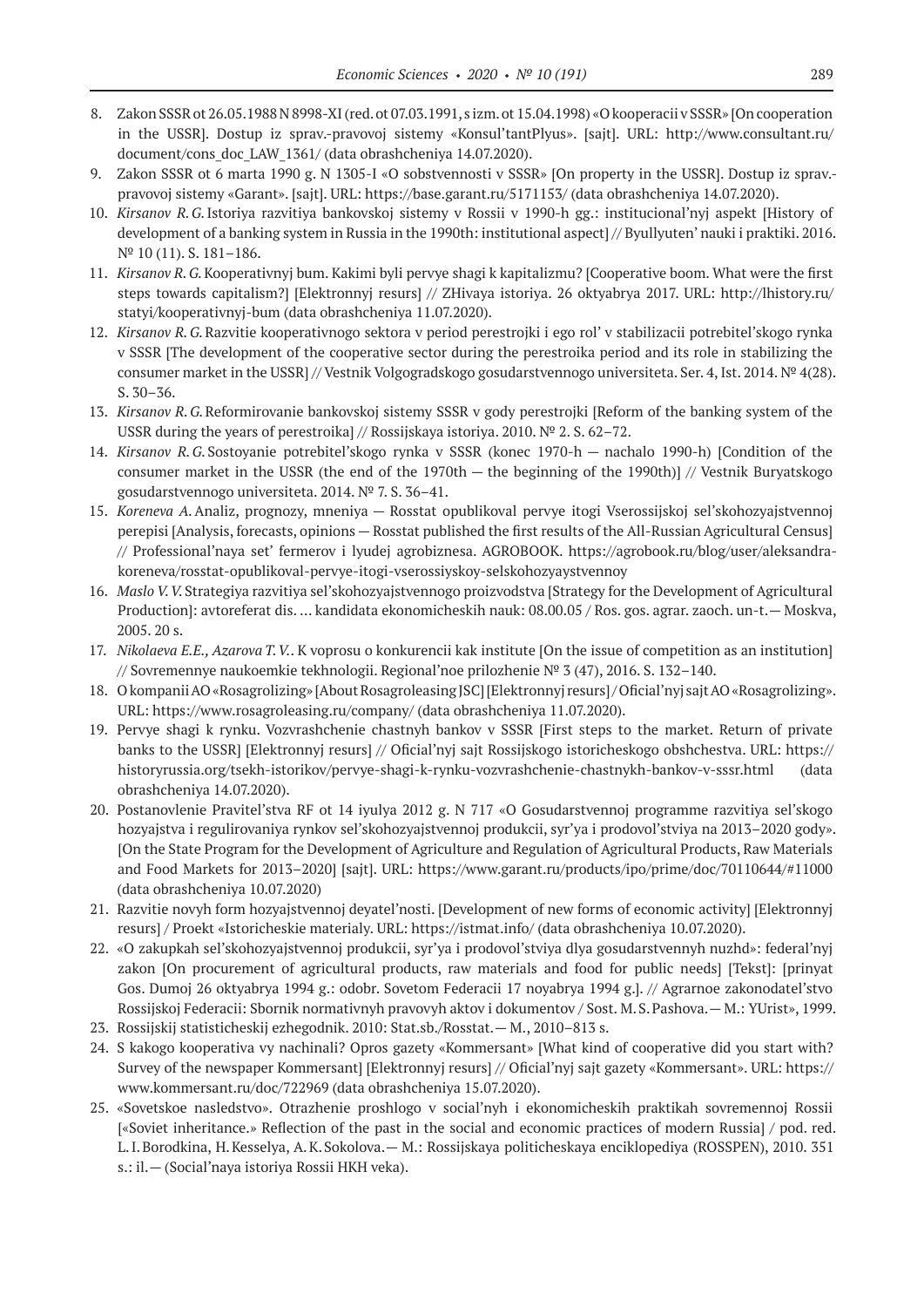- 26. *Serova E. V.*Agrarnaya reforma v Rossii perekhodnogo perioda [Elektronnyj resurs] [Agrarian reform in Russia during the transition period] / Istoriya novoj Rosiii. URL: www.ru‑90.ru/node/1321 (data obrashcheniya 10.07.2020).
- 27. Socialisticheskoe hozyajstvo. Teoreticheskie mysli po povodu russkogo opyta. [Socialist economy. Theoretical thoughts about the Russian experience.] — Parizh: Poiski, 1988.— 187 s.
- 28. *Tolstun Z.I., Sabetova T. V.*Metodiki ocenki intensivnosti konkurencii, primenimye dlya rynkov agrarnoj produkcii [Methods for assessing the intensity of competition applicable to agricultural markets] // prioritetnye vektory razvitiya promyshlennosti i sel'skogo hozyajstva. Materialy II Mezhdunarodnoj nauchno-prakticheskoj konferencii. 2019. S. 289–292.
- 29. *Fedorov M.N.,* Vasil'eva V.A.Sovershenstvovanie finansovoj strategii banka v sovremennyh usloviyah (na primere AO «Rossel'hozbank») [Improvement of bank's financial strategy in modern conditions (using the example of JSC «Rosselkhozbank»)] // Vestnik nauchnyh konferencij. 2016.  $N^2$  6–3(10). S. 109–110.
- 30. Fridrih fon Hajek. Smysl konkurencii [The meaning of competition] // Sovremennaya konkurenciya. № 3 (15). 2009. S. 18–27.
- 31. *Horishko E.G.*Uvelichenie vklada Rossel'hozbanka v realizaciyu nacional'nogo proekta Rossii «Razvitie agropromyshlennogo kompleksa» [Increasing the contribution of the Agricultural Bank to the implementation of the national project of Russia «Development of the agro-industrial complex»] // Nacional'nye interesy: prioritety i bezopasnost'. № 8(29) — 2008. S. 48–52.
- 32. *Hurtaev K.A.*Razvitie institucional'noj sredy sel'skogo hozyajstva [Development of the institutional environment of agriculture]: avtoref. … kand. ekon. nauk. M., 2010. 28 s.
- 33. C*Hekmareva M.V.,* S*Hajhutdinova N.A.* Sovershenstvovanie sistemy kreditovaniya v AO «Rossel'hozbank» [Improvement of credit system in JSC «Rosselkhozbank»] // Vestnik sovremennyh issledovanij. 2018. № 12.2 (27). S. 492–494.
- 34. C*Herik O.V., Vinnikova L. B.* Osobennosti kreditovaniya sel'skohozyajstvennyh tovaroproizvoditelej OAO «Rossel'hozbank» [Features of lending to agricultural producers of OJSC «Rosselkhozbank»] // Nauka i biznes: puti razvitiya. 2012. № 7(13). S. 144–148.
- 35. S*Habanov M.G.*Razvitie i gosudarstvennaya podderzhka predprinimatel'stva v sel'skom hozyajstve regiona: Na primere Respubliki Dagestan [Development and state support of entrepreneurship in agriculture of the region: on the example of the Republic of Dagestan]: dis. kandidat ekonomicheskih nauk: 08.00.05 — Ekonomicheskaya teoriya. Mahachkala. 2005. 149 s.
- 36. S*Hik O.V., Serova E. V.,* Y*Anbyh R.G.*Issledovanie sistemy byudzhetnoj podderzhki agrarnogo sektora v Rossii [Study of the system of budgetary support for the agricultural sector in Russia] // Voprosy gosudarstvennogo i municipal'nogo upravleniya. 2020, № 2, S. 145–167.
- 37. S*Hishkina D.A.*Rossel'hozbank na rynke kreditnyh uslug dlya APK [Rosselkhozbank in the market of credit services for agro-industrial complex] // Razvitie sovremennoj nauki: teoreticheskie i prikladnye aspekty. 2017. № 12. S. 70–72.
- 38. Y*Urin S. V.*Institucional'nye faktory razvitiya agrarnoj ekonomiki [Institutional factors for the development of the agrarian economy]: dis. kandidat ekonomicheskih nauk: 08.00.01 — Ekonomicheskaya teoriya. Saratov. 2008. 184 s.
- 39. *Williamson, Oliver E.*Hierarchies, Markets, andPower in the Economy: An Economic Perspective, Industrial and Corporate Change (1995). No. 4. P. 21–49.
- 40. *Ivanova O.N., Tagirova N. F., Lunin I. A., Trubetskaya O. V.*Fundamental Transformation Of The Russian Agricultural Sector And Institutions (1906–1932 Years) // European Proceedings of Social and Behavioural Sciences EpSBS. Pages 808–817.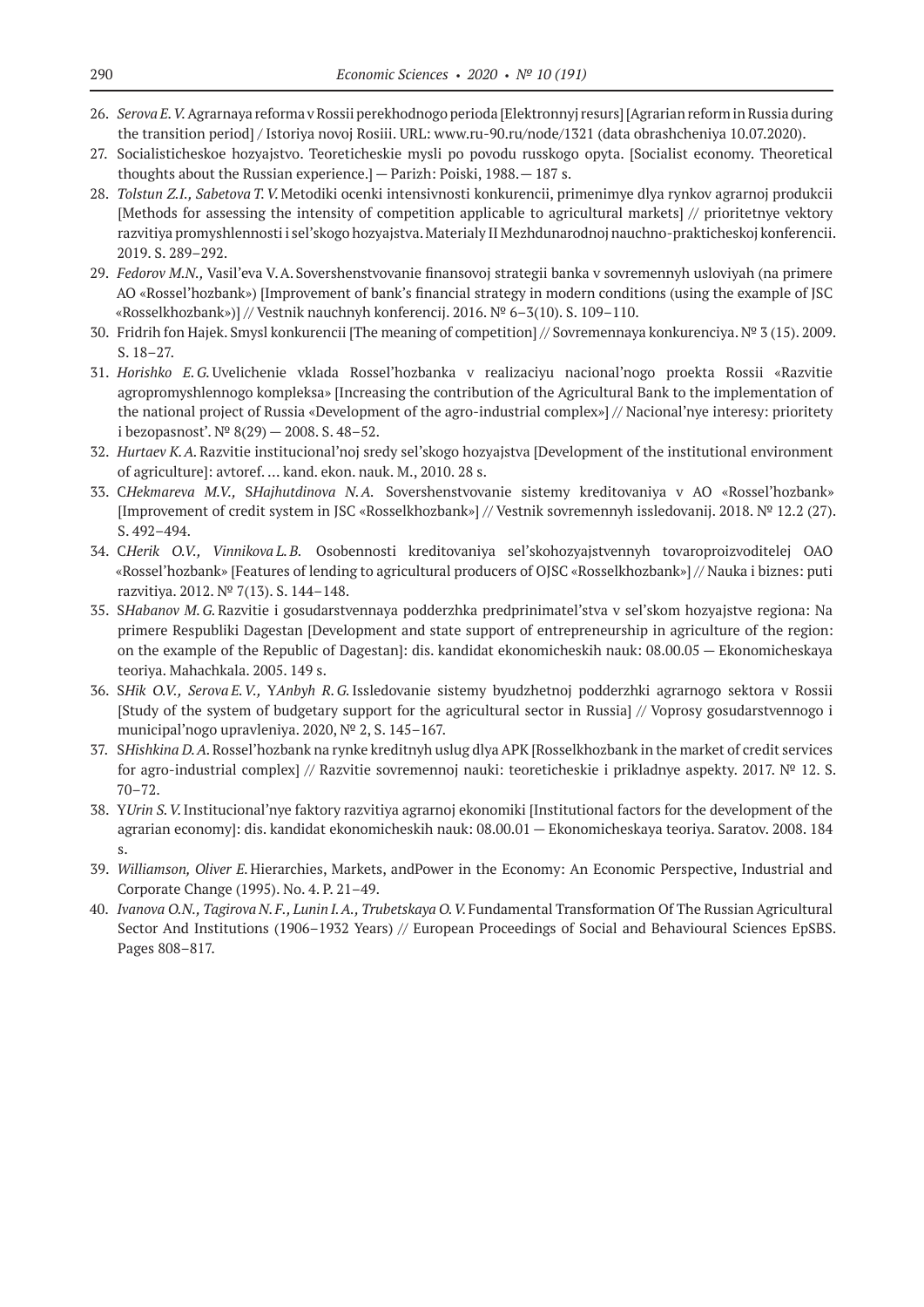# **FEATURES OF THE PROCESSES OF CONCENTRATION AND CENTRALIZATION IN THE BANKING SERVICES MARKET**

© 2020 **Konovalova Maria Evgenievna**

Doctor of Economics, Head of the Department of economic theory Samara State University of Economics, Samara, Russia E-mail: mkonoval@mail.ru

The article considers the processes of centralization and concentration of capital that are currently taking place in the banking services market. The positive and negative consequences of capital concentration, in particular, increased monopolization of the banking sector, are revealed. The role of institutions of the Deposit insurance system, namely the DIA and the FCBS, as the main regulators of the procedure for rehabilitation of credit institutions is noted. It is concluded that it is necessary to maintain competition in the banking services market by developing a network of regional banks.

*Keywords: banking sector, competition, monopolization of the banking segment, DIA, FCBS, centralization, concentration of capital, rehabilitation, bankruptcy.*

# **DIGITAL ECONOMIC SYSTEMS SUBJECT'S INTERACTION MECHANISM RESEARCH**

© 2020 **Rodionov Dmitry Grigorievich**

Doctor of Economic Sciences, Professor, Graduate school of economics and technologies Peter the Great St. Petersburg Polytechnic University (SPbPU), St. Petersburg, Russia E-mail: dmitry.rodionov@spbstu.ru

© 2020 **Konnikov Evgenii Alexandrovich**

Ph.D., Graduate school of economics and technologies Peter the Great St. Petersburg Polytechnic University (SPbPU), St. Petersburg, Russia E-mail: konnikov.evgeniy@gmail.com

© 2020 **Sergeev Dmitry Anatolievich**

Ph.D., Graduate school of economics and technologies Peter the Great St. Petersburg Polytechnic University (SPbPU), St. Petersburg, Russia E-mail: sergeev\_da@spbstu.ru

Hypercompetition in the global B2C markets, the steady increase in the availability and speed of information exchange technologies, as well as the transformation of consumer interaction patterns have a multiplicative effect on the digitalization of economic systems. At the micro level, this process manifests itself in the digitalization of individual business processes, while at the macro level, this process manifests itself in a large-scale transformation of the interaction of socio-economic systems. The result of these processes is the formation of a digital superstructure of the modern economy, which is essentially a system of both exchange and generation of economic information, describing material reality. At the same time, the composition of the subjects of interaction in this environment is uniform, however, the mechanisms of their interaction are transformed as a result of both the structure of generated and consumed information, and the speed and breadth of its distribution. Within the framework of this study, the authors propose a system of differential equations describing the interaction of key subjects of the digital economic system, which is a modified Chen chaotic attractor.

*Keywords: digital economic system, generators of good, customer satisfaction, attractor.*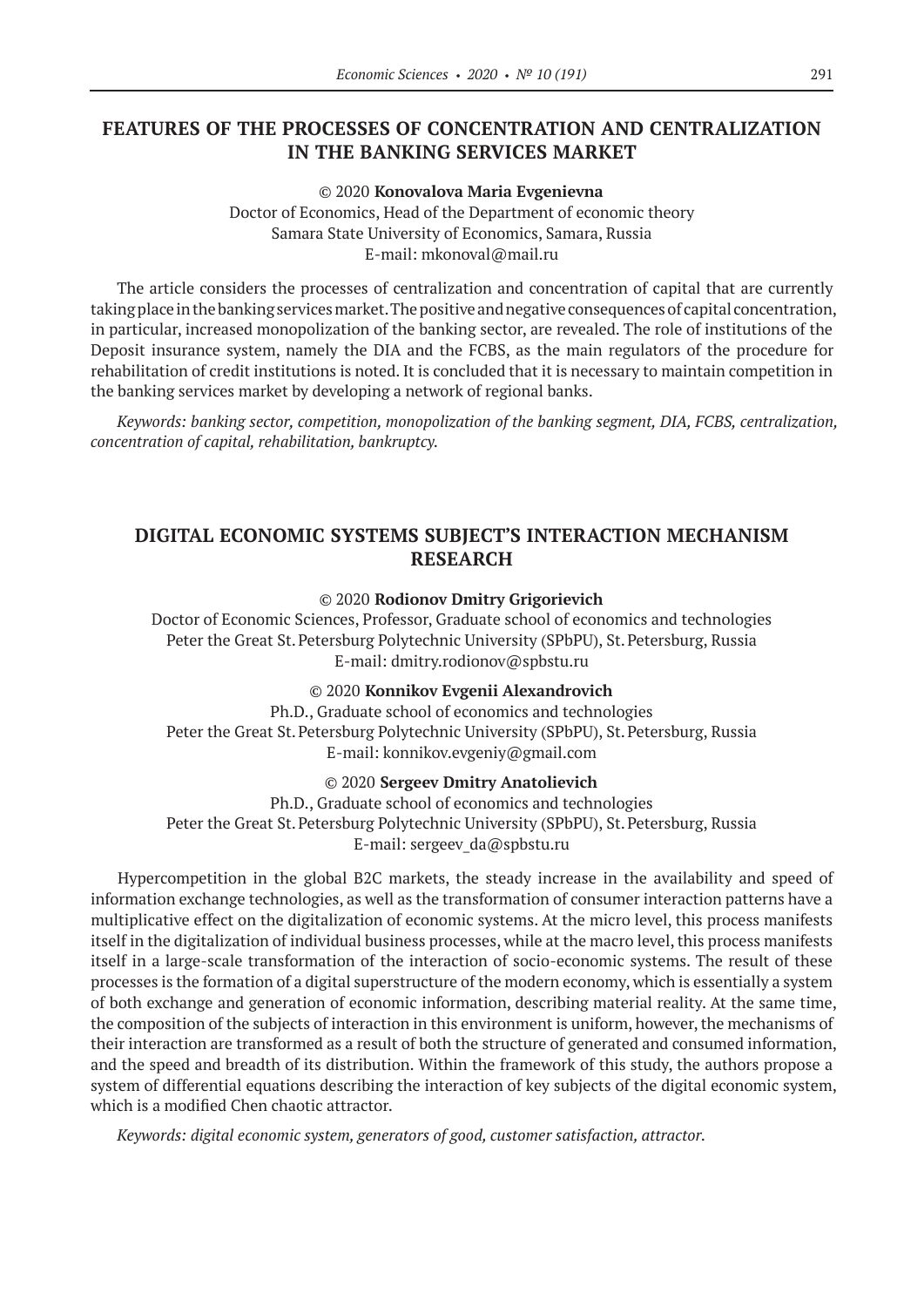# **TYPOLOGY OF RELATIONSHIP OF STRUCTURAL TRANSFORMATION OF ECONOMY AND MACROECONOMIC INSTABILITY**

### © 2020 **Slesarenko Ekaterina Vladimirovna**

Senior Lecturer, Department of Finance and Credit Kuzbass State Technical University named after T.F.Gorbachev, Kemerovo, Russia E-mail: sev.fk@kuzstu.ru

The article presents a methodological approach that allows to reveal the cause-and-effect relationship between structural transformation and macroeconomic instability as a result of the implementation of the principles and the action of factors of structural transformation. The implementation of the principles and the action of factors within the framework of the presented typology reflect the invariant processes of sustainable economic growth, which determine the macrostabilizing type of structural transformation, or long-term recession (macro-destabilizing type of structural transformation). It has been established that in the Russian conditions of the unregulated nature of structural transformation and the growth of structural problems, the implementation of the principles and the action of factors determine long-term macroeconomic destabilization.

*Keywords: structural transformation, macroeconomic instability, typology, fundamental basis, factors*

- 1. *Aganbegyan A.G.* Nuzhna li Rossii smena paradigmy sotsial'no-ekonomicheskogo razvitiya? [Does Russia need a paradigm shift of socio-economic development?]. Ekonomicheskaya politika. 2012. no. 6. pp. 54–66.
- 2. *Abalkin L. I.* Konechnyye narodnokhozyaystvennyye rezul'taty (sushchnost', pokazateli, puti povysheniya) [Final national economic results (essence, indicators, ways to improve)]. Moscow, Science Publ., 1982. 402 p.
- 3. *Budanov I. A.*Vovlecheniye resursov sberezheniya v ekonomiku i razvitiye vosproizvod-stvennykh protsessov v RF [Involvement of saving resources in the economy and the development of reproduction processes in the Russian Federation]. Problemy prognozirovaniya. 2012. no. 5. pp. 29–46.
- 4. *Keyns Dzh. M*. Obshchaya teoriya zanyatosti, protsenta i deneg [General theory of employment, interest and money]. Moscow, Eksmo Publ., 2007. 960 p.
- 5. *Kleyner G.B.* Evolyutsiya ekonomicheskikh institutov v Rossii [Evolution of economic institutions in Russia]. Moscow, Science Publ., 2004. 268 p.
- 6. *Kondrat'yev N.D.* Bol'shiye tsikly kon»yunktury i teoriya predvideniya [Big business cycles and foresight theory]. Moscow, Economy Publ., 2002. 767 p.
- 7. *Orekhovsky P.A.* Preryvistyy trend razvitiya strukturalizma: al'ternativnaya tradi-tsiya ekonomicheskogo analiza (R.Prebish, YU. Yaremenko, G.Mensh i drugiye) [An intermittent trend in the development of structuralism: an alternative tradition of economic analysis (R.Prebisch, Y.Yaremenko, G.Mensch and others)]. JER. 2017. no. 1. pp. 5–25.
- 8. *Friedman M.* The Methodology of Positive Economics / Essays in Positive Economics. Chicago: University of Chicago Press, 1953. 340 р.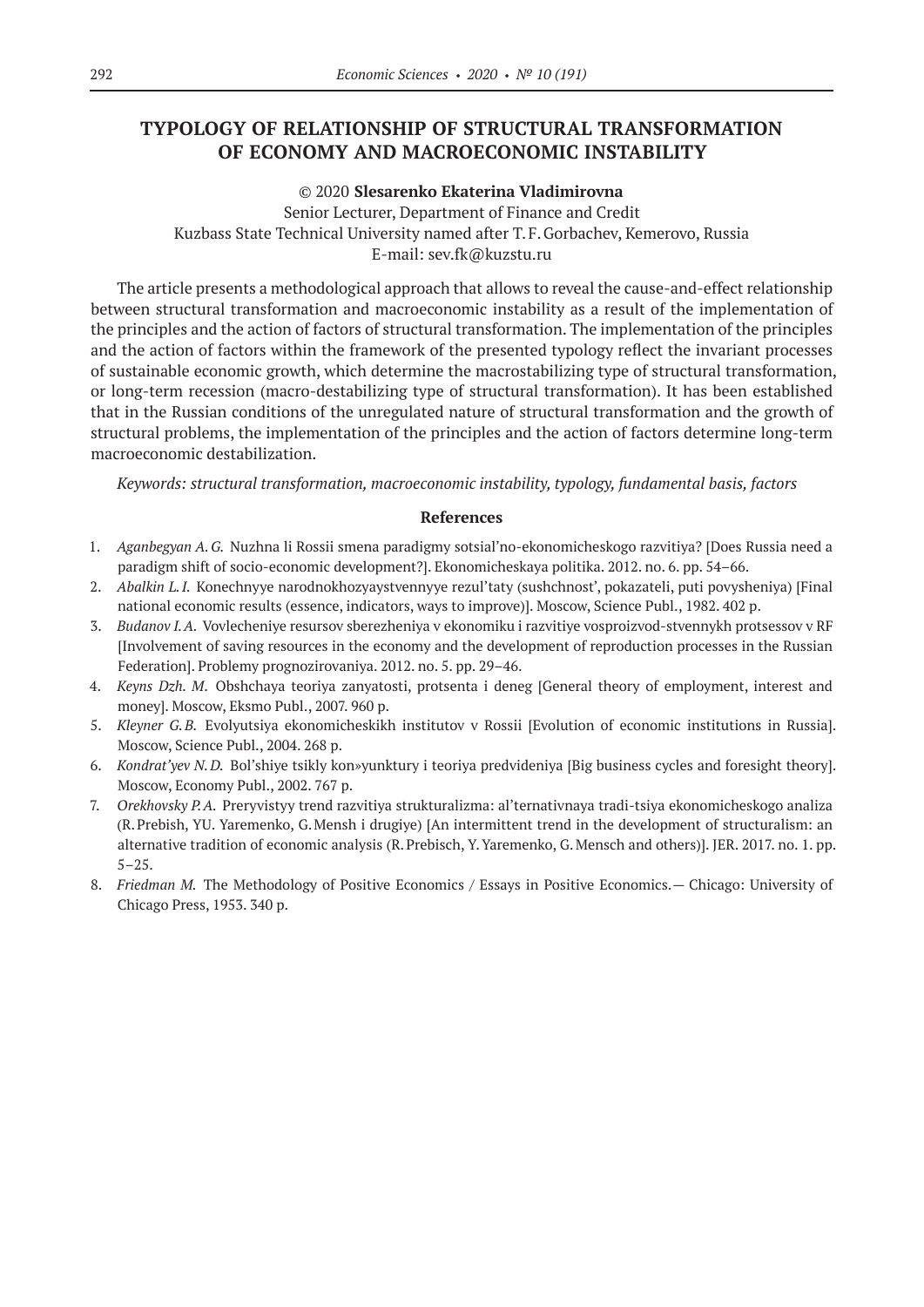### **ECONOMICS AND MANAGEMENT OF NATIONAL ECONOMY**

# **PROBLEMS OF INVESTMENT IN CONSTRUCTION DURING THE ECONOMIC CRISIS**

#### © 2020 **Mazhanskaya Elizaveta Vladimirovna**

Bachelor, Master student of the department «Expertise and and real estate management» Siberian Federal University, Krasnoyarsk, Russia E-mail: mazhanskaya97@mail.ru

© 2020 **Pasechnik Anastasia Sergeevna**

specialty student of the department «The construction of unique buildings and structures» Siberian Federal University, Krasnoyarsk, Russia E-mail: pasechnicnastya14@mail.ru

© 2020 **Bekker Maria Stanislavovna**

specialty student of the department «The construction of unique buildings and structures» Siberian Federal University, Krasnoyarsk, Russia E-mail: mary.bekker.98@mail.ru

© 2020 **Polegenko Anastasia Valerevna**

specialty student of the department «The construction of unique buildings and structures» Siberian Federal University, Krasnoyarsk, Russia E-mail: apolegenko@inbox.ru

### © 2020 **Rodionenko Evgeniya Viktorovna**

bachelor's student of the department of «Industrial and Civil Engineering» Siberian Federal University, Krasnoyarsk, Russia E-mail: rodionaaaa@mail.ru

The article deals with the functioning of the construction industry in the Russian economy during the crisis. The author presents statistical indicators for the industry, notes the negative trends of past years, and identifies problems that hinder the full functioning of the construction industry, which is the driver of the entire economy.

The article summarizes the issues of mortgage construction and focuses on the need for state support for construction companies in Russia.

*Keywords: investment, contractors, construction industry, economic crisis, contracts, state support.*

# **THE METHODS OF DEFINITION OF SUPPLIERS AND INITIAL PRICE IN THE PUBLIC PROCUREMENT SYSTEM OF THE RUSSIAN FEDERATION**

### © 2020 **Khromov Ivan Evgenievich**

PhD in Economics, Senior Researcher, Laboratory of Microeconomic Analysis and Modeling Central Economics and Mathematics Institute RAS, Moscow, Russia E-mail: khromov\_gaugn@mail.ru

The public procurement system is improved in the Russian Federation constantly.

An informed choice of suppliers (contractors, implementers) and initial price of government contract is needed for realisation of the public procurement process.

The methods are described in this paper have to be determine suppliers (contractors, implementers) and initial price in the public procurement system.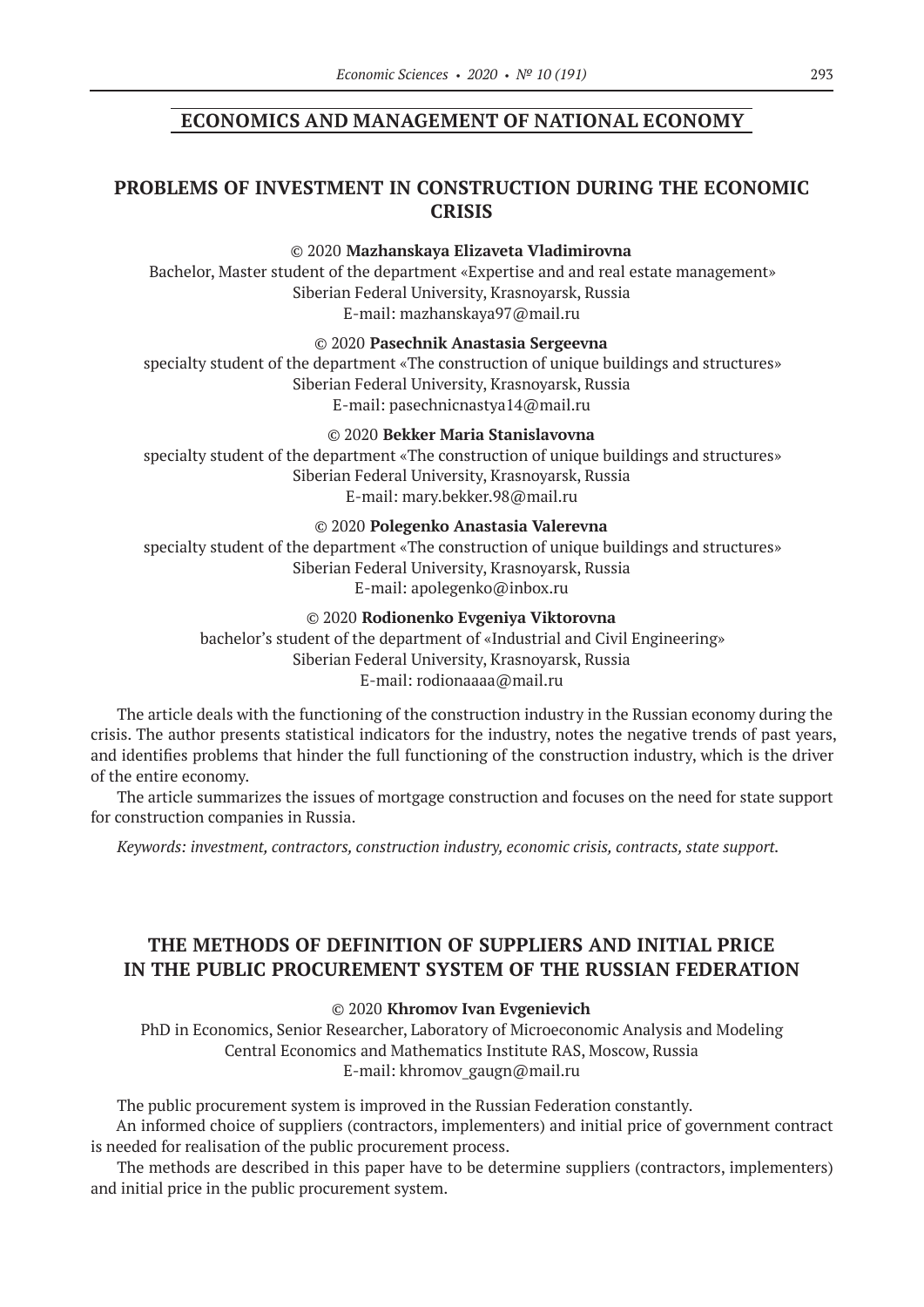*Keywords: сost reduction; enterprise management; financial planning; procurements; partnership; forecasting, purpose of choice; choice of suppliers; choice of contractors; choice of implementers; definition of initial price; public procurement*

# **SPECIAL INVESTMENT CONTRACT AS A TOOL FOR ATTRACTING INVESTMENT IN INDUSTRY**

© 2020 **Ganeev Azat Mullanurovich** Researcher Institute of Economics RAS, Moscow, Russia E-mail: Azat.g@rambler.ru SPIN: 9372–3330, AuthorID: 703748

In this article special investment contract as the instrument of attraction of investments in industry is considered. The author analyzes modern experience of using a special investment contract in order to ensure a growth rate of of the country.

*Keywords: special investment contract, attraction of investments, industry, industrial production.*

# **FRAMEWORK FOR SUPPORTING DECISIONS ON THE DEVELOPMENT OF THE MEGALOPOLIS ENERGY COMPLEX**

© 2020 **Bugaeva Tatiana Mihailovna**

Graduate school of economics and technologies Peter the Great St. Petersburg Polytechnic University (SPbPU), St. Petersburg, Russia E-mail: bugaeva@spbstu.ru

© 2020 **Viktorova Natalia Gennadievna**

Doctor of Economic Science, Graduate school of economics and technologies Peter the Great St. Petersburg Polytechnic University (SPbPU), St. Petersburg, Russia E-mail: viknata@mail.ru

The article deals with the main methodological frameworks of supporting decisions on the development of the energy complex of a megalopolis. The structure of the megalopolis power supply system is described and its specifics are emphasized. The main requirements for the developed model support for planning the development of the megalopolis energy complex are listed.

*Keywords: energy complex of a megalopolis; development planning; decision supporting; economic and mathematical modeling.*

# **TARGETED MANAGEMENT OF LABOR RESOURCES: TASKS, SOFTWARE AND INFORMATION SUPPORT**

© 2020 **Volkov Denis Vladimirovich**

The article discusses the possibilities of using digital technologies in order to manage labor resources. It is concluded that the effectiveness of management is determined by demographic policy and the level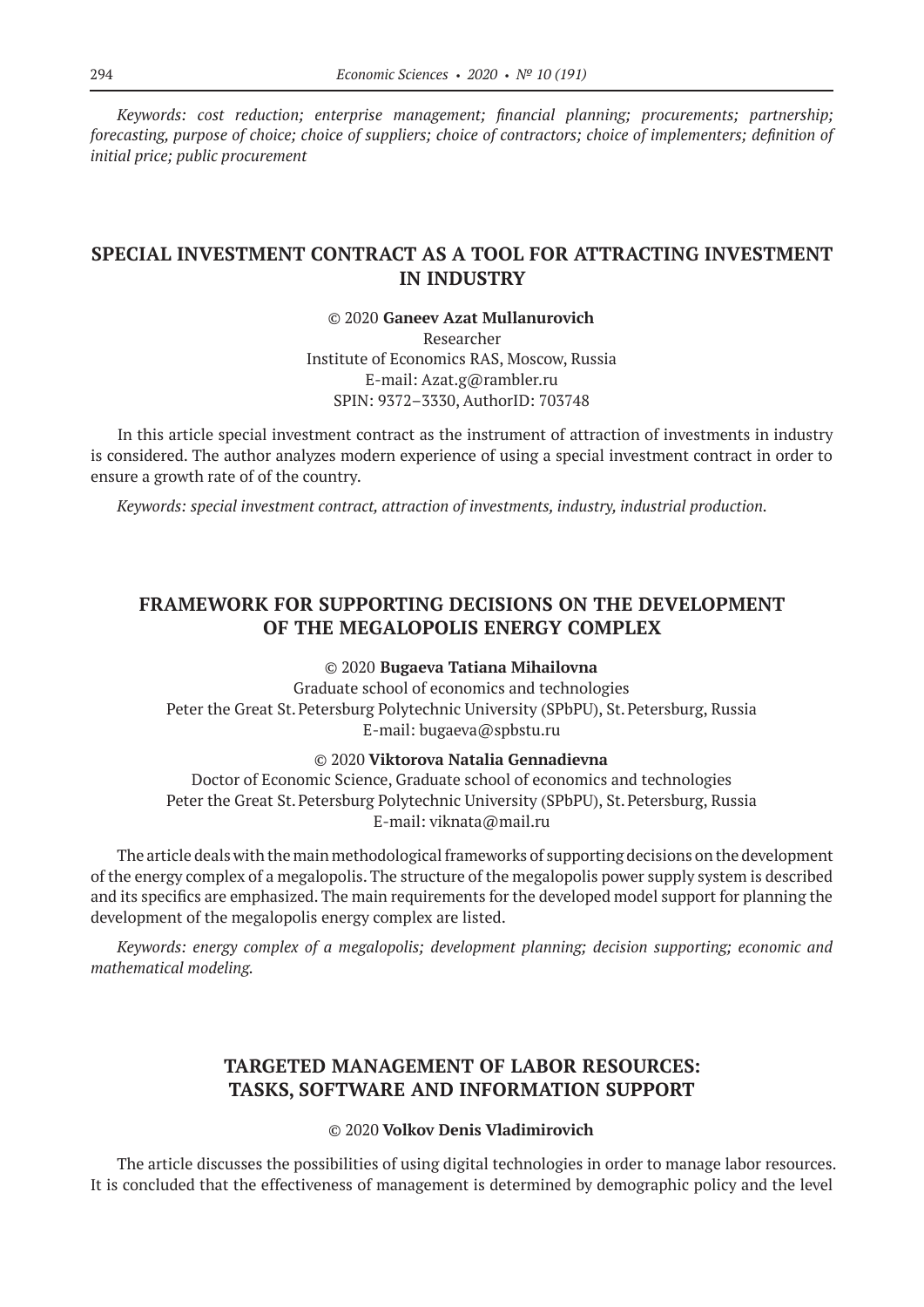(index) of human development (HDI), as well as the use of cognitive and cloud technologies, the Internet of Things and the Industrial Internet, Big Data. It is argued that the conducting (managerial) functions in this case should be assumed by the state in constant interaction with organizations whose activities are related to information and computer technologies (ICT). Modern human resources management increases the need for professional, strategically thinking and innovation-oriented specialists, whose training and education is impossible without serious improvement of the educational system of the Russian Federation.

*Keywords: Human resources, management, balance of labor resources, digital technologies, cognitive and cloud technologies, Big Data.*

# **DEVELOPMENT OF MULTISERVICES AS A FACTOR IN IMPROVING THE QUALITY OF LIFE OF THE POPULATION**

### © 2020 **Domnin Anton Dmitrievich**

PhD applicant, Graduate school of economics and technologies Peter the Great St. Petersburg Polytechnic University (SPbPU), St. Petersburg, Russia E-mail: domnin\_a@mail.ru

#### © 2020 **Barykin Sergey Evgenievich**

Doctor of Economics, Professor, Graduate school of service and trade Peter the Great St. Petersburg Polytechnic University (SPbPU), St. Petersburg, Russia E-mail: sbe@list.ru

Among the indicators of the quality of life of the population of the country, the region are indicators of consumption of services, including household services to the population. Experts in the field of management associate the growth of their consumption with an increase in the population's income, an increase in free time, and the comfort of living. The importance of increasing the supply of high-quality consumer services, the development of a network of consumer services enterprises in urban and rural areas, insufficient development of methodological support for internal quality control of consumer services, the need to use new organizational forms of interaction between performers and consumers of consumer services, as well as municipal and regional management and control bodies determined the relevance of the topic of the article. The article discusses the concept of a consumer multiservice as a diversified complex of enterprises or individual entrepreneurs providing consumer services to the population and located within walking distance from each other.

*Keywords: consumer services for the population, consumer services, household multiservice*

- 1. *Akhmetshin E.M.* [et al.]. Internal control system in enterprise management: Analysis and interaction matrices 2018.
- 2. *Dahlgaard J.J., KhanjiG.K., Kristensen K.* Fundamentals of total quality management / J.J.Dahlgaard, G.K.Khanji, K.Kristensen, Routledge, 2008.
- 3. *Goetsch D.L., Davis S. B.* Quality management for organizational excellence / D.L.Goetsch, S.B.Davis, Pearson Upper Saddle River, NJ, 2014.
- 4. *Hoyle D.* Quality management essentials / D.Hoyle, Routledge, 2007.
- 5. *Kaynak H.* The relationship between total quality management practices and their effects on firm performance // Journal of operations management. 2003. No. 4 (21). C. 405–435.
- 6. *Saraph J.V., Benson P. G., Schroeder R. G.*An instrument for measuring the critical factors of quality management // Decision sciences. 1989. No. 4 (20). C. 810–829.
- 7. *Wang R.Y.* A product perspective on total data quality management // Communications of the ACM. 1998. No. 2 (41). C. 58–65.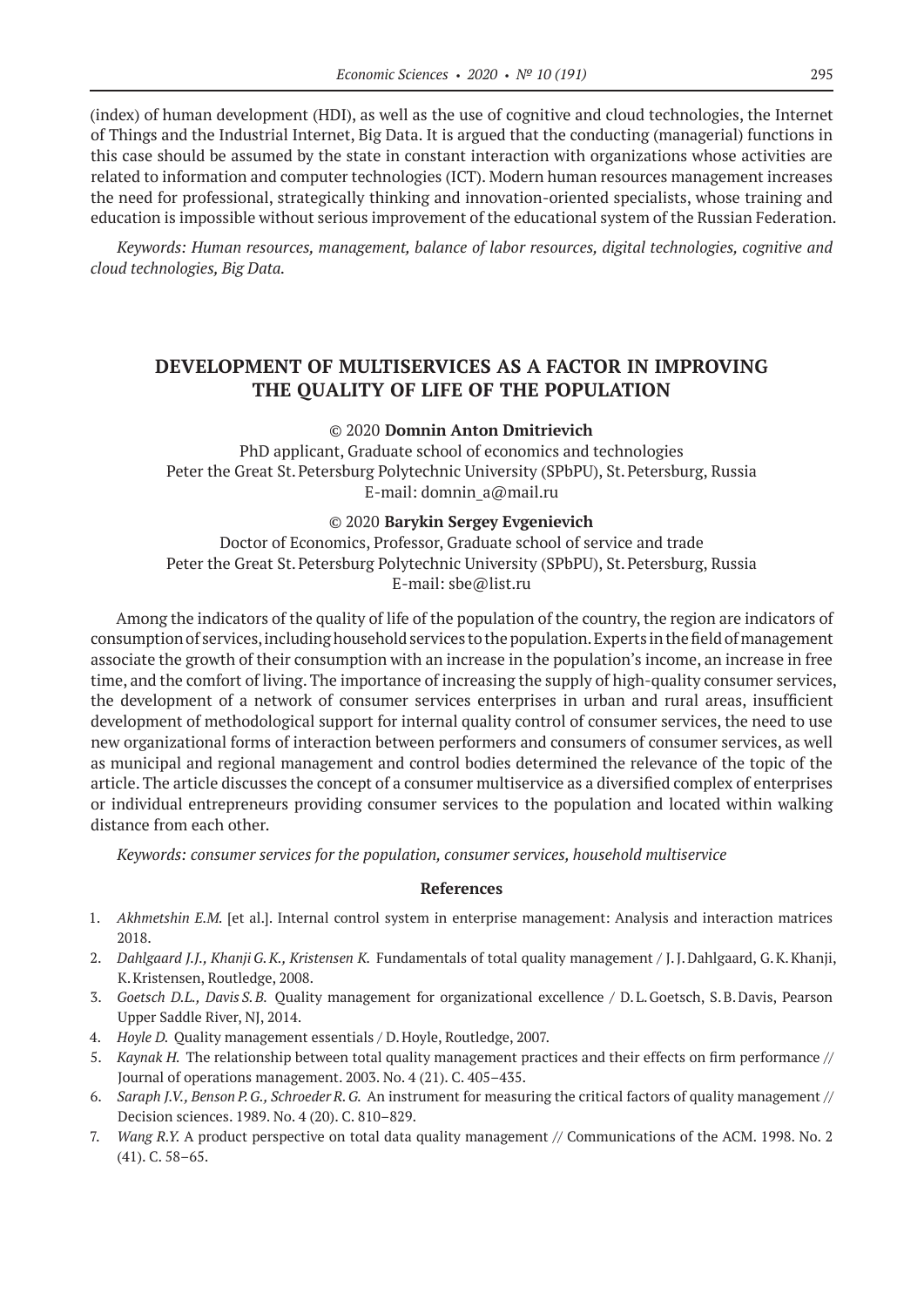- 8. *Zbaracki M. J.*The rhetoric and reality of total quality management // Administrative science quarterly. 1998. pp. 602–636.
- 9. *Gerasimov B.I.* [and others]. Scientific and methodological foundations for the development of integrated quality management systems of enterprises and organizations // Bulletin of the Tambov University. Series: Humanities. 2015. No. 4 (144).
- 10. *Gorovoy A.A.* Methodology of territorial organization of integrated objects of social infrastructure of the region: dis .. Dr.Econ. Sciences // 2015.
- 11. *Egorikhina M.S., Shamin E.A.* Features of the development of the modern market of household services // Azimuth of scientific research: economics and management. 2018. No 2 (23) (7).
- 12. *Zaborovsky D.A.* SOME FEATURES OF EDUCATION QUALITY MANAGEMENT In the collection: Almanac of scientific works of young scientists of ITMO University. XLVII scientific and educational conference of ITMO University. 2018.S. 33–35.
- 13. *Zaborovskiy D.А.* THE NEED FOR IMPROVEMENT OF QUALITY MANAGEMENT AT THE CAR REPAIR COMPANY 2017.C. 86–88.
- 14. *Ivanova N. V.* Development of social infrastructure of megalopolises: construction and reconstruction of multiservice // Real Estate: Economics, Management.— No. 7–8.— 2004.— p. 24–27.
- 15. *Nevmyvako V.P.* Ensuring the economic stability of enterprises by optimizing the quality management system of services // Economy and society: modern development models. 2018. No. 2 (8). C. 22–32.
- 16. *Nikulina Yu. N., Vakushkina O.I.* Increasing the competitiveness of the organization of the service sector from the standpoint of the quality management system // Universum: economics and jurisprudence. 2017. No. 3 (36).
- 17. *Okrepilov V.V.* Quality management: textbook // St.Petersburg: Publishing house of Polytechnic. un-that. 2013.
- 18. *PASKO O.V., DUSENKO S.V.* Quality management of catering services in the hospitality industry // Standards and quality. 2016. No. 10. P. 74–79.
- 19. *SUTKIN G.N.* MULTISERVICE AS AN EFFECTIVE FORM OF ORGANIZATION OF THE SERVICE SPHERE // BULLETIN OF THE ACADEMY. 2012. No. 4. P. 131–135.
- 20. *Timofeev D.A., Kozhanova V.A., Semchugova E. Yu.* Features of the quality management system of the services provided // International scientific journal Innovative Science. 2018. No. 01. P. 35–37.
- 21. Resolution of the Moscow Government dated January 20, 2009 N 25-PP «On improving comprehensive services for the population in the consumer market and services in the city of Moscow.»

# **DEVELOPMENT OF A NETWORK MODEL FOR MANAGING THE QUALITY OF CONSUMER SERVICES**

#### © 2020 **Domnin Anton Dmitrievich**

PhD applicant, Graduate school of economics and technologies Peter the Great St. Petersburg Polytechnic University (SPbPU), St. Petersburg, Russia E-mail: domnin\_a@mail.ru

### © 2020 **Barykin Sergey Evgenievich**

Doctor of Economics, Professor, Graduate school of service and trade Peter the Great St. Petersburg Polytechnic University (SPbPU), St. Petersburg, Russia E-mail: sbe@list.ru

The forms and directions of entrepreneurial activity of economic entities in the segments of personal services are distinguished by a significant variety. This is due to the heterogeneity of the objects of supply and demand for household services, the complexity of the age, gender and social structure of consumers, and the selectivity of reactions to methods of promoting and stimulating demand. Personal services are characterized by significant differences in resource intensity; some of the household services have the properties of tangibility and storage. As a result of these differences, differences arise in the determinants of the quality of consumer services: for some of them, the quality of raw materials, materials, equipment is more important, for others, the key parameter is the qualifications and personal qualities of workers, managers and heads of consumer services enterprises. These differences are the reason for the multiplicity and ambiguity of the classifications of the types of consumer services enterprises and the definitions of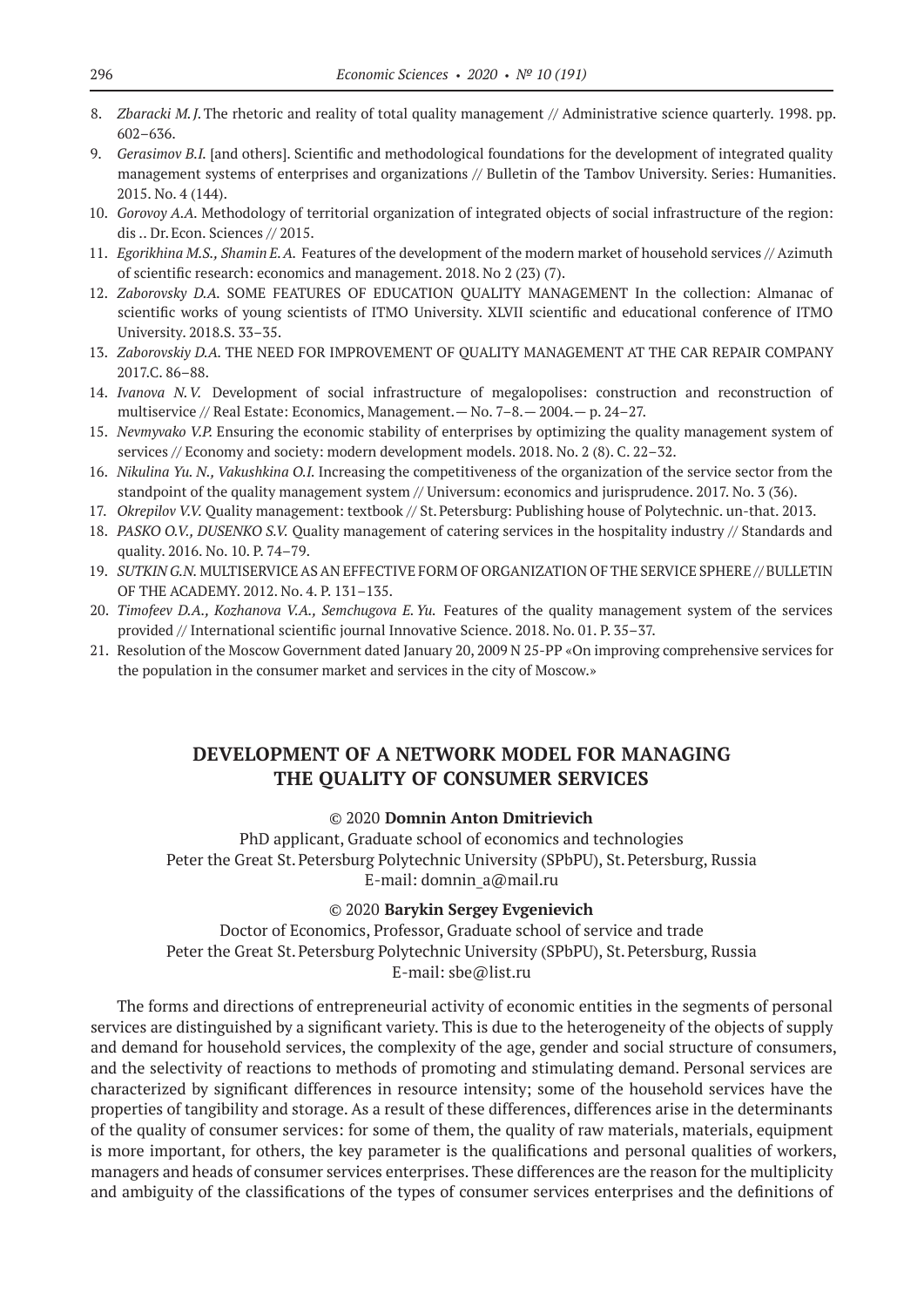their quality. The article develops a network model for managing the quality of consumer services.

*Keywords: consumer services for the population, consumer services, network model, quality management*

- 1. *Baral H.* [et al.]. Economic evaluation of ecosystem goods and services under different landscape management scenarios // Land use policy. 2014. (39). P. 54–64.
- 2. *Behara R.S., Gundersen D.E.* Analysis of quality management practices in services // International Journal of Quality & Reliability Management. 2001.
- 3. *Chunawalla S.A.* MARKETING PRINCIPLES AND PRACTICE. / S.A.Chunawalla, Himalaya Publishing House, 2018.
- 4. *Dale B.G.* [et al.]. Total quality management and theory: An exploratory study of contribution // Total quality management. 2001. No. 4 (12). S. 439–449.
- 5. *Dean JrJ.W., Bowen D.E.*Management theory and total quality: improving research and practice through theory development // Academy of management review. 1994. No. 3 (19). P. 392–418.
- 6. *Gitlow H.S.*Quality management systems: a practical guide / H.S.Gitlow, CRC press, 2000.
- 7. *Hackman J.R., Wageman R.*Total quality management: Empirical, conceptual, and practical issues // Administrative science quarterly. 1995. pp. 309–342.
- 8. *McDONALD M*.Strategic marketing planning: theory and practice // The marketing book. 2016. P. 87.
- 9. *Porral C.C., Stanton J.L.* Principles of marketing / C.C. Porral, J.L. Stanton, ESIC Editorial, 2017.
- 10. *Slack N., Brandon-Jones A.*Operations and process management: principles and practice for strategic impact / N.Slack, A.Brandon-Jones, Pearson UK, 2018.
- 11. *Tarí J. J.*Components of successful total quality management // The TQM magazine. 2005.
- 12. *Vinzant J.C., Vinzant D. H.*Strategic management and total quality management: challenges and choices // Public Administration Quarterly. 1996. pp. 201–219.
- 13. *Wilkinson A.*Managing with total quality management: theory and practice / A.Wilkinson, Macmillan International Higher Education, 1998.
- 14. *Yusof S.M., Aspinwall E.*Total quality management implementation frameworks: comparison and review // Total quality management. 2000. No. 3 (11). P. 281–294.
- 15. *Bass A. Ya., Razomasova E. A.* Mechanism for assessing the development of consumer services in a large city // Vestnik NSUEU. 2014. No. 1.
- 16. *Burtseva T.A., Lysova E. A.* Features of management of enterprises in the service sector // Bulletin of NGIEI. 2016. No. 9 (64).
- 17. *Gertsik Yu.G., Kaidalov S. A.* Metrological management and quality management as factors contributing to the transition of medical industry enterprises to an innovative development model // Bulletin of Roszdravnadzor. 2011. No. 5. P. 42–45.
- 18. *Demyanov D.G.* Modeling of territorial development of the sphere of household services // Bulletin of Perm University. Series: Economics. 2014. No. 3.
- 19. *DENISOV M.V.,PIKALOVA M.A.* MODELS FOR SUPPORTING NON-PROFIT ORGANIZATIONS RENDERING SOCIAL SERVICES TO THE POPULATION 2015.C. 70–72.
- 20. *Drobyshev V. V.* Formation of state minimum standards and norms for regulating the quality of socially significant services // Bulletin of the Tambov University. Series: Humanities. 2007. No. 12–2.
- 21. *Zhilyaeva I.A.* The experience of regulating the service sector abroad [text] / Rodionov D.G., *Zhilyaeva I.A.* / // In the collection of scientific papers of the XXII All-Russian scientific and practical conference «Economy, ecology, society in the XXI century.» — SPb: SPbPU.— 2017.— p. 132–137.
- 22. *Zhilyaeva I.A., Rodionov D.G.* Socio-economic aspects and trends in the provision of services to mass consumption in the Russian Federation // Economy and Entrepreneurship. 2016. No. 8 (73). P. 676–689.
- 23. *Zhilyaeva I.A., Rodionov D.G.* Forecasts and plans for the development of the consumer market of mass consumption services in St.Petersburg until 2020 // Economy and Entrepreneurship. 2016. P. 192–200.
- 24. *Klikich L.M.* The evolution of the service sector: a non-equilibrium approach // Moscow: Publishing house of the Moscow Agricultural Academy. 2004, p. 18.
- 25. *Koneva O.V.* Small business: assessment of the contribution to the development of the service sector. monograph -M., 2009.— 216 p.
- 26. *Nikitin A. V.* Quality management at a service sector enterprise.— M., 2005.— 116 p.
- 27. *Okrepilov V. V.*Quality management: textbook // St.Petersburg: Publishing house of Polytechnic. un-that. 2013.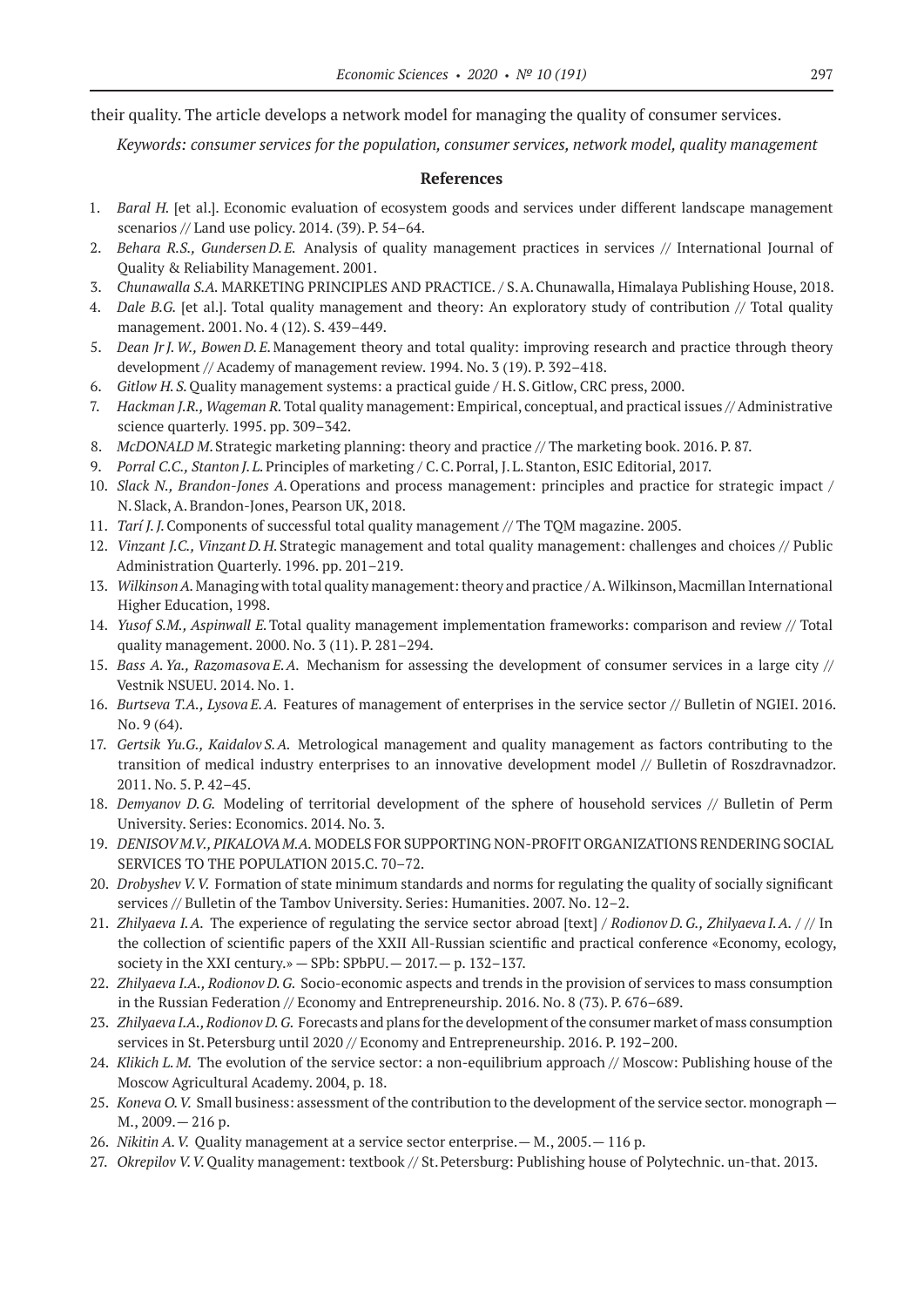- 28. Petrachkova Yu.L. Development of the service sector in the system of consumer cooperation // Bulletin of the Belgorod University of Cooperation, Economics and Law. 2012. No. 2. P. 264–267.
- 29. *Plotnikova E. V.*Assessment of the quality of the housing stock as a component of a comprehensive assessment of the conditions for the formation and development of human capital in the regions of the Russian Federation [Text] / E.V.Plotnikova, O.V.Zaborovskaya // Journal of Legal and Economic Research.
- 30. *Plotnikova E. V.* Economic model of management and development of housing stock [Text] / L.А.Guzikova, E.V.Plotnikova // In the collection: Economic restructuring and engineering education: problems and development prospects / Proceedings of the scientific and practical conference.
- 31. *Rudakova O. Yu.* Development of an institutional model for managing the quality of household services (based on materials from the Rostov region) // 2012.
- 32. Management and organization in the service sector / K.Haksever and others SPb.: Peter, 2002.— 751 p.

# **TO THE ISSUE OF DIAGNOSING THE RISKS OF HIGHER EDUCATION IN THE CONTEXT OF DISTANCE LEARNING**

#### © 2020 **Karzhanova Natalya Viktorovna**

PhD in Philology, Associate professor, Department of foreign languages No. 3 Plekhanov Russian University of Economics, Moscow, Russia E-mail: knatalya11@mail.ru

© 2020 **Sokolova Ekaterina Iosifovna**

PhD in Philology, Associate professor, Department of foreign languages No. 3 Plekhanov Russian University of Economics, Moscow, Russia E-mail: kafmkk@mail.ru

© 2020 **Tararina Larisa Igorevna** PhD in Pedagogy, Associate professor, Department of Linguistics and Translation

Russian State Social University, Moscow, Russia

E-mail: it31@mail.ru

### © 2020 **Adasova Yana Borisovna**

Teacher, The Department of Foreign Languages No. 3 Plekhanov Russian University of Economics, Moscow, Russia E-mail: adasova\_yana@rambler.ru

The authors' article examines and analyzes the rather problematic issue of diagnosing the risks of higher education in the context of distance learning, indicated by the influence of the emerging world pandemic. The object of the study was the higher education system in the Russian Federation, and the object was the diagnosis of the risks of this education in the context of the forced activation of distance learning of students. The theoretical and methodological significance of the study is embedded in the development of the theory and methodology of diagnosis and risk management in higher education (in particular, the development of risk classification, methods for determining and assessing them). The practical significance of the study conducted by the authors is determined by the obtained results of quantitative analysis of the risks of higher education in the Russian Federation in the aspect of teaching students in a distance format.

*Keywords: Question, diagnosis, risk, higher education, context, training, distance learning, higher education institution.*

#### **References**

1. *Kacz I. I., Leseviczkij A. V.* Distancionnaya forma obucheniya: dovody` «za» i «protiv» [Distance learning: pros and cons arguments] / I.I.Kacz, A.V.Leseviczkij // Formirovanie gumanitarnoj sredy` v vuze: innovacionny`e obrazovatel`ny`e texnologii. Kompetentnostny`j podxod—Perm`: Izd-vo: «Permskij nacional`ny`j issledovatel`skij politexnicheskij universitet», 2019.—№ 1.— S. 355–358.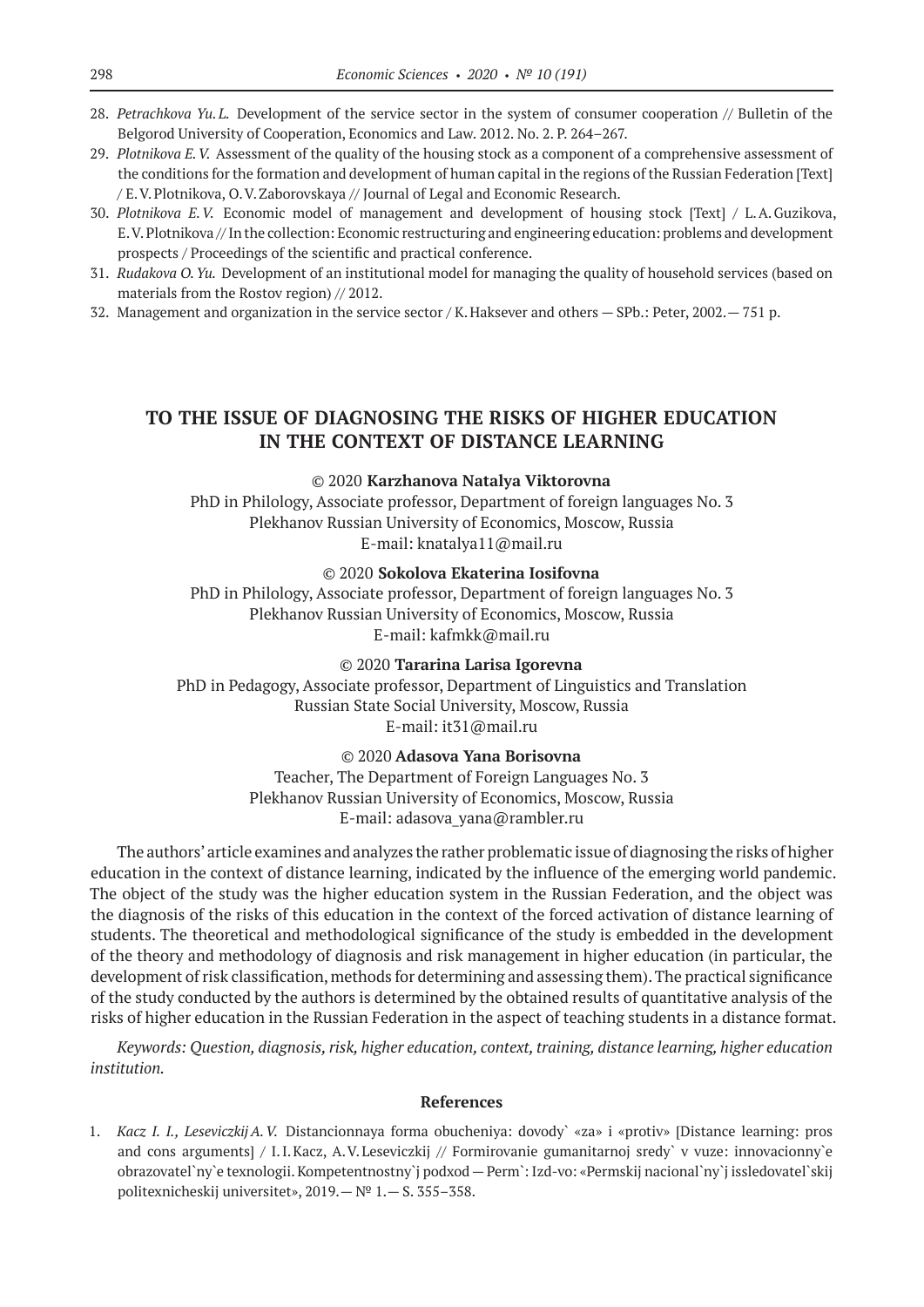- 2. *Lyalyuk A. V.* Modelirovanie i diagnostika riskov obrazovatel`noj sredy` na osnove matematicheskix metodov [Modeling and diagnostics of educational environment risks based on mathematical methods] / A.V.Lyalyuk // Problemy` sovremennogo obrazovaniya — Moskva: Izd-vo «Moskovskij pedagogicheskij gosudarstvenny`j universitet», 2019.—№ 2.— S. 198–204.
- 3. *Platonova E. D., Musarskij M. M., Chzhan Tyan`xue`j* E`ksportny`e vozmozhnosti rossijskix vuzov v svete realizacii nacional`ny`x proektov [Export capabilities of Russian universities in light of implementation of national projects] / E.D.Platonova, M.M.Musarskij, Tyan`xue`j Chzhan // E`konomicheskie nauki — Moskva: Izd-vo: «OOO «24 Print», 2019.—№ 12.— S. 44–49.
- 4. *Shatunovskij V. L., Shatunovskaya E. A.* Eshhyo raz o distancionnom obuchenii (organizaciya i obespechenie distancionnogo obucheniya) [Once again about distance learning (organization and provision of distance learning)] / V.L.Shatunovskij, E.A.Shatunovskaya // Vestnik nauki i obrazovaniya — Ivanovo: Izd-vo: «Olimp»,  $2020 - N^2$  9-1. - S. 53-56.
- 5. Kompaniya «LANIT» [E`lektronny`j resurs]: analiticheskie materialy` Oficial`ny`j sajt kompanii «LANIT», 2020.— Rezhim dostupa: https://www.lanit.ru/
- 6. Kompaniya «Sber Resheniya» [E`lektronny`j resurs]: analiticheskie materialy` Oficial`ny`j sajt kompanii «Sber Resheniya», 2020.— Rezhim dostupa: https://sber-solutions.ru/
- 7. Kompaniya «Federal`naya sluzhba gosudarstvennoj statistiki» [E`lektronny`j resurs]: analiticheskie materialy` Oficial`ny`j sajt kompanii «Federal`naya sluzhba gosudarstvennoj statistiki», 2020.— Rezhim dostupa: https:// rosstat.gov.ru/
- 8. Kompaniya «HLB Russian Group» [E`lektronny`j resurs]: analiticheskie materialy` Oficial`ny`j sajt kompanii «HLB Russian Group», 2020.— Rezhim dostupa: https://www.hlbrus.ru/

# **ANALYSIS OF PROFIT AND PROFITABILITY OF ORGANIZATIONS CARRYING OUT ACTIVITIES IN THE FIELD OF INFORMATION TECHNOLOGIES**

### © 2020 **Korkmazov Murat Khasanovich**

PhD student

Financial University under the Government of the Russian Federation, Moscow, Russia E-mail: murat\_korkmazov@mail.ru https://orcid.org/0000–0001–5024–7915

© 2020 **Bayramkulov Magomed Alievich**

MFin student

Financial University under the Government of the Russian Federation, Moscow, Russia E-mail: bayramkulov09@gmail.com https://orcid.org/0000–0002–6340–7073

#### © 2020 **Bairamukov Lokman Khuseinovich**

MFin student Financial University under the Government of the Russian Federation, Moscow, Russia E-mail: lokman.bayramukov@gmail.com https://orcid.org/0000–0002–7518–8656

Subject/topic: The study is aimed at studying the indicators of profit, profitability and ways to improve them in organizations operating in the field of information technology.

Goals/objectives: identification of factors affecting the amount of profit and profitability and ways to increase them, trend analysis of profit and profitability indicators of IT companies, study of profitability indicators.

Methodology: in the course of the research, the methods of theoretical research, methods of statistical analysis (trend, regression, correlation) were applied.

Results/conclusions: in the course of the study, the theoretical aspects of profit and profitability were disclosed, the essence of the factors influencing the formation of these indicators was revealed. A statistical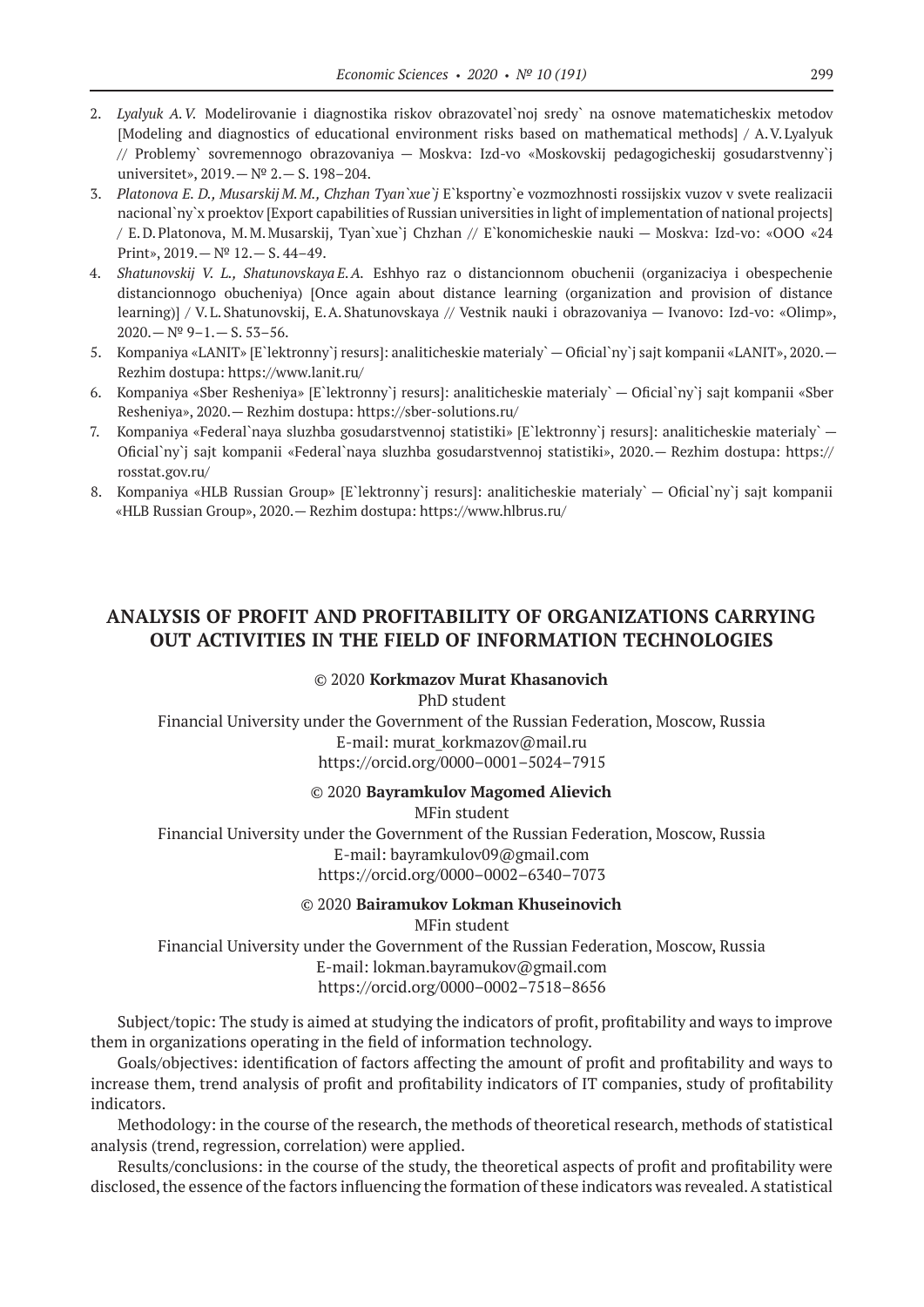analysis (trend, regression, correlation) was carried out for a sample of organizations operating in the field of information technology based on the profitability of sales.

*Keywords: profit and profitability, sampling, ways to improve the efficiency of the organization, correlation, trends, sampling, distribution series, profitability of sales, information technology, business management.*

#### **References**

- 1. Civil Code of the Russian Federation (part one) [GrazhdanskiykodeksRossiyskoyFederatsii (chast' pervaya)] of November 21, 1994, No. 51-FZ (as amended on December 16, 2019) // RLS Consultant plus.
- 2. Federal Law «On Limited Liability Companies» [Federal'nyyzakon «Ob obshchestvakh s ogranichennoyotvetstven nost'yu»] dated 08.02.1998 N 14-FZ (latest edition) // RLS Consultant plus.
- 3. Alekseeva, Dombrovskaya, Safonova (2019) Alekseeva G. I., Dombrovskaya E. N., Safonova I. V. Financial accounting and reporting [Finansovyyuchetiotchetnost']+ eApplication: Tests (for bachelors). // Textbook — M: 2019.
- 4. Barilenko, Efimova, Kerimova, Ermakova (2021) *Barilenko V. I., Efimova O. V.,* KerimovaCh.V., *Ermakova M.N.*Economic analysis. [Ekonomicheskiyanaliz.]// Textbook — M: 2021.
- 5. Salin, Churilova, Shpakovskaya (2021) *Salin V.N., Churilova E.Yu., Shpakovskaya E.* P. Statistics (Bachelor's degree) [Statistika (Bakalavriat)] // Textbook.— M .: 2021
- 6. Reference legal system (RLS) «Consultant plus» [Spravochnayapravovayasistema (SPS) «Konsul'tantplyus».]. Electronic resource — access mode: http://www.consultant.ru/

# **FISCAL SECURITY OF MUNICIPALITIES IN THE ASPECT OF REGIONAL ECONOMY**

### © 2020 **Kotov Roman Mihailovich**

Candidate of economic sciences, Associate professor, Department of accounting, analysis, audit and taxation Kemerovo State University, Kemerovo, Russia

#### © 2020 **Indenko Oksana Nikolaevna**

Candidate of technical sciences, Associate professor of applied mathematics Department Kemerovo State University, Kemerovo, Russia

As a result of the ongoing reforms in the Russian Federation, the issue of stability and security of municipal finances is of particular importance. Municipalities of any region play an important role in the development of territories, increasing their economic potential, developing socio-economic development, improving the quality of production, improving the level and quality of life of the population. The purpose of the article is to investigate the role and place of fiscal security of municipalities in the regional economy. Research problem: 1. to Study approaches to the definition of the term «fiscal security; 2. to Consider the historical stages of the formation of fiscal security in Russia; 3.to characterize the fiscal security of municipalities.

*Keywords: municipal education, fiscal security, fiscal security, the budget of municipalities, research methods.*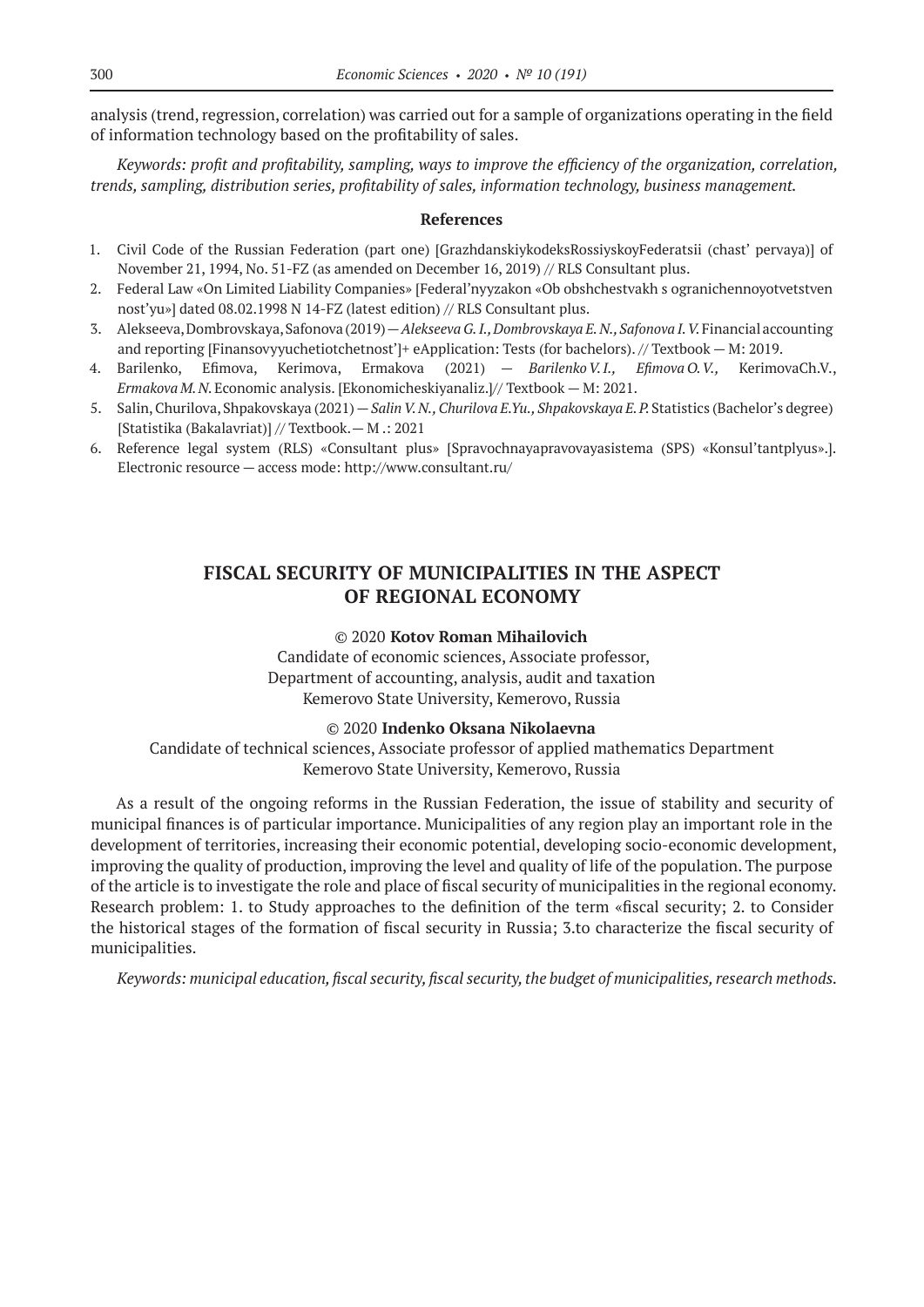# **METHODOLOGICAL SUPPORT OF HUMAN MANAGEMENT RESOURCES DURING THE PERIOD OF TRANSFORMATION OF A TRADITIONAL ORGANIZATION INTO A SELF-LEARNING ORGANIZATION**

#### © 2020 **Kuriachaia Ekaterina Anatolyevna**

Head of the Department of Practical Training of the Educational and Methodological Management. University teacher.

#### Urals State Medical University, Yekaterinburg, Russia

Applicant of academic degree candidate of Economic Sciences Department of Management, Scientific Specialty 08.00.05 — Economics and Management of National Economy (Management) (Economic Sciences) FSBOU «Ural State University of Economics».

The article presents an effective organizational and methodological toolkit for human resource management with specific and adapted methods of organizational transformation from a traditional to a self-learning organization. In addition, the author's mechanism for human resource management is proposed, which has a significant impact on the transformation of a traditional organization into a selflearning organization.

*Keywords: self-learning organization, human resource management, self-learning organization mechanisms, organizational learning.*

- 1. *Anurina T. M., Ostakhova Yu. A.* Documentation support of the personnel management system//Electronic information space for science, education, culture: theses of the report of the VI All-Russian Conference (Eagle, December 20, 2018). Oryol, 2019. P. 149–153. [*Anurina T. M., Ostahova YU.A*.Dokumentacionnoe obespechenie sistemy upravleniya personalom // Elektronnoe informacionnoe prostranstvo dlya nauki, obrazovaniya, kul'tury: tezisy doklada VI Vserossijskoj konferencii (Orel, 20 dekabr.2018 g.). Orel, 2019. S. 149–153.] — (In Rus.)
- 2. *Yegorkina T. A.* Harmonization of economic interests of the enterprise and its employees//Economics and management: theory and practice. 2020. T.6. № . 3. P. 19-25. [*Egorkina T.A.* Garmonizaciya ekonomicheskih interesov predpriyatiya i ego rabotnikov // Ekonomika i upravlenie: teoriya i praktika. 2020. T. 6. № 3. S. 19–25.] — (In Rus.)
- 3. *Gareev T. F.* Knowledge management of a self-learning organization. Practical guidance. M.: Publishing solutions, 2016. [*Gareev T. F.*Upravlenie znaniyami samoobuchayushchejsya organizacii. Prakticheskoe rukovodstvo. M.: Izdatel'skie resheniya, 2016.] — (In Rus.)
- 4. *Devyatovskaya I.V., Kruzhkova O.V.* The potential of adult education for the prevention of a socio-psychological form of organizational vandalism//Pedagogical education in Russia. 2020. № 1. P. 115–123. [*Devyatovskaya I. V., Kruzhkova O. V.*Potencial obucheniya vzroslyh dlya profilaktiki social'no-psihologicheskoj formy organizacionnogo vandalizma // Pedagogicheskoe obrazovanie v Rossii. 2020. № 1. S.115–123.] — (In Rus.)
- 5. *Ivashchenko N. S.*Self-learning organizations as a factor in the sustainable development of the organization// Prospects for the development of science and education: theses of the report. International Conference (Moscow, November 30. 2017). Lyubertsy, 2017. P. 70–72. [*Ivashchenko N. S.*Samoobuchayushchiesya organizacii kak faktor ustojchivogo razvitiya organizacii // Perspektivy razvitiya nauki i obrazovaniya: tezisy doklada. Mezhdunarodnoj konferencii (Moskva, 30 noyabr. 2017 g.). Lyubercy, 2017. S. 70–72.] — (In Rus.)
- 6. *Kulakova A.B.*Conditions for the success of teamwork in a modern organization//Social space. 2020. T. 6. № . 2. P. 1–11. [*KulakovaA.B.*Usloviya uspekha komandnoj raboty v sovremennoj organizacii // Social'noe prostranstvo. 2020. T. 6.  $N^2$  2. S. 1 – 11.] – (In Rus.)
- 7. *Semenova M.A.*Features of teamwork in the design activities of the organization//Scientific notes of ORELGIET. 2020. № 1 (33). P. 16–19. [*Semenova M.A.*Osobennosti komandnoj raboty pri proektnoj deyatel'nosti organizacii // Nauchnye zapiski ORELGIET. 2020. № 1 (33). S.16–19.] — (In Rus.)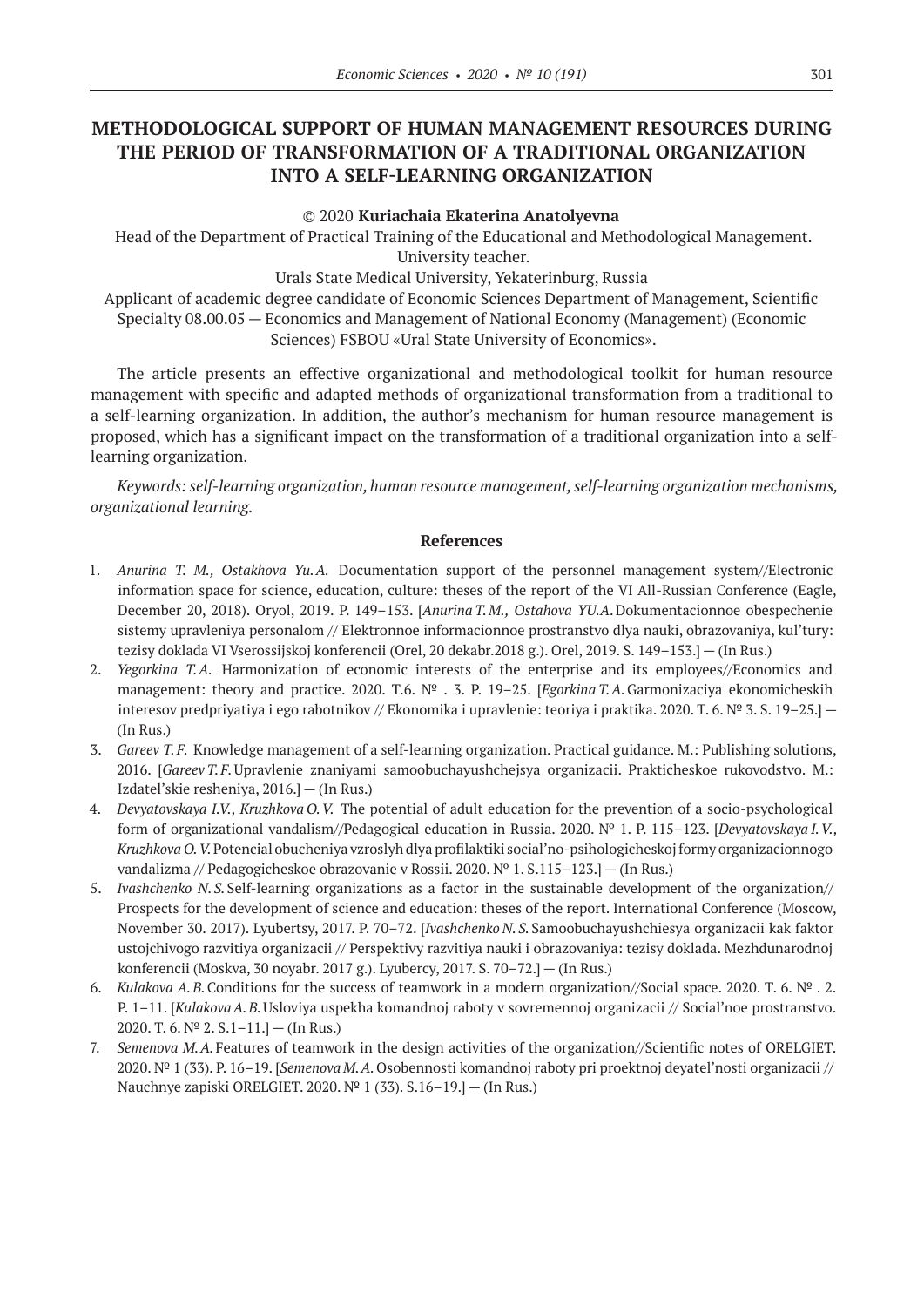# **ANALYSIS OF METHODOLOGICAL APPROACHES TO STIMULATING INNOVATION AT THE UNIVERSITY**

© 2020 **Lyamin Boris Mikhailovich** Graduate School of Service and Trade, Assistant Peter the Great St. Petersburg Polytechnic University (SPbPU), St. Petersburg, Russia E-mail: Lyamin.bm@gmail.com

> © 2020 **Mottaeva Angelika Bahauovna** Doctor of Economic, Associate Professor Moscow Region State University

The innovative activity of the teaching staff is a complex intellectual activity, the effectiveness of which is influenced by many factors, both external and internal. The article proposes a conceptual model for stimulating innovation. According to the model, the effectiveness of employees' innovative activities will depend on four components: factors influencing innovation, tools to stimulate innovation, requirements for the results of innovation, and the systemic dynamics of innovation.

*Keywords: innovation, stimulation, research and teaching staff, innovation activity, conceptual model*

# **ASSESSMENT OF THE POTENTIAL FOR COMMERCIALIZATION OF THE RESULTS OF INNOVATIVE ACTIVITIES AT THE UNIVERSITY**

© 2020 **Lyamin Boris Mikhailovich**

Graduate School of Service and Trade, Assistant Peter the Great St. Petersburg Polytechnic University (SPbPU), St. Petersburg, Russia E-mail: Lyamin.bm@gmail.com

© 2020 **Mottaeva Angelika Bahauovna**

Doctor of Economic, Associate Professor

Moscow Region State University

The article proposes a methodology for assessing the potential for commercialization of the result of innovative activity at the university. The proposed fuzzy-set model is universal in nature and can be used to assess the commercialization potential of any RIA developed in a higher educational institution, while the result of the assessment can serve as a basis for improving the RIA and finalizing it to the requirements of potential clients.

*Keywords: evaluation methodology, potential for commercialization, fuzzy multiple model*

# **ON EVALUATION OF THE EFFECTIVENESS OF FACULTY OF HIGHER EDUCATION IN CRISIS CONDITIONS OF DISTANCE LEARNING**

© 2020 **Minova Maria Vladimirovna**

PhD in Philology, Associate professor, Department of foreign languages No. 3 Plekhanov Russian University of Economics, Moscow, Russia E-mail: Minova.MV@rea.ru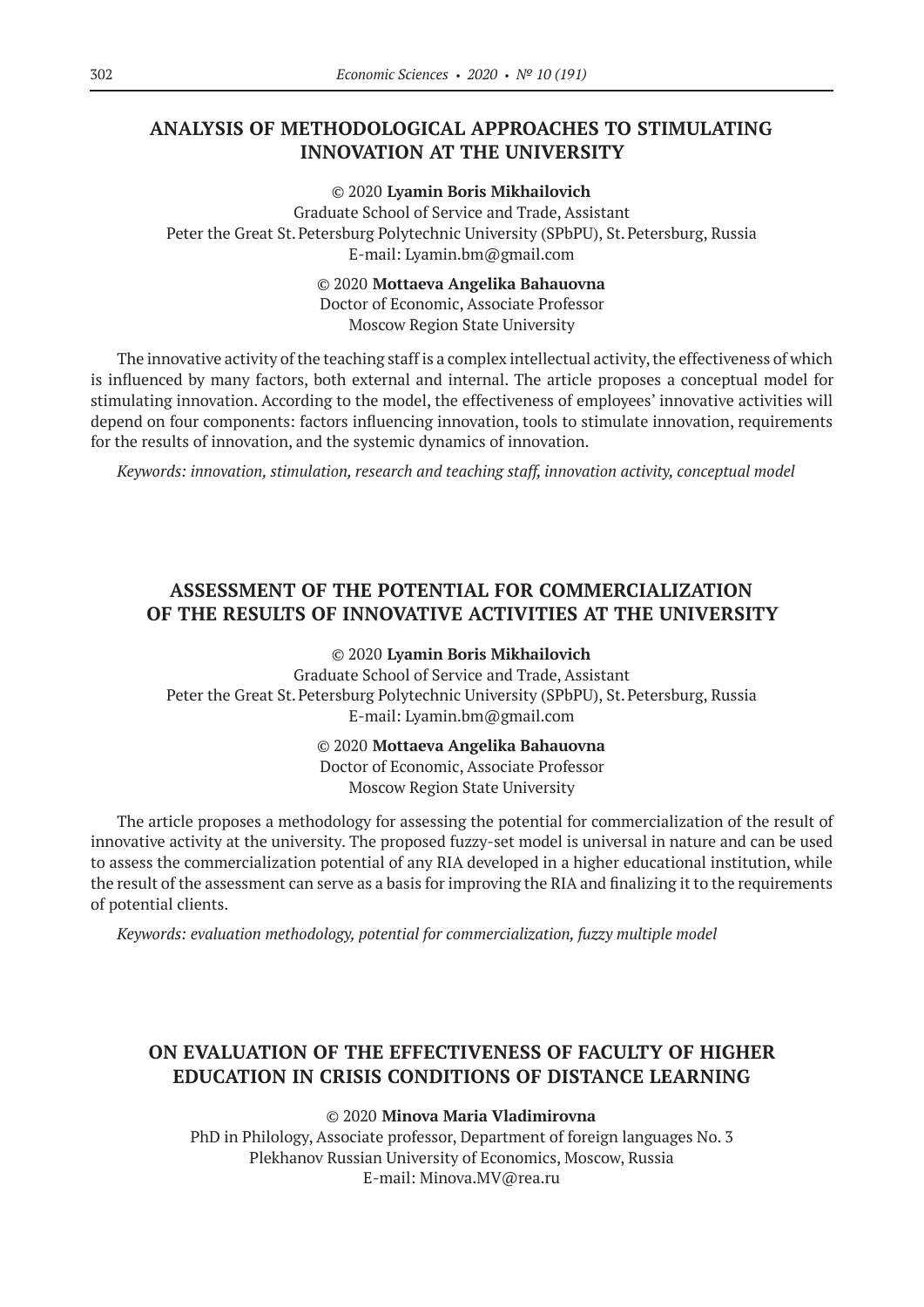### © 2020 **Suprunov Semen Evgenievich** Senior Teacher, Department of foreign languages No. 3 Plekhanov Russian University of Economics, Moscow, Russia E-mail: kafmkk@mail.ru

© 2020 **Umarova Sabina Ibragimovna** Teacher, Department of foreign languages No. 1 Plekhanov Russian University of Economics, Moscow, Russia E-mail: Umarova.SI@rea.ru

### © 2020 **Fedorova Anna Valeryevna**

PhD in Philology, Associate professor, Department of foreign languages No. 3 Plekhanov Russian University of Economics, Moscow, Russia E-mail: Fedorova.AV@rea.ru

The authors' article addresses the issue of assessing the effectiveness of the faculty of a higher educational institution in crisis conditions of the spread of coronavirus infection, which led to a massive transition of many subjects to a remote format of work. The object of the study was higher educational institutions in the Russian Federation, and the subject was an assessment of the effectiveness of their faculty, adjusted for the conditions of functioning. The theoretical and methodological significance of the study lies in the development of methods and approaches to assessing the effectiveness of faculty members of a higher educational institution. The practical significance of the study is determined in the formation of a picture of the activities of higher educational institutions, taking into account the crisis conditions of distance learning.

*Keywords: Evaluation, effectiveness, faculty, institution of higher education, crisis, conditions, distance learning*

- 1. *Akbaeva X. B.* Distancionnoe obuchenie kak e`ffektivnaya forma obucheniya inostrannomu yazy`ku [Distance learning as an effective form of foreign language education] / X.B.Akbaeva // Mirovaya nauka — Saratov: Izd-vo «OOO «Institut upravleniya i social`no-e`konomicheskogo razvitiya», 2020.—№ 4.— S. 138–139.
- 2. *Malyanov D. V.* Problemy` povy`sheniya kachestva obrazovaniya v kontekste povy`sheniya e`ffektivnosti deyatel`nosti vuzov [Problems of improving the quality of education in the context of improving the efficiency of universities] / D.V.Malyanov // E`konomicheskie nauki — Moskva: Izd-vo: «OOO «24 Print», 2019.— № 10.— S. 82–85.
- 3. *Pruczkix A.A.* Upravlenie personalom obrazovatel`noj organizacii: osobennosti, problemy` i zadachi [Personnel management of educational organization: features, problems and tasks] / A.A.Pruczkix // Mezhdunarodny`j nauchno-issledovatel`skij zhurnal — Ekaterinburg: Izd-vo: «Sokolova Marina Vladimirovna», 2019.— № 3.— S. 114–116.
- 4. *Romanova M.N., Filippova S.F.* Distancionnoe obuchenie studentov ochnogo obucheniya [Distance learning for full-time students] / M.N.Romanova, S.F.Filippova // Sovremennoe obrazovanie: tradicii i innovacii — Sankt-Peterburg: Izd-vo: «OOO «NICz ART», 2020.—№ 3.— S. 41–44.
- 5. *Chernousov A.A., Vavilova E. V.* Ocenka vneshnix e`ffektov rasprostraneniya vy`sshego obrazovaniya v rossijskix usloviyax [Evaluation of external effects of higher education in Russian conditions] / A.A.Chernousov, E.V.Vavilova // Otkry`toe obrazovanie — Moskva: Izd-vo: «Rossijskij e`konomicheskij universitet imeni G.V.Plexanova», 2019.— N<sup>o</sup> 1. − S. 76 – 85.
- 6. Kompaniya «Federal`naya sluzhba gosudarstvennoj statistiki» [E`lektronny`j resurs]: analiticheskie materialy` Oficial`ny`j sajt kompanii «Federal`naya sluzhba gosudarstvennoj statistiki», 2020.— Rezhim dostupa: https:// rosstat.gov.ru/
- 7. Kompaniya «SCHNEIDER GROUP» [E`lektronny`j resurs]: analiticheskie materialy` Oficial`ny`j sajt kompanii «SCHNEIDER GROUP», 2020.— Rezhim dostupa: https://schneider-group.com/ru/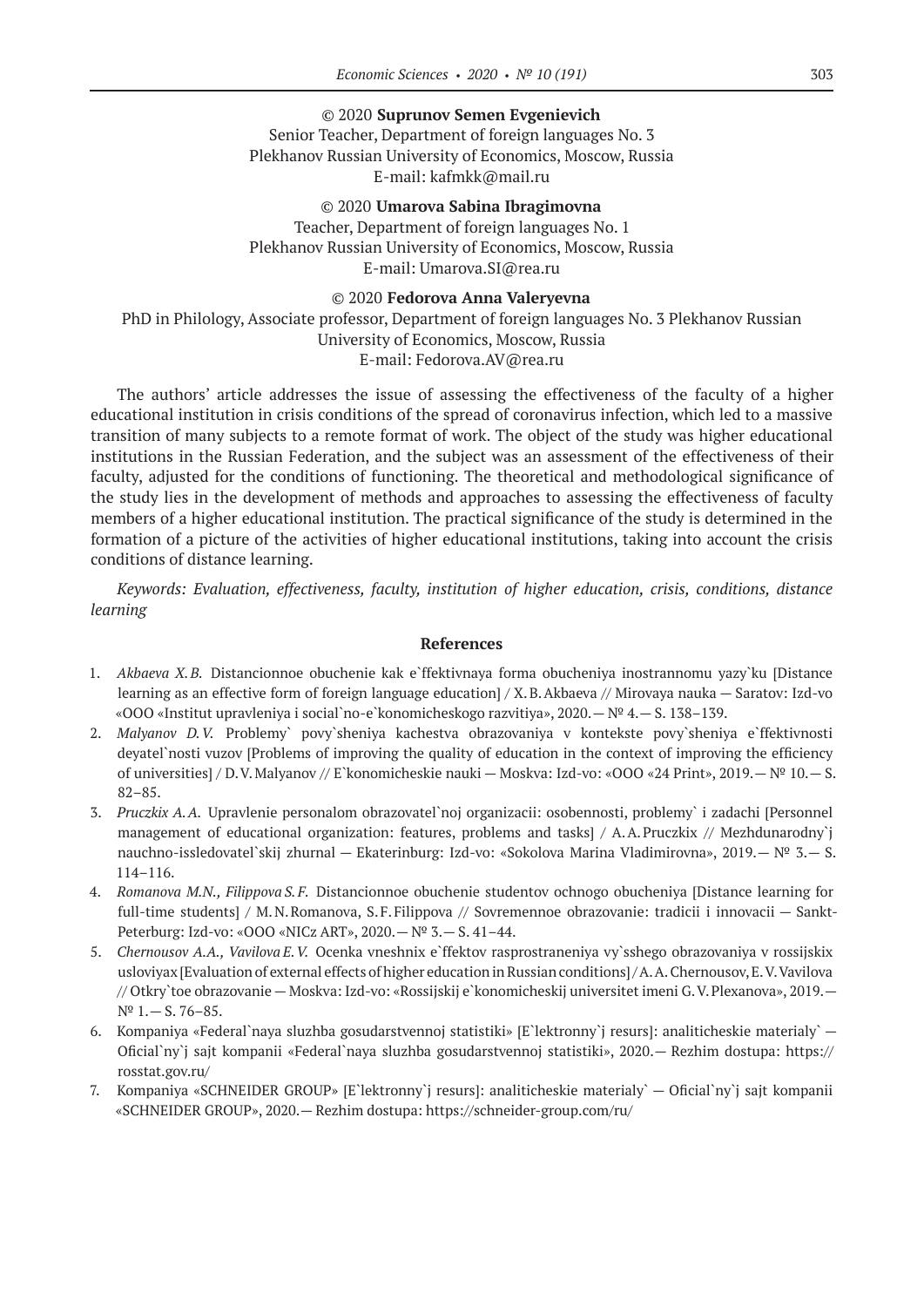# **THE ROLE OF INTEGRATOR UNIVERSITIES IN THE ECONOMICALLY CONDITIONAL MODEL OF A HIGHER EDUCATIONAL INSTITUTION**

### © 2020 **Nikolaeva Elena Anatolyevna**

PhD in Sociology, Associate professor, Department of foreign languages No. 3 Plekhanov Russian University of Economics, Moscow, Russia E-mail: yoltash82@mail.ru

### © 2020 **Kuznetsova Yulia Andreevna**

PhD in Economics, Associate professor, Department of foreign languages No. 3 Plekhanov Russian University of Economics, Moscow, Russia E-mail: yulia\_success@mail.ru

### © 2020 **Kopylova Elena Viktorovna**

PhD in Philology, Associate professor, Department of Foreign Languages No. 3 Plekhanov Russian University of Economics, Moscow, Russia E-mail: Kopylova.EV@rea.ru

### © 2020 **Panchenko Ekaterina Yuryevna**

Senior teacher, Department of Foreign Languages No. 3 Plekhanov Russian University of Economics, Moscow, Russia E-mail: katya368@yandex.ru

The authors' article analyzes the role of integrator universities in the economically conditional model of a higher educational institution. The object of the study was integrator universities, and the subject was an economically conditional model of a higher educational institution. The theoretical and methodological significance of research is embedded in the development of the theory and methodology of functional load of higher educational institutions in the aspect of their integration space. The practical significance of the study consists in clarifying the significant reasons for the reduction in the number of parameters of higher educational institutions and the grouping of higher educational institutions of the Russian Federation according to their economic situation.

*Keywords: Role, institution of higher education, integrator, economics, conditionality, model, efficiency, problem, perspective.*

- 1. *Zakalin I. Yu., Eroxin V. V.* Metodika ocenki social`no-e`konomicheskogo sostoyaniya obrazovatel`nogo uchrezhdeniya (vuza) [Methodology for assessing the socio-economic condition of an educational institution (university)] / I.Yu.Zakalin, V.V.Eroxin // Vestnik sovremenny`x issledovanij — Omsk: Izd-vo: «IP Solov`ev V. A.», 2019.—№ 28.— S. 143–150.
- 2. *Mel`nikov R. M*. Ocenka vneshnix e`ffektov rasprostraneniya vy`sshego obrazovaniya v rossijskix usloviyax [Evaluation of external effects of higher education in Russian conditions] / R.M.Mel`nikov // E`konomicheskij analiz: teoriya i praktika — Moskva: Izd-vo: «OOO «Izdatel`skij dom FINANSY` i KREDIT», 2020.—№ 8.— S. 1490– 1511.
- 3. *Nikolaeva E. A., Kazimirova I. S., Panchenko E. Yu., Rodnikova O. Yu.* K voprosu ocenki e`ffektivnosti finansirovaniya vy`sshix uchebny`x zavedenij na osnove analiza rejtinga professorsko-prepodavatel`skogo sostava [On the issue of assessing the effectiveness of financing higher education institutions based on the analysis of the ranking of faculty] / E.A.Nikolaeva, I.S.Kazimirova, E.Yu.Panchenko, O.Yu.Rodnikova // E`konomicheskie nauki — Moskva: Izd-vo: «OOO «24 Print», 2019.—№ 10.— S. 86–90.
- 4. *Slepov V. A., Rodenkova T. A., Grishina O. A., Minxazetdinova K. Z.* Paradigma upravleniya finansami vuzov Rossii v sovremenny`x usloviyax [The paradigm of financial management of Russian universities in modern conditions] / V.A.Slepov, T.A.Rodenkova, O.A.Grishina, K.Z.Minxazetdinova // Finansovaya zhizn` — M: Izd-vo: «Akademiya menedzhmenta i biznes-administrirovaniya», 2020.—№ 2.— S. 49–53.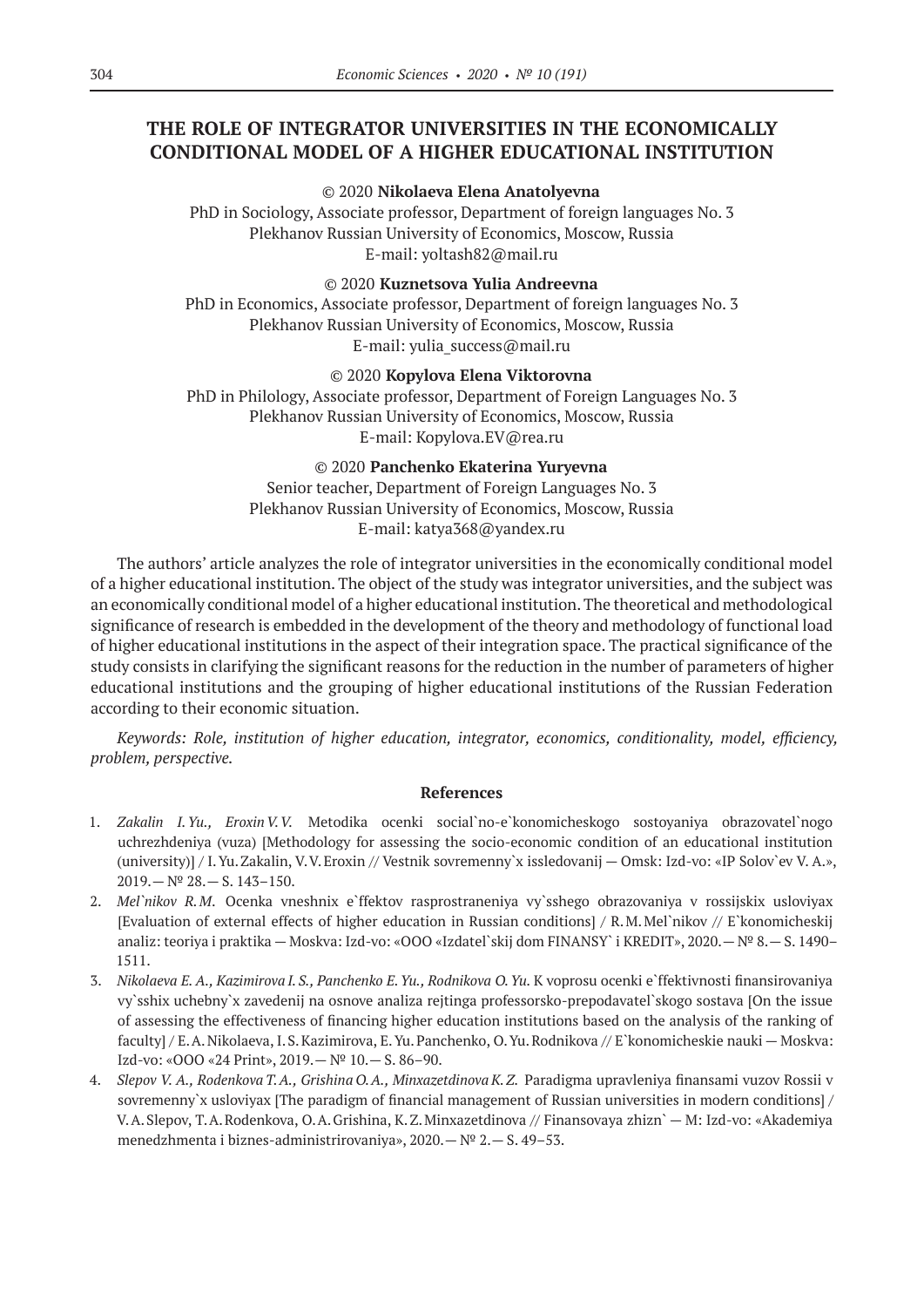- 5. *Sy*'gotina *M.V., Patrusova A. M.* Planirovanie deyatel`nosti vuza na osnove pokazatelej e`ffektivnosti, s primeneniem e`lementov proektnogo menedzhmenta [University activity planning based on performance indicators, using project management elements] / M.V.Sy`gotina, A.M.Patrusova // Problemy` social`no-e`konomicheskogo razvitiya Sibiri — Bratsk: Izd-vo OOO «Bratskij gosudarstvenny`j universitet», 2019.—№ 4.— S. 54–58.
- 6. Kompaniya «AKRA» [E`lektronny`j resurs]: analiticheskie materialy` Oficial`ny`j sajt kompanii «AKRA», 2020.— Rezhim dostupa: www.acra-ratings.ru/
- 7. Kompaniya «E`kspert RA» [E`lektronny`j resurs]: analiticheskie materialy` Oficial`ny`j sajt kompanii «E`kspert RA», 2020.— Rezhim dostupa: www.raexpert.ru

### **MEDIUM-TERM ECONOMIC TRENDS IN THE MANUFACTURING**

#### © 2020 **Ovsyannikov Roman Yurevich**

Applicant of enterprises and industrial complexes economy and management department St.Petersburg state economic university, St.Petersburg, Russia E-mail: r.ovsyannikov@academprofi.ru

In this publication, the author examines the medium-term trends in the global manufacturing industry, which determine the transformation of the structure of production factors. The nature of the wave dynamics of the productivity of manufacturing enterprises is revealed and explained. The work was carried out within the framework of the research plan of the UNECON scientific school «Economics, organization and management of enterprises, industries, complexes; innovation management; economics of the military-industrial complex» (supervisor — Professor Karlik A.).

*Keywords: economy, manufacturing.*

- 1. *Ivanter V.V.* Economics according to academician Ivanter. Author's collection / Institute for National Economic Forecasting of the Russian Academy of Sciences. Moscow, 2020.
- 2. *Chryssolouris, G., Mavrikios, D., Mourtzis, D* .Manufacturing Systems: Skills & Competencies for the Future. Procedia CIRP, 7, 2013, 17–24.
- 3. The future of global manufacturing, CBRE Research, 2017. Electronic document. Access mode: https://www.cbre. com 21.0672020.
- 4. Global Manufacturing Outlook. Transforming for a digitally connected future, KPMG, 2018. Electronic document. Access mode: https://assets.kpmg/content/dam/kpmg/xx/pdf/2018/06/global-manufacturing-outlook.pdf 06/20/2020.
- 1. 5.2020 Manufacturing Industry Outlook. Exploring manufacturing trends, Delloite, 2019. Electronic document. Access mode: https://www2.deloitte.com/content/dam/Deloitte/us/Documents/energy-resources/ us‑2020‑manufacturing-outlook.pdf 06/20/2020.
- 5. Manufacturing for Growth. Strategies for Driving Growth and Employment. World Economic Forum Report in collaboration with Deloitte Touche Tohmatsu Limited, 2013. Electronic document. Available at: http://www3. weforum.org/docs/WEF\_ManufacturingForGrowth\_ExecutiveSummary\_2013.pdf 06/08/2020.
- 6. OECD Science, Technology and Industry Scoreboard 2017: The digital transformation, OECD Publishing, Paris, 2017.
- 7. Science, research and innovation performance of the EU, 2018. Strengthening the foundations for Europe's future. EU publications, 2019. Electronic document. Access mode: https://op.europa.eu/en/publication-detail/-/ publication/16907d0f‑1d05–11e8‑ac73–01aa75ed71a1/language-en 04/23/2020.
- 8. *Fomina N.E., AlekseevA.A.* To the question of the relationship between consolidation and innovation of industries and markets: a statistical experiment. Economics and Sociology. 2018.No. 37, p. 27–30.
- 9. *Hult, G.T.M., Ketchen, D.J., Jr*. Does market orientation matter? A test of the relationship between positional advantage and performance. Strategic Management Journal, 22, 2001, 899–906.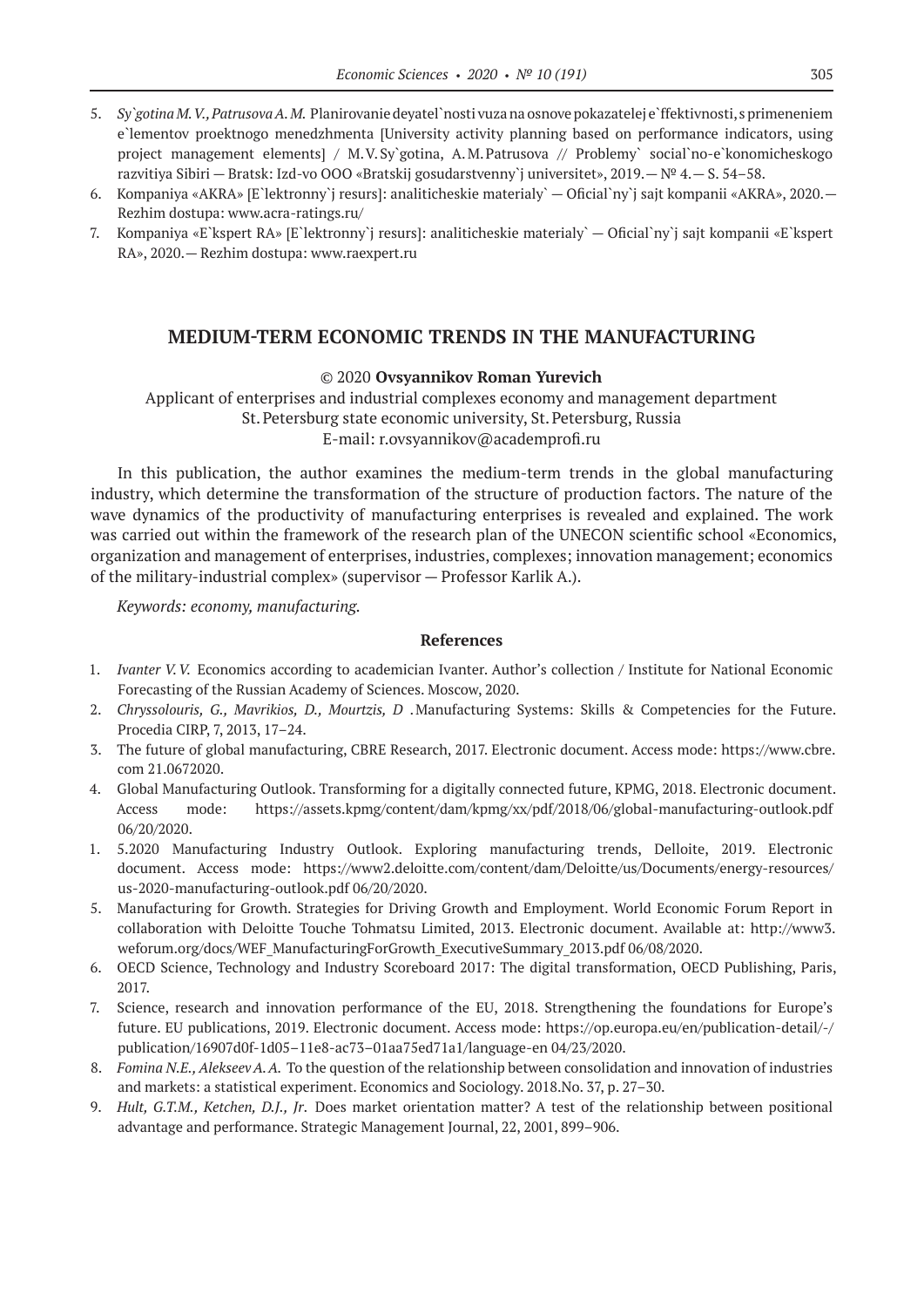- 10. The Global Technology Revolution 2020, In-Depth Analyzes. Bio / Nano / Materials / Information Trends, Drivers, Barriers, and Social Implications. Richard Silberglitt, Philip S.Antón, David R.Howell, Anny Wong etc., RAND Cor-poration, 2006. Electronic document. Access mode: https://www.rand.org/content/dam/rand/pubs/technical\_ reports/2006/RAND\_TR303.pdf 06/20/20.
- 11. *Alekseev A.A., Fomina N.E., Markevich S.V.* Investment structure for industrial innovations. Economic sciences. 2012. No. 96. S. 121–125.
- 12. *Rai, A., Patnayakuni, R., Seth, N.* Firm performance impacts of digitally enabled supply chain integration capabilities. MIS Quarterly: Management Information Systems, 30 (2), 2006, pp. 225–246.
- 13. *Kagermann H., Wahlster W., Helbig J.* eds., Recommendations for implementing the strategic initiative Industrie 4.0: Final report of the Industrie 4.0 Working Group, 2013.
- 14. *Snell, S.A., & Dean, J.W.* Integrated Manufacturing and Human Resource Man-agement: A Human Capital Perspective. Academy of Management Journal, 35 (3), 1992.

# **INTEGRAL ASSESSMENT OF SUSTAINABLE DEVELOPMENT OF THE FOREST INDUSTRY COMPANY BASED ON A BALANCED SCORECARD**

### © 2020 **Oleinik Elena Borisovna**

Dr.Econ. Sciences, Professor, Department of Business-informatics and economic-mathematical methods Far Eastern Federal University, Vladivostok, Russia

### © 2020 **Osipova Elena Andreevna**

Senior lecturer

Khabarovsk State University of Economics and Law, Khabarovsk, Russia

#### © 2020 **Rezanov Vladimir Konstantinovich**

Dr.Econ. Sciences, Professor

Khabarovsk State University of Economics and Law, Khabarovsk, Russia

The article proposed an algorithm for constructing an integral assessment of sustainable development of a forestry company. A feature of the algorithm is a two-tier approach that combines an assessment using weighting factors for each selected projection — economic, social and silvicultural-ecological, and a balanced integral assessment for all business units of the company. The proposed approach makes it possible to carry out vertical and horizontal analysis of the company's activities and promptly identify problematic structural units.

*Keywords: forestry company, sustainable development, weight coefficients, integral indicator, balanced scorecard.*

- 1. *Rezanov V.K., Osipova, E. A.* Stratum model of the balanced scorecard of the company's sustainable development Khabarovsk: Publishing House of Pacific state University, 2017.
- 2. *Losev, V.S., Gusev S.A.* Information aspects of sustainable development of an industrial enterprise // Bulletin of Togu.— 2013.— No. 2 (29).— P. 185–194.
- 3. *Saati, T.* Decision Making. The method of hierarchies: translation from English. / T.Saati.— M.: Radio and communication, 1989.— 316 p.
- 4. *Degtyareva, N.A.*Analysis and forecasting models based on time series: monograph / N.A.Degtyareva. Chelyabinsk: Publishing house of JSC «Library of A.Miller», 2018.— 160 p.
- 5. *Pyanykh, A.A*.Analysis of the use of combined models for short-term forecasting of time series // Journal of the Siberian Federal University. Series: Engineering and technology.— 2014.—T. 7. N. 3.— P. 359–363.
- 6. *Bezrukova, T. L*.Formation of the mechanism of sustainable development of the enterprise: factor analysis, controlling, modeling: Monograph.— M .: MGUL, 2002–252 p.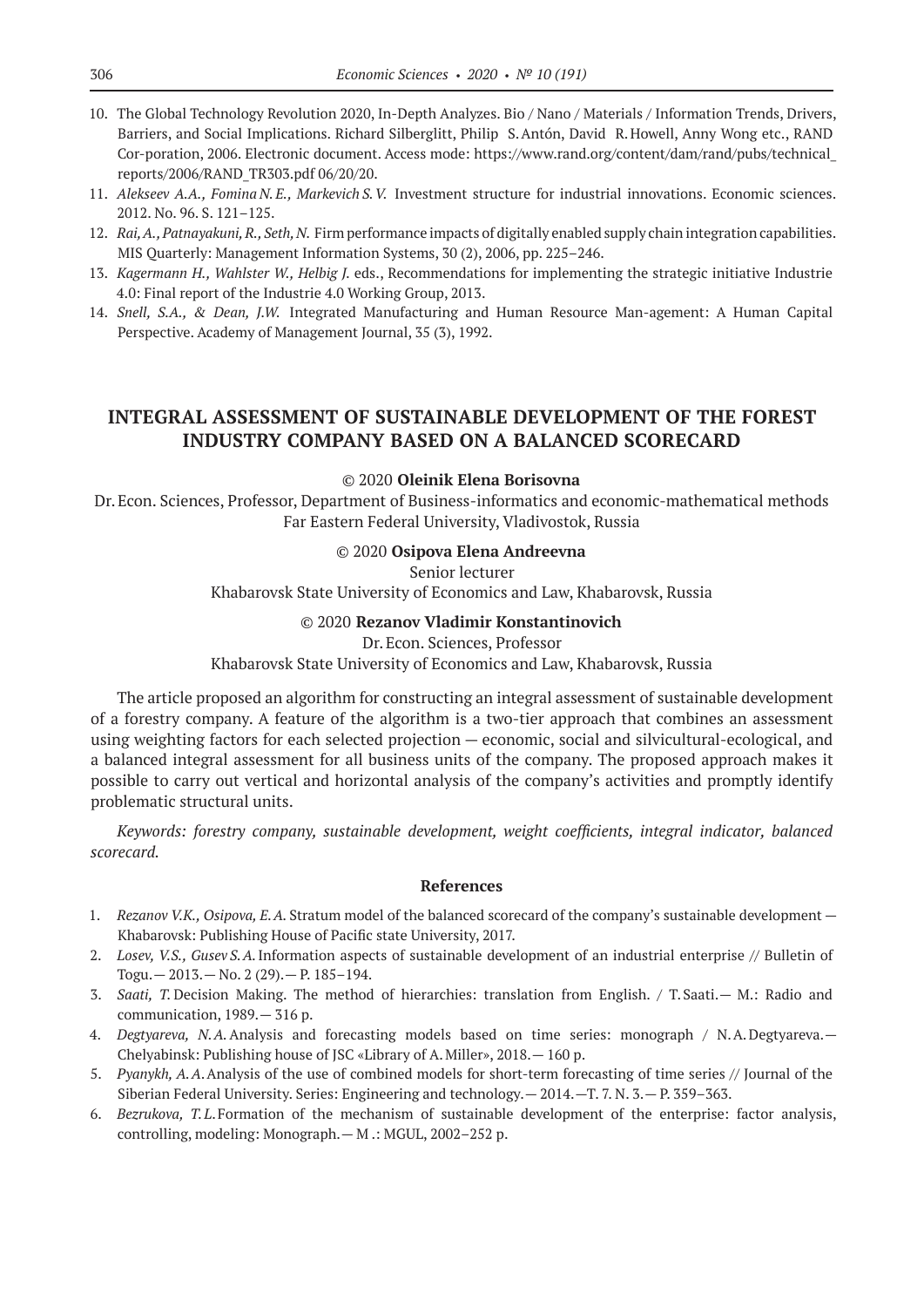# **THEORETICAL FOUNDATIONS OF THE DEVELOPMENT ONLINE STORES AT THE PRESENT STAGE OF ECONOMIC DEVELOPMENT**

© 2020 **Plotnikov Alexander Igorevich**

Assistant of Graduate School of Industrial Economics Peter the Great St. Petersburg Polytechnic University, St. Petersburg, Russia E-mail: al.plotn@mail.ru

### © 2020 **Gorovoy Alexander Andreevich**

Doctor of Economics, Professor of the Faculty of Technological Management and Innovation St.Petersburg National Research University of Information Technologies, Mechanics and Optics, St.Petersburg, Russia E-mail: gorovoy@limtu.ru

The ubiquity of digital trading mechanisms is creating new challenges for online stores on the market. Especially the importance of studying this issue became clear during the period of crisis situations in the global economic system, for example, the emergence of coronavirus infection. The current epidemiological situation has indicated the need for stores to switch to online trading. Attracting the attention of potential and real customers to products and services, encouraging them to make a purchase, creating a positive image and reputation — these tasks are among the most important tasks that an online store in any field of activity sets itself. In order to maintain a highly competitive position in the e-commerce market, an online store must take into account the peculiarities of using management tools for the development of online commerce services in its daily activities, which determines the relevance of this study. The author of the study revealed that the methodological principles of organizing a system for managing the processes of providing services for an online store include: the principle of maximizing the reach of potential consumers; the principle of the synthesis of tools for promoting services, managing the quality of services and managing personnel in the process of organizing the activities of an online store; the principle of bridging the gap between consumer expectations and their perception by the store management; the principle of quality control of the work of the online store employees; the principle of growth of the economic potential of the enterprise based on meeting the needs of consumers. In accordance with these principles, there are many possible tools for managing the system of the online store, however, the author of the study proposes to pay special attention to the assessment of personnel management tools, quality of services, since they are difficult to digitize in order to assess their effectiveness.

*Keywords: service sector, digital transformation, online store, organizational and managerial tools for service development, principles of organizing a service delivery process management system, e-commerce, life cycle, Digital channels for providing services.*

# **LOGISTIC INFRASTRUCTURE AS FACTOR OF COMPETITIVENESS OF SMALL BUSINESS ENTITIES AND FARMS**

© 2020 **Popovsky Yuri Nikolaevich** Applicant All-Russian research Institute «Center», Moscow, Russia E-mail: agor80@yandex.ru

© 2020 **Pekurovskii Dmitrii Alexandrovich** Candidate of veterinary sciences, associate professor of management of agrarian and industrial complex and rural territories Russian academy of staffing of agro-industrial complex, Moscow, Russia E-mail: pekurovskii@mail.ru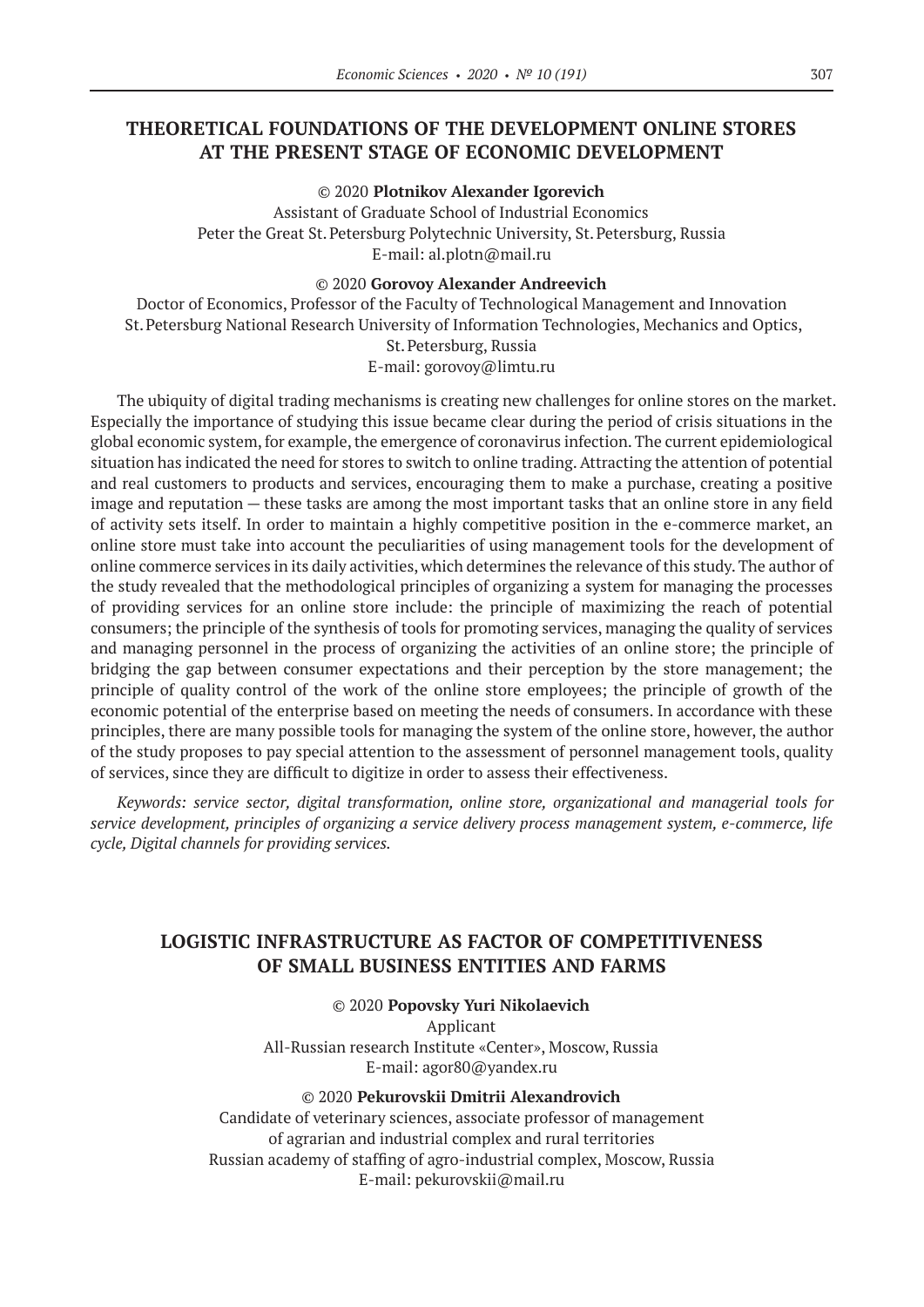### © 2020 **Shurukova Elena Evgenievna**

Graduate student

V.A.Trapeznikov Institute of Control Sciences of Russian Academy of Sciences, Moscow, Russia E-mail: agor80@yandex.ru

The article is devoted to the economic activity of small farms focused on the production and sale of their own products. Sales difficulties are highlighted as the main problem of the company's activity. The author comes to the conclusion that it is necessary to form a unified logistics infrastructure, develop cooperation mechanisms, and increase the level of information support for farmers.

*Keywords: agro-industrial complex; peasant farms; personal subsidiary farms; farm products; population farms.*

# **INNOVATIVE SOCIAL AND ECONOMIC DEVELOPMENT AND MANAGEMENT OF THE HUMAN CAPITAL: PERSON AS GLOBAL VALUE**

© 2020 **Popovsky Yuri Nikolaevich** Applicant All-Russian research Institute «Center», Moscow, Russia E-mail: agor80@yandex.ru

© 2020 **Semenova Valeria Valerievna** Candidate of Economic Sciences, Associate professor, Center of design activity Moscow polytechnic university, Moscow, Russia E-mail: alisavalera@rambler.ru

© 2020 **Shurukova Elena Evgenievna**

Graduate student V.A.Trapeznikov Institute of Control Sciences of Russian Academy of Sciences, Moscow, Russia E-mail: agor80@yandex.ru

In article evolution of social values of society, interrelation of human rights and the core social values, the impact of formation of social processes on development of economy and the economic relations, the impact of development of the human capital on development of society, value of the person and his life as one of the fundamental values of the modern international community and the main resource of formation of the human capital is considered.

*Keywords: social rights, human capital, social value, economic development, economic crisis, humanitarian technologies, life value, social and economic development.*

### **ON THE ISSUE OF LABOR PRODUCTIVITY IN RUSSIA AND ABROAD**

### © 2020 **Suray Natalia Mikhailovna**

Candidate of Technical Sciences, Associate Professor, Head of the Department for Relations with Government Bodies, Educational Institutions and Employers' Associations Moscow State University of Technology and Management named after K.G.Razumovsky (PKU), Moscow, Russia E-mail: natalya.mixajlovna.1979@mail.ru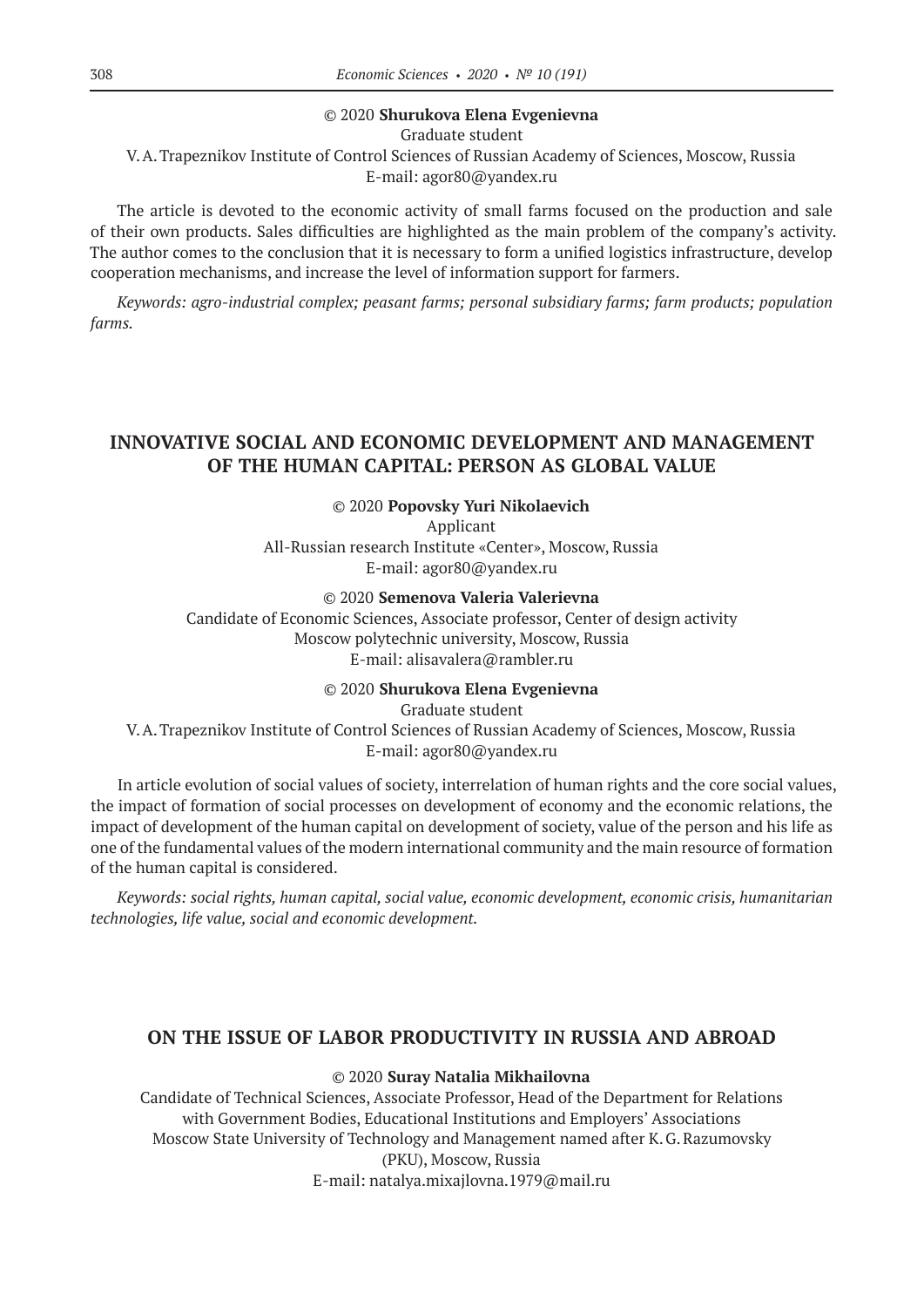© 2020 **Tarakanov Alexander Valerievich** Candidate of Legal Sciences, Associate Professor, Rector Institute of Public Administration, Moscow, Russia

© 2020 **Orlov Vitaly Vladimirovich** Doctor of Historical Sciences, Professor, Vice-Rector for Research Institute of Public Administration, Moscow, Russia

#### © 2020 **Kudryavtsev Valery Vasilievich**

Doctor of Economics, Professor Moscow State University of Technology and Management named after K.G.Razumovsky (PKU), Moscow, Russia

### © 2020 **Aydinov Halin Tokhtarovich**

candidate of economic sciences, professor Moscow State University of Technology and Management named after K.G.Razumovsky (PKU), Moscow, Russia

This article examines the features of labor productivity in the Russian economy. The analysis of the main problems regarding labor productivity, which determine the backwardness of Russia, and the ways of their solution are given.

*Keywords: labor productivity, high-performance jobs, national economy, human capital, competitiveness, labor market.*

# **TRANSFORMING THE APPROACHES FOR INTELLIGENT CAPITAL MANAGEMENT BY DIGITALIZATION**

© 2020 **Tkachenko Elena Anatolyevna** Doctor of Economics, Professor

St.Petersburg State University of Economics, St.Petersburg, Russia E-mail: eletkachenko@ya.ru

© 2020 **Rogova Elena Moiseevna**

Doctor of Economics, Professor Dean of SHEM Economics of the Higher School of Higher Education in St. Petersburg, Russia E-mail: elena.rogova@mail.ru

© 2020 **Khuazhev Asker Aslanovich** St.Petersburg State University of Economics, St.Petersburg, Russia E-mail: askerkhuazhev@mail.ru

The relevance of the problem of transformation of intellectual capital under the influence of digital technologies is confirmed by the study Hausberg, J.P., Liere-Netheler, K., Packmohr, S. et al. (2019) according to which the number of publications on this issue in recent years exceeds 400 articles per year. The purpose of our research is to study the phenomenon of transformation of intellectual capital on the materials of companies in the north-western region of Russia and to identify new models of intellectual capital formed under the influence of digital transformation. The methodology of the study includes interviews with entrepreneurs and top managers and statistical analysis of the results of the study to identify new parameters of the functioning of the intellectual capital of the enterprise

*Keywords: Intellectual capital model, digital transformation, business model.*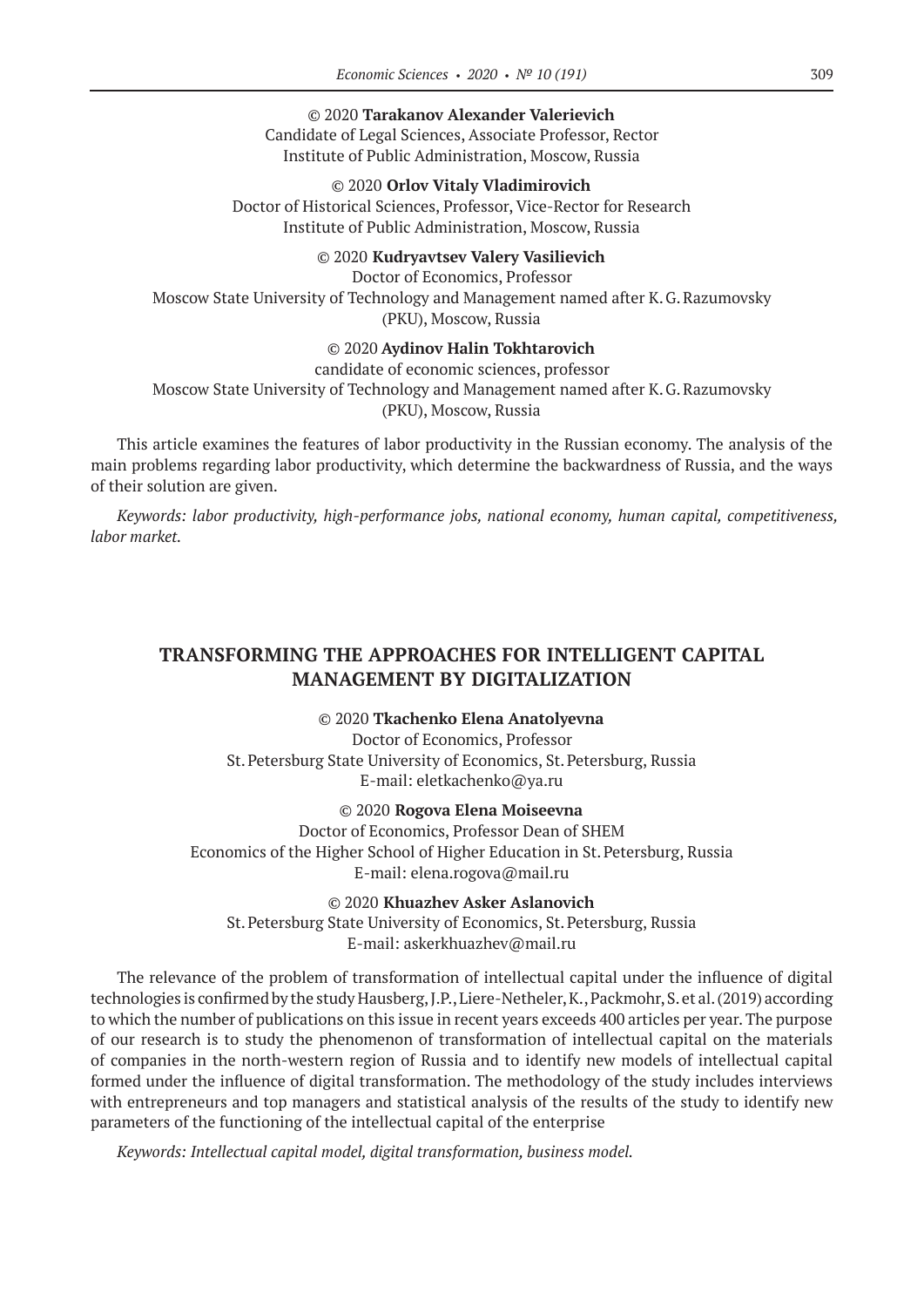# **CONCEPTUAL MODEL FOR ASSESSING THE EFFICIENCY OF WOODWORKING ENTERPRISE BUSINESS PROCESSES**

© 2020 **Tran Thi Thanh Thuy**

Graduate school of economics and technologies Peter the Great St. Petersburg Polytechnic University (SPbPU), St. Petersburg, Russia E-mail: thuytrannvcard@gmail.com

At the present stage of the development of world economy, as a result of the steadily developing process of globalization, the world markets for industrial products are beginning to experience a state of hypercompetition. This phenomenon makes industrial enterprises search for fundamentally innovative directions for increasing both the efficiency of resource use and the efficiency of communication. However, mediating the innovative development is an optimal strategy primarily for high-tech industries, while low-tech and medium-tech industries are highly dependent on traditional technologies and resource base, which does not allow them to fully focus on the integration and generation of innovative solutions. One of the best examples is woodworking industry, which is significantly dependent on both the natural resource base and low-skilled human labor. In this regard, the conceptual management of operational activities in the context of strategic development is particularly important for woodworking industrial enterprises. In this case, the central object for management is business process, and the target parameter is the efficiency of business process. Within the framework of this paper, the author presents a developed conceptual model for assessing the efficiency of business processes of a woodworking enterprise.

*Keywords: business processes, efficiency, woodworking industry, economic result, cost regulation.*

## **A MODEL FOR ASSESSING THE BUSINESS PROCESSES IN A WOODWORKING ENTERPRISE IN VIETNAM**

### © 2020 **Tran Thi Thanh Thuy**

Graduate school of economics and technologies Peter the Great St. Petersburg Polytechnic University (SPbPU), St. Petersburg, Russia E-mail: thuytrannvcard@gmail.com

#### © 2020 **Degtereva Victoria Anatolyevna**

Doctor of Economics, Professor, Graduate school of economics and technologies Peter the Great St. Petersburg Polytechnic University (SPbPU), St. Petersburg, Russia E-mail: degtereva\_va@spbstu.ru

The process of interaction between an industrial enterprise and the external environment is bidirectional. A lot of scientific research is devoted to the analysis of the specifics of the influence of the external environment on an industrial enterprise, while an extremely narrow area of environmental research is devoted to the analysis of the influence of an industrial enterprise on the external environment. Within the framework of this study, the process of influence of the production activity of a woodworking industrial enterprise on the external environment is investigated. The result of the study is a fuzzy-multiple model for assessing this impact; an aggregated indicator of the sustainability of business processes of a woodworking enterprise in Vietnam is proposed as its result.

*Keywords: sustainable development, business processes, sustainability, fuzzy logic, woodworking industry, Vietnam.*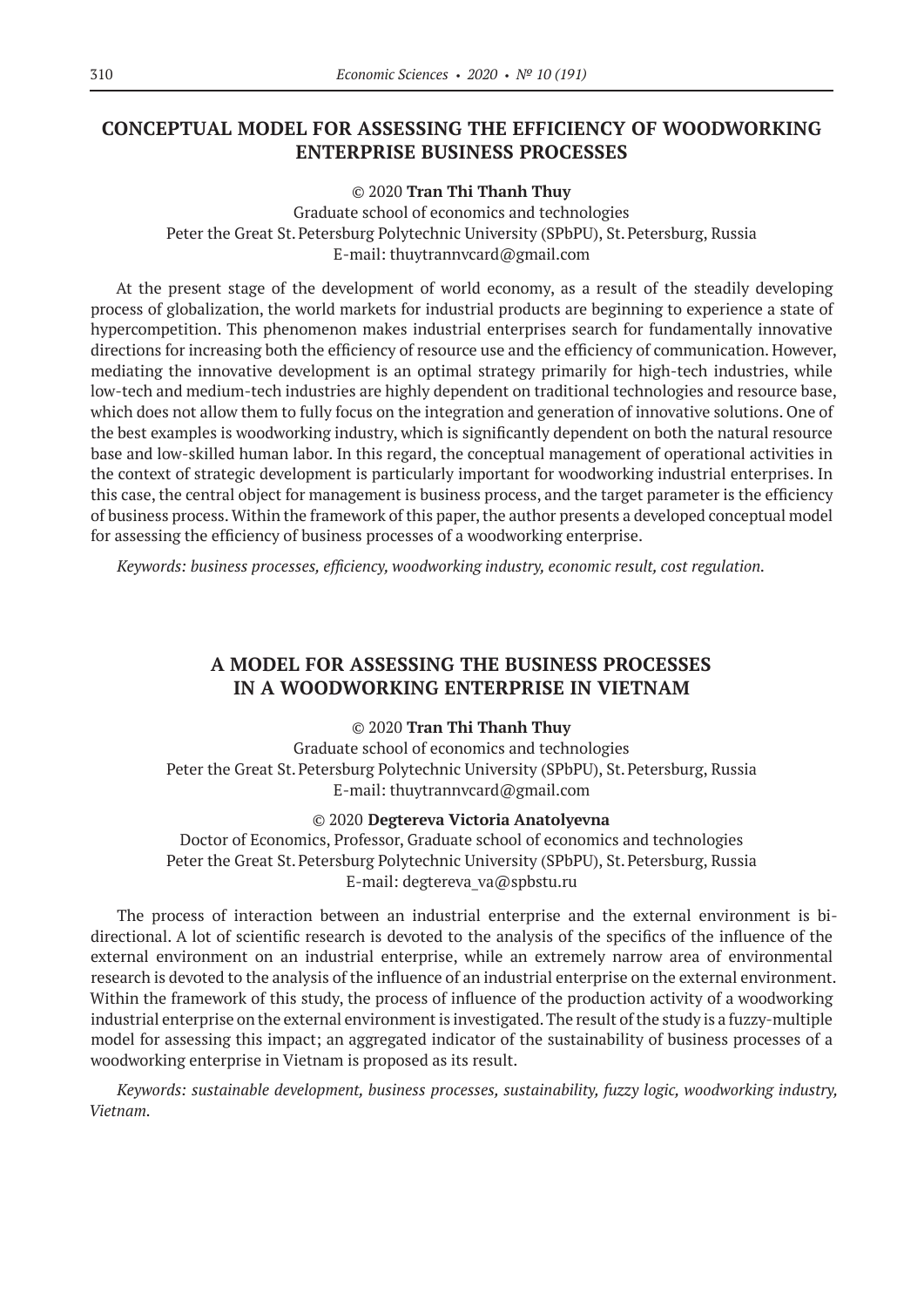## **FINANCE, MONEY CIRCULATION AND CREDIT**

### **RISK ANALYSIS OF COOPERATION BETWEEN IRAN, RUSSIA AND ITS ALLIES**

© 2020 **Burtseva K.Y.**

PhD of Economic Sciences, Associate Professor of Department of business-analysis Financial University under the Government of the Russian Federation, Moscow, Russia E-mail: aksentiya@mail.ru

Long-term cooperation between Russia and Iran will increase economic, investment exchanges between countries and will help the Islamic republic to increase the level of economy and life of citizens, but these processes are associated with the risks defined in the article that hinder the development of mutually beneficial partnership relations. The analysis and identification of risks were carried out according to the classification of stakeholders proposed in the work. Risks highlighted for Iran, Russia, EAEU, EU and USA.

*Keywords: Russia, Iran, EAEU, EU, USA, cooperation, multilateral partnership, risks.*

### **THE MAIN TASKS AND WAYS OF MANAGING INDUSTRY RISKS**

© 2020 **Melnikova L.A.**

PhD, associate professor of Department of Business Intelligence Financial University under the Government of the Russian Federation, Moscow, Russia E-mail: lamelnikova@mail.ru

### © 2020 **Gordova M.A.**

Senior Lecturer, Audit and Corporate Reporting Department Financial University under the Government of the Russian Federation, Moscow, Russia E-mail: MGordova@fa.ru

### © 2020 **Popova S.S.**

Manager, Business Intelligence Department Financial University under the Government of the Russian Federation, Moscow, Russia E-mail: SSPopova@fa.ru

The main task of risk management in the current business environment is to minimize them. Minimizing industry risks is possible when developing an effective system for evaluating key risk indicators, which are aimed at identifying relevant indicators that provide the necessary information about potential risks that affect the achievement of strategic goals of an economic entity. The development of an effective system of key risk indicators begins with the analysis and assessment of the impact of risks, both on the achievement of the goals of economic entities and the competitive environment. The relationship of key risk indicators allows you to identify the most relevant information that serves as an indicator that signals the occurrence of a significant risk.

The process of developing an effective system of key risk indicators begins with an analysis of a threatening event that negatively affects the business entity. Intermediate and primary events that precede the occurrence of a negative situation that causes significant damage or leads to the loss of economic benefits should not be ignored. The main task of the process of forming the necessary indicators is to develop indicators that provide objective information about the possibility of a threatening event. The closer the indicator is to the source of the threat, the more likely it is that the management of the business entity will take the necessary actions that level the risk to prevent the occurrence of a dangerous event.

An indisputable factor is that the main strategic goal of the business entity is to make a profit. Making a profit ensures the smooth operation of all business processes, namely: the process of providing resources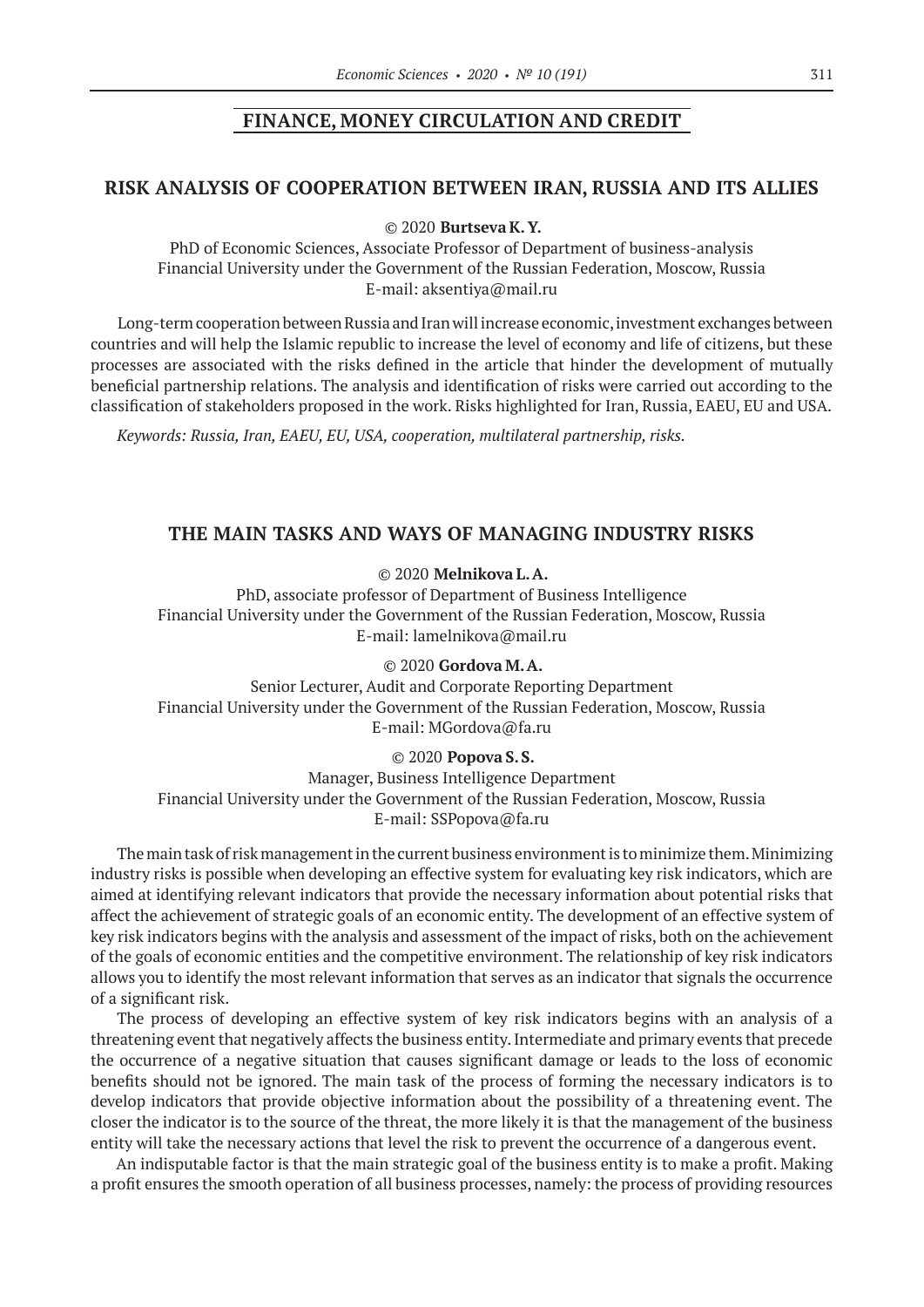to the production process, the rhythm of the production process, effective pricing and marketing policies, attracting investment for the development of the business entity, etc. Violation of the coherence of all conditioned processes indicates the emergence of threats, both internal and external, that jeopardize the implementation of the above-described strategic objectives of the activity and functioning of the economic entity as a whole.

The object of the study will be threats and risks that accompany the financial and economic activities of economic entities. The subject of the research is determined by the systematization of tasks and ways to manage industry risks.

*Keywords: activity, tasks, investment, research, provision, threat assessment, process, management paths, resources, rhythm, economic benefit.*

# **ANALYSIS OF TRADE AND ECONOMIC RELATIONS BETWEEN RUSSIA AND THE ISLAMIC REPUBLIC OF IRAN**

#### © 2020 **Nikiforova Natalia Alexandrovna**

Phd (Economics), Professor, Department of Business Intelligence Financial University under the Government of the Russian Federation, Moscow, Russia E-mail: nanikiforova@fa.ru

The purpose of the article is to analyze the current and future trade and economic cooperation between Russia and the Islamic Republic of Iran (IRI). The article describes the advantages of the entry into force of the Interim agreement leading to the formation of a free trade zone between the Eurasian economic Union and its member States, on the one hand, and the Islamic Republic of Iran, on the other hand. A detailed analysis of trade and economic cooperation between the two countries is given.

The article is based on the results of research in the framework of the research project «Expansion of mutually beneficial trade and economic cooperation between Russia and Iran», which was carried out at the expense of budget funds under the state task of the financial University.

*Keywords: trade and economic relations between Russia and Iran, analysis of trade turnover, analysis of customs and tariff benefits*

- 1. INTERIM agreement on the EAEU Iran FTA: challenges and prospects [Electronic resource].— Access mode: http://eurasian-studies.org/archives/8772 (accessed: 23.04.2020).
- 2. Review of key provisions of the Interim agreement leading to the formation of a free trade zone between the EAEU and Iran [Electronic resource].— Mode of access: http://www.eurasiancommission.org/ru/act/trade/dotp/ sogl\_torg/Documents/Иран/Брошюра\_Temporary%20consult%20C%20iranom.pdf (accessed: 23.04.2020).
- 3. *Rudenko D. Yu.* Hierarchical structure of the global goal of socio-economic development of the region [Electronic resource] / D.Yu.Rudenko // Modern problems of science and education. 2013. № 5. Mode of access: http://www. science-education.ru/111–10281/
- 4. Export and import of Russia by goods and countries [Electronic resource].— Mode of access: https://ru-stat.com/ date-Y2017–2019/RU/import/IR (date accessed: 23.04.2020).
- 5. *Nikiforova, N. A.* Strategic analysis of 3D business processes. Data, diagnostics, actions: monograph / N.A.Nikiforova, T.B.Izzuka, S.N.Milovidova; edited by N.A.Nikiforova.— Moscow: RUSAINS, 2020.— 304 p.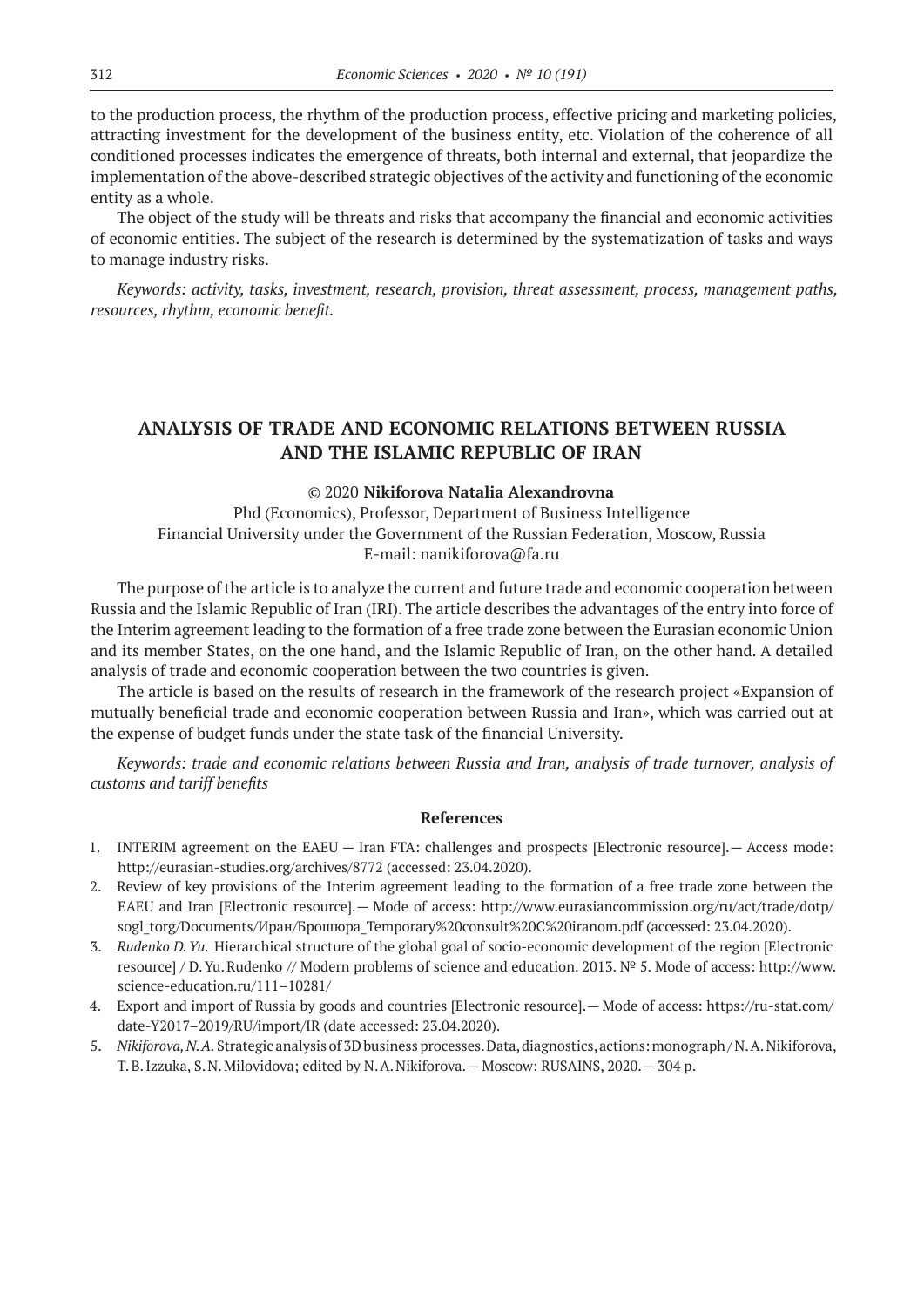# **ANALYSIS OF THE MAIN INDICATORS OF ECONOMIC DEVELOPMENT IN THE ISLAMIC REPUBLIC OF IRAN**

#### © 2020 **Nikiforova Natalia Alexandrovna**

Phd (Economics), Professor, Department of Business Intelligence Financial University under the Government of the Russian Federation, Moscow, Russia E-mail: nanikiforova@fa.ru

### © 2020 **Borovitskaya M.V.**

PhD, Associate professor of Department of Business Intelligence Financial University under the Government of the Russian Federation, Moscow, Russia E-mail: MVBorovitskaya@fa.ru

### © 2020 **SHnajder V.V.**

PhD (economics), Assistant professor of the master's program department Togliatti State University, Togliatti, Russia E-mail: gerutti1881@mail.ru

The purpose of the article is to analyze the main indicators of economic development of the Islamic Republic of Iran (IRI). The article describes the dynamics and prospects of macroeconomic parameters of development of various sectors. A detailed analysis of business activity and problems of the economic state of Iran is given.

The article is based on the results of research in the framework of the research project «Expansion of mutually beneficial trade and economic cooperation between Russia and Iran», which was carried out at the expense of budget funds under the state task of the financial University.

*Keywords: dynamics of gross domestic product, rate of job creation, unemployment rate, analysis of population and labor indicators, analysis of the business environment*

### **References**

- 1. http://svspb.net/danmark/vvp-stran.php
- 2. https://www.imf.org/en/Publications/Search?series=&when=After&title=Iran
- 3. IMF *Country Report No.* 18/93
- 4. Filimonov *S. V., Nevezhin V.P.* Dependence of electricity Consumption in different countries on various factors. // Economy and society. 2016. No. 4–2 (23). P. 414–417.

# **INTERNAL FINANCIAL CONTROL: THE CONCEPT, TYPES AND NECESSITY OF SPENDING FUNDS ON FEDERAL PROJECTS**

© 2020 **Petrov A.M.**

PhD, Professor of Department of Business Intelligence, Financial University under the Government of the Russian Federation, Moscow, Russia E-mail: palmi@inbox.ru

### © 2020 **Berdnikova L.F.**

PhD (economics), Assistant professor of the master's program department Togliatti State University, Togliatti, Russia E-mail: bleylaf@mail.ru

### © 2020 **Gordova M.A.**

Senior Lecturer, Audit and Corporate Reporting Department Financial University under the Government of the Russian Federation, Moscow, Russia E-mail: MGordova@fa.ru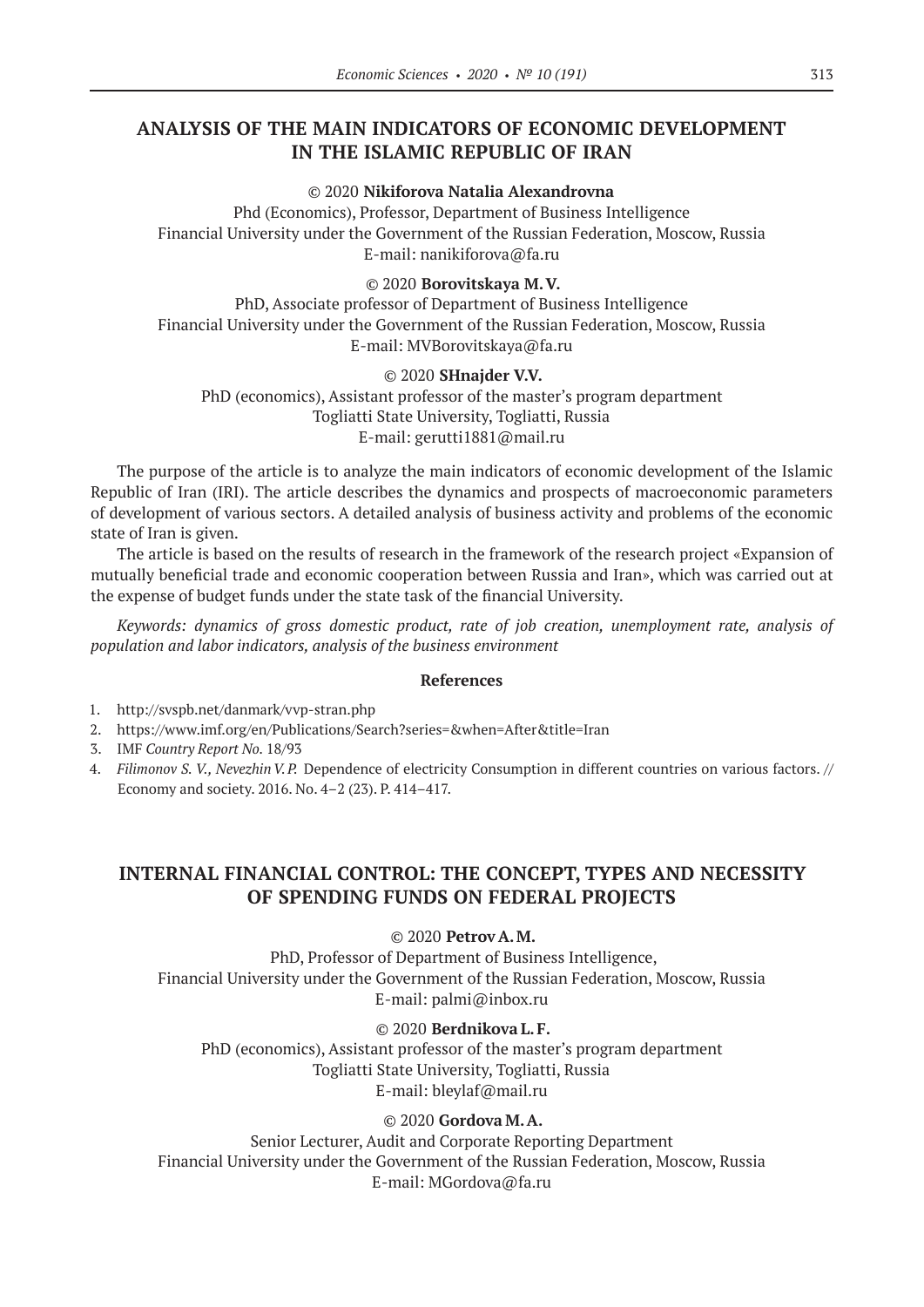Modern conditions are associated with the growth of various external and internal economic information, which is the main and important source for users to make informed management decisions. Thus, there is a growing need for effective financial control over the completeness and reliability of accounting and reporting economic information. With increasing competition, the emergence of external threats, and the uncertainty of the impact of exogenous and endogenous factors, detailed control is needed to identify the main causes of the imbalance of individual subjects of the financial system in order to improve tools to eliminate this imbalance. To solve this problem, we need clear requirements for financial control and the development of tools for its implementation, both from the point of view of budget allocators and their recipients. The analysis of practice has shown that the most reasonable and effective way is not to eliminate the consequences of violations, but to prevent them promptly. Consequently, the role of operational and preventive financial control in spending funds on Federal projects is increasing. This makes it necessary, first of all, to improve the theoretical apparatus, and then the methodological tools of financial control in order to prevent various violations related to the expenditure of funds in the execution of Federal projects. Prompt detection of violations will help prevent negative subsequent consequences. And preventive measures should be aimed at identifying the risks of such violations ahead of time. In combination, the use of various types of financial control will help prevent financial fraud at both the macro and micro levels. The article reveals the concept of internal financial control in relation to the expenditure of funds in the framework of Federal projects. Significant attention is paid to the types of financial control. In particular, such types of financial control as internal and external, operational and preventive when spending funds on Federal projects are disclosed. The article substantiates the need for internal financial control when spending money in the framework of Federal projects, both from the perspective of budget allocators and recipients.

*Keywords: control, financial control, types of financial control, internal financial control, external financial control, state control, spending of funds, federal projects, budget funds, expenses, budget, distributors of funds, recipients of funds*

# **ORGANIZATIONAL ASPECTS OF OPERATIONAL AND PREVENTIVE INTERNAL FINANCIAL CONTROL WITHIN THE FRAMEWORK OF EXPENDITURE ON FEDERAL PROJECTS**

### © 2020 **Petrov A.M.**

PhD, Professor of Department of Business Intelligence Financial University under the Government of the Russian Federation, Moscow, Russia E-mail: palmi@inbox.ru

#### © 2020 **SHnajder O.V.**

PhD, Associate professor of Department of Business Intelligence Financial University under the Government of the Russian Federation, Moscow, Russia E-mail: OVSHnajder@fa.ru

### © 2020 **Berdnikova L.F.**

PhD (economics), Assistant professor of the master's program department Togliatti State University, Togliatti, Russia E-mail: bleylaf@mail.ru

Over the past decade, the system of internal financial control in Russia has undergone a significant development. Control is one of the most important management functions. In the field of financial management, internal financial control is an integral part of the system of regulating financial relations. Thus, the need to control the financial and economic activities of a business entity objectively follows from the essence of Finance as monetary relations. The implementation of Federal projects involves the receipt and expenditure of funds, and therefore affects the interests of the state, partners, and all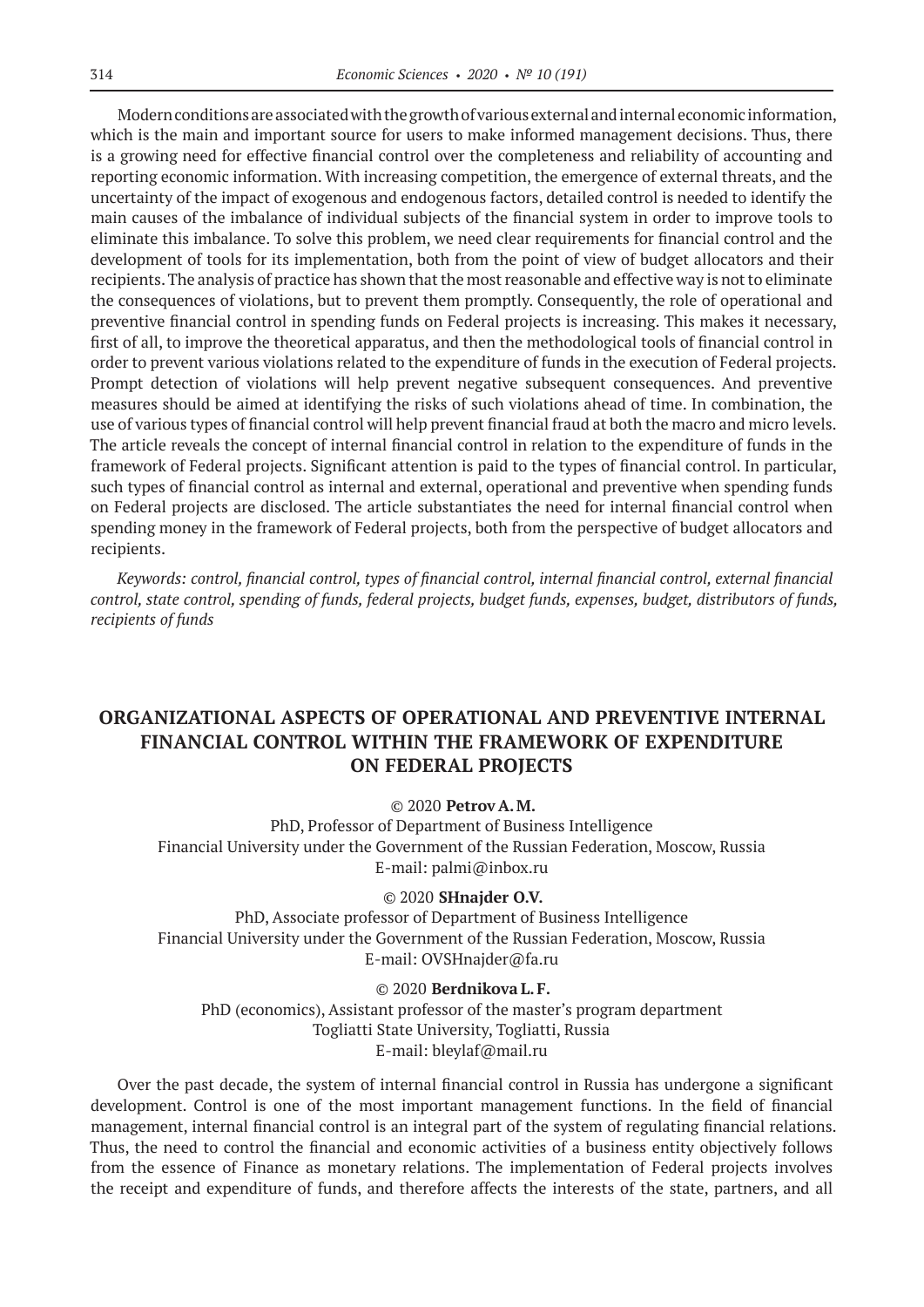related contractors. The organization of the internal financial control process includes the development of local standards, the formation of a plan and program of inspections, the definition of measures to adjust indicators and eliminate identified violations. Operational and preventive internal financial control is designed to facilitate the effective implementation of federal projects, detect various violations and errors in terms of spending funds in time, and identify employees' dishonesty. Operational internal financial control allows you to identify current violations and quickly develop measures to eliminate them. Preventive internal financial control is aimed at preventing possible errors and financial fraud. This type of control can prevent the risks of violations. The formation of an effective system of internal control in the framework of spending funds in the implementation of federal projects is necessary not only for managers of funds, but also for their recipients. This system provides a mechanism for obtaining the necessary information about the progress of cases, compliance of the work performed with the state task, as well as the legality of operations carried out to spend money in the framework of federal projects. The article clarifies the principles of formation of operational and preventive internal financial control in relation to the expenditure of funds in the framework of federal projects. The content of each such principle is disclosed. Considerable attention is paid to the requirements for operational and preventive internal control when spending funds on federal projects.

*Keywords: control, internal financial control, operational internal financial control, preventive internal financial control, internal financial control requirements, principles, spending of funds, federal projects, budget, organization of internal control.*

# **IMPORTANT ASPECTS OF THE FORMATION OF INDICATORS FOR ASSESSING SECTORAL RISKS**

### © 2020 **Petrov A.M.**

PhD, Professor of Department of Business Intelligence, Financial University under the Government of the Russian Federation, Moscow, Russia E-mail: palmi@inbox.ru

### © 2020 **SHnajder O.V.**

PhD, Associate professor of Department of Business Intelligence, Financial University under the Government of the Russian Federation, Moscow, Russia E-mail: OVSHnajder@fa.ru

#### © 2020 **Kremer N.SH.**

PhD, Associate professor of Department of Mathematics, Financial University under the Government of the Russian Federation, Moscow, Russia E-mail: NSKremer@fa.ru

#### © 2020 **Kislov D.S.**

Student of the Faculty of Taxes, Auditing and Business Analysis Financial University under the Government of the Russian Federation, Moscow, Russia E-mail: kislovdmitru1996@mail.ru

Financial and economic activities of economic entities are subject to various risks. Today, risk management is an integral part of the indicator of profitability of commercial activities of business entities. The market economy, as well as the changing economic and geopolitical situation, the instability of the level of supply and demand due to various factors affecting them, high industry competition, outstripping the pace of scientific and technological development, sharp changes in exchange rates, the instability of the legislative framework and other factors create conditions under which there is uncertainty in the activities of an economic entity in obtaining the expected final result. In this situation, the negative impact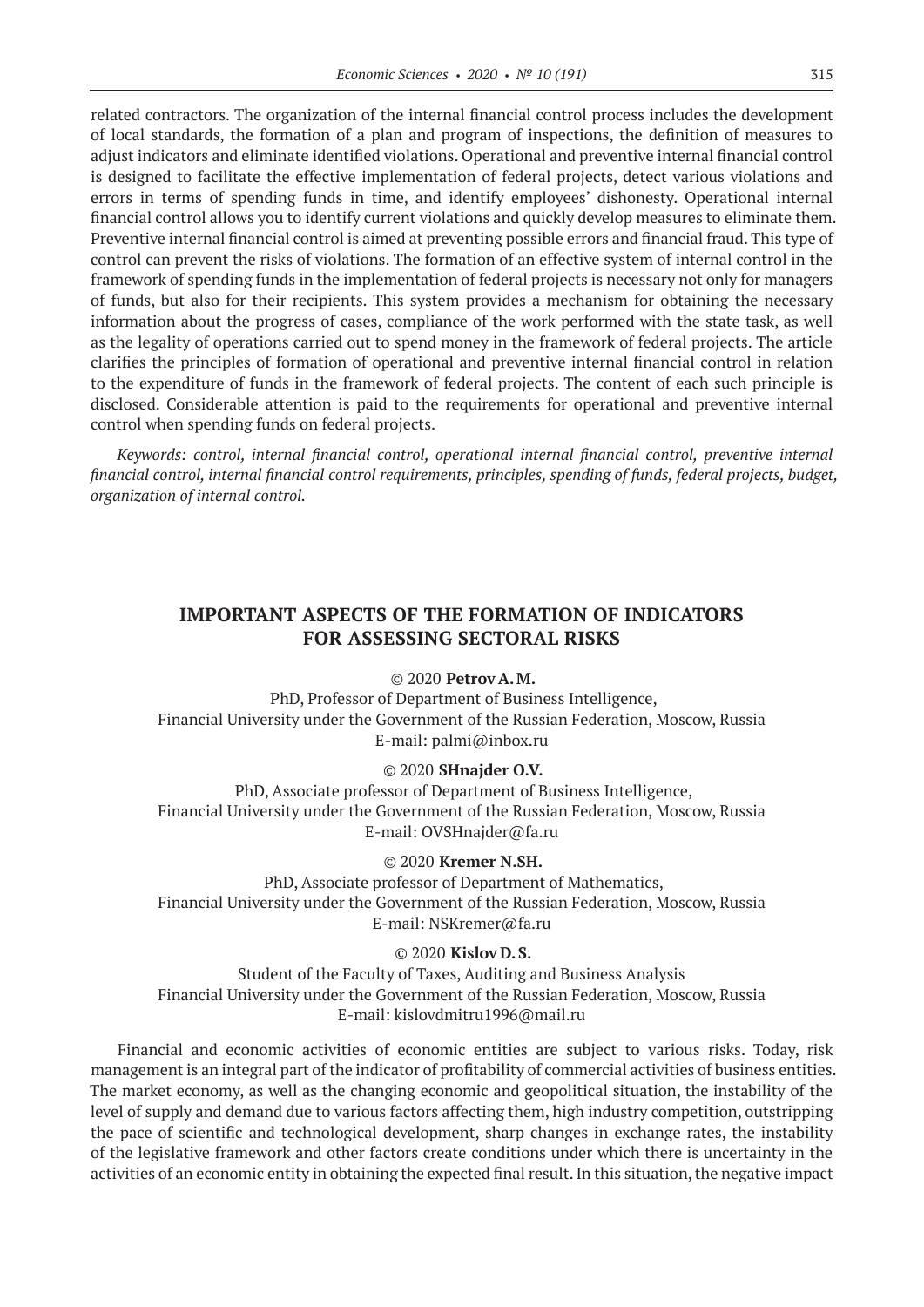of industry risks increases.

Large multinational companies, international holdings, and fast-growing business entities use a risk-based approach when defining long-term strategic goals. But in the volatile economy of the Russian Federation, the instability of the current situation leads to a complication of this problem.

In order to overcome uncertainty and predict the probability of damage from various risks, an analysis of industry risks is carried out. Industry risk assessment is carried out by various structures, both entrepreneurs and third-party business entities (for example, banking structures, investment companies, market regulators, etc.).

External regulators identify key risks and make recommendations on how to deal with various situations. For example, in the financial sector, such an external regulator is the Central Bank of the Russian Federation. In other sectors of the economy, external regulators are ministries that assess risks and create action maps for market participants.

Risk assessment is also carried out by economic entities themselves, such as entrepreneurs or management of large companies. When managing a business entity, an assessment of industry risks is essential for developing a long-term strategy for market behavior, identifying opportunities and existing threats, and assessing significant risks that need to be reduced. The above-mentioned aspects determine the relevance of the research topic.

The objects of research are risks, and the subject is a system of indicators for assessing industry risks.

*Keywords: indicators, industry, assessment, entrepreneur, risks, markets, situation, strategy, threats, management, economic entities.*

### **EXPANDING COOPERATION BETWEEN RUSSIA AND IRAN**

### © 2020 **Rudakova O.S.**

Doctor of Economic Sciences (Advanced Doctor), Professor of Department of Banking and Financial Markets Financial University under the Government of the Russian Federation, Moscow, Russia E-mail: OSRudakova@fa.ru

#### © 2020 **Martyinenko N.N.**

PhD of Economic Sciences, Associate Professor of Department of Banking and Financial Markets Financial University under the Government of the Russian Federation, Moscow, Russia E-mail: NNMartyinenko@fa.ru

#### © 2020 **Burtseva K.Y.**

PhD of Economic Sciences, Associate Professor of Department of Business Intelligence Financial University under the Government of the Russian Federation, Moscow, Russia E-mail: aksentiya@mail.ru

In recent years, the growth of mutual trade between Russia and Iran has been noticeable, today it is about two million dollars. The article analyses the peculiarities of cooperation between Russia and Iran, as well as the possibilities of developing integration processes between Iran and the EAEU. Science-based proposals for the development of mutually beneficial trade and economic cooperation between Russia and the Islamic Republic of Iran (IRI) have been developed.

*Keywords: Russia, Iran, EAEU, cooperation, trade and industrial cooperation, integration, opportunities.*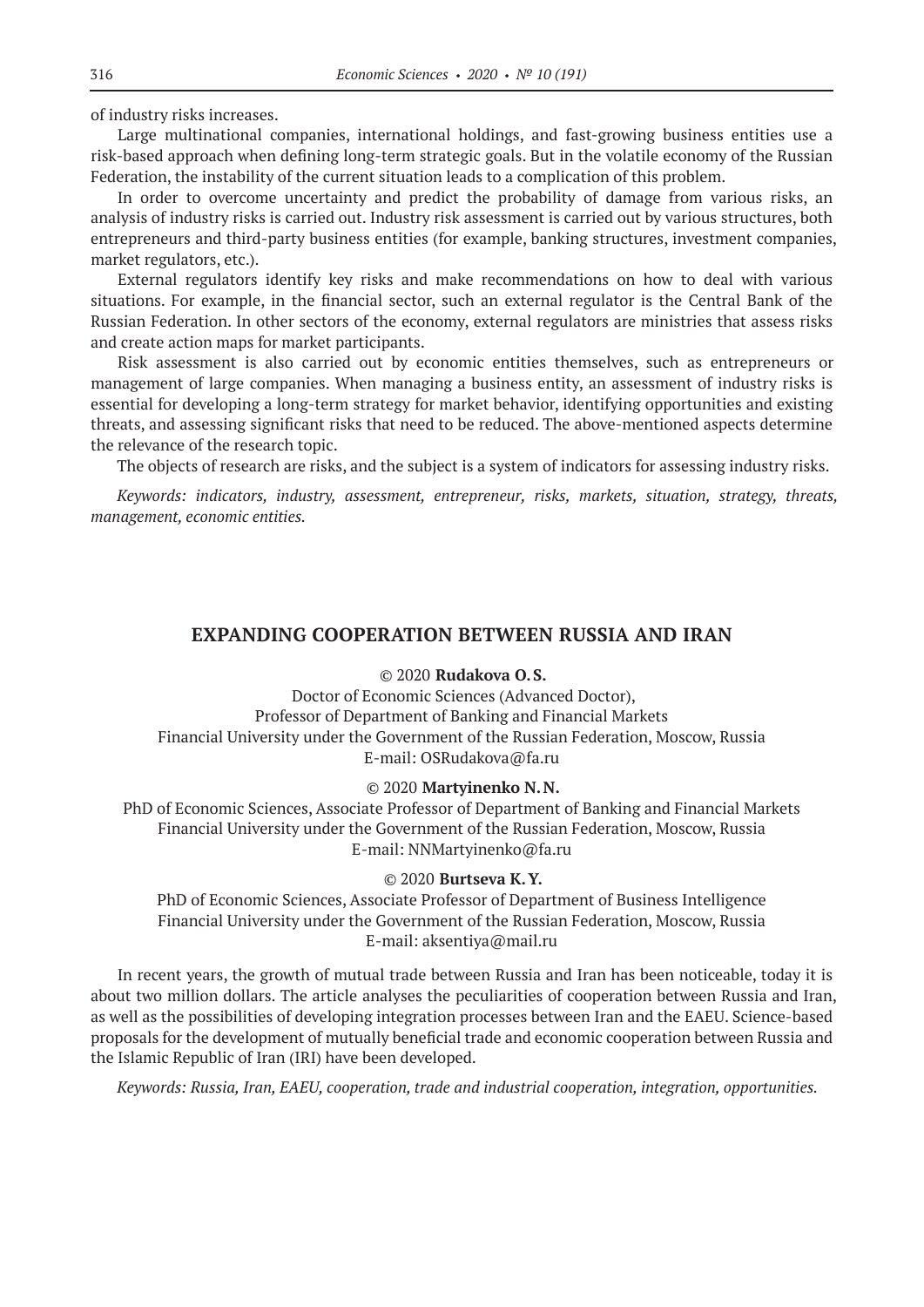### **COMPLEX AND STRUCTURED METHODS FOR ASSESSING INDUSTRY RISKS**

© 2020 **SHnajder O.V.**

PhD, Associate professor of Department of Business Intelligence Financial University under the Government of the Russian Federation, Moscow, Russia E-mail: OVSHnajder@fa.ru

#### © 2020 **Antonova O.V.**

PhD, Associate professor of Department of Business Intelligence, Financial University under the Government of the Russian Federation, Moscow, Russia E-mail: olgavit01@yandex.ru

### © 2020 **Melnikova L.A.**

PhD, Associate professor of Department of Business Intelligence, Financial University under the Government of the Russian Federation, Moscow, Russia E-mail: lamelnikova@mail.ru

Issues of complex and structured methods of assessing industry risks are among the priority areas for business entities that carry out their activities in real time. Information from the industry risk assessment used by an economic entity should be useful in reducing future threatening events. Threatening events may arise from external sources, such as a sudden change in the market situation or new requirements of regulatory authorities or legislation. Thus, many business entities determine that the causes of undesirable events are mostly external factors. External sources of information (publications in the media and (or) rating agencies) can be useful when forming a system of indicators. The experience of interaction, monitoring the actions of competitors, or interviewing clients, customers, contractors, employees, and suppliers can provide a key understanding of the risk area faced by the business entity. Understanding the regulatory and legal requirements and features of the industry will allow the business entity to respond quickly and in advance to potential threats. Internal sources of information, on the contrary, in some cases may be subjective, but only they can be available in the current time period to predict and prevent the impact of possible undesirable events.

There is a low probability that one key risk indicator can reflect all sides of a threatening event. In this regard, it is necessary to monitor a set of key performance indicators that can signal the occurrence of risk. When analyzing such a complex, it is necessary to take into account the degree of influence of each activity indicator in the risk structure and divide these indicators by weight scales depending on the degree of influence. It is necessary to aggregate the entire set of information that provides the best way to pre-diagnose and prevent threats. Regular analysis, reflection and experience allow us to draw the most significant conclusions and improve the effectiveness of key risk indicators.

*Keywords: aggregation, analysis, indicator, comprehensive assessment, threat level, risk structure, performance*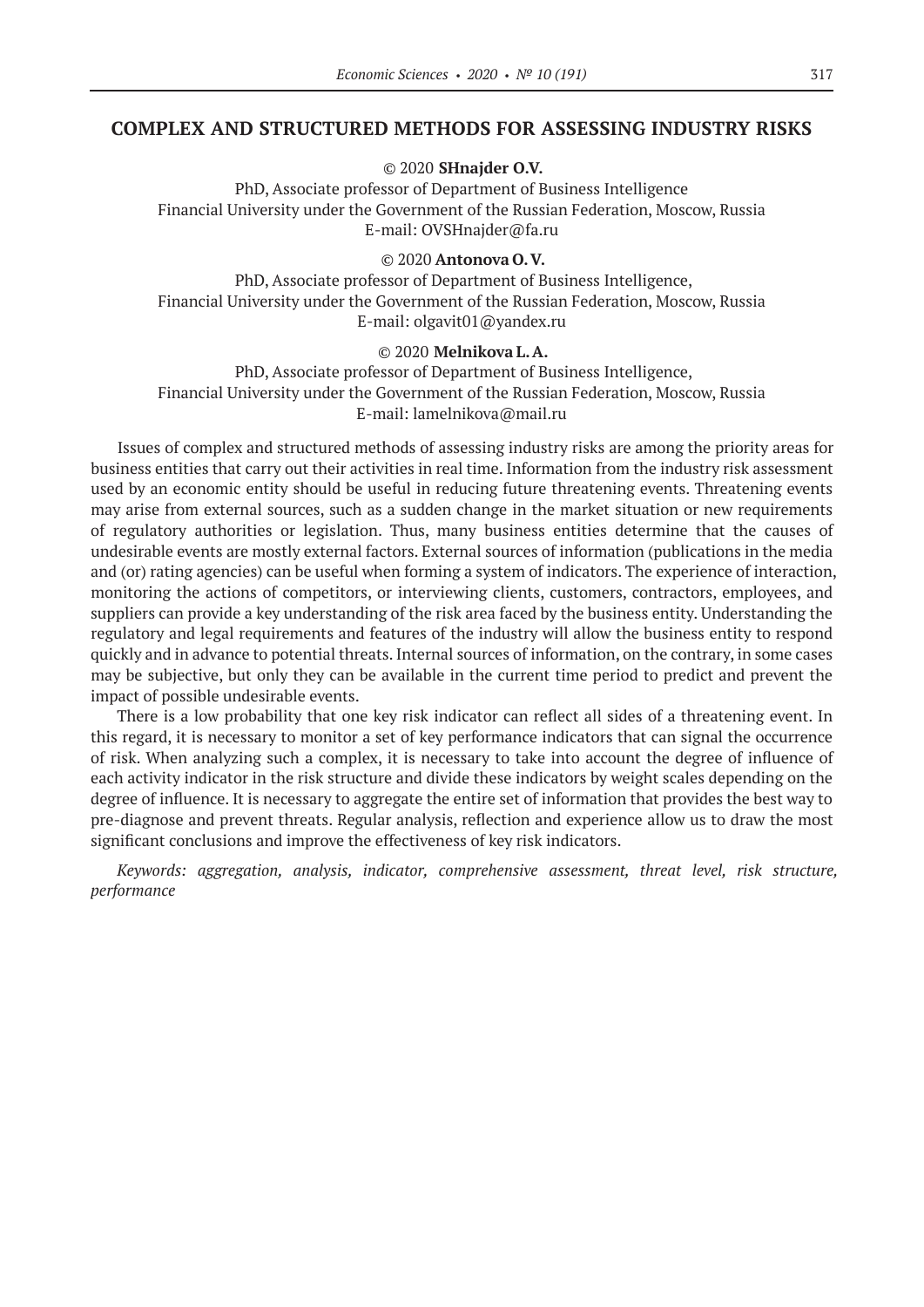### **BOOK KEEPING, STATISTICS**

# **GOVERNMENT POLICY MEASURES FOR SMALL BUSINESSES ON EMPLOYMENT ISSUES IN THE SAMARA REGION**

© 2020 **Borovitskaya M.V.**

PhD, Associate professor of Department of Business Intelligence Financial University under the Government of the Russian Federation, Moscow, Russia E-mail: MVBorovitskaya@fa.ru

© 2020 **SHnajder V.V.**

PhD (economics), Assistant professor of the master's program department Togliatti State University, Togliatti, Russia E-mail: gerutti1881@mail.ru

#### © 2020 **Khmara D.S.**

PhD (economics), Assistant professor of the Department of Economics of the shipbuilding industry Saint Petersburg state Maritime technical University, Saint Petersburg, Russia E-mail: dskhmara@yandex.ru

In recent years, the problem of unemployment in our country has become acute. This is due to many factors, among which the most significant are economic sanctions imposed by leading European States, and the difficult political and epidemiological situation in the world. All this undoubtedly has a negative impact on the Russian economy, causing disruptions in the work of domestic enterprises, and increasing unemployment.

The article is devoted to the issues of solving the problem of unemployment and measures of state policy of Russia in relation to small businesses in order to increase employment on the example of the Samara region.

The authors emphasize that the extent to which the working-age population of the country is engaged in the activities of state-owned production enterprises, agricultural agricultural holdings, and is involved in the development of small businesses depends on the degree of well-being of this country and the effectiveness of economic and social transformations.

The article discusses state programs to promote employment and regulate social and labor relations in the Samara region. The main areas of state support for entrepreneurship in the Samara region include export development, assistance to industrial and innovative enterprises, provision of a number of services to small and medium-sized businesses, development of single-industry towns, entrepreneurship and promotion among young people, as well as providing microfinance support to businesses.

Based on the monitoring of state programs to support the population in the field of employment in the Samara region, the authors specified the measures taken by regional funds for financial support of SMEs that provide access to financial resources for small and medium-sized businesses.

The authors note that the state policy on small businesses in Russia is currently being actively implemented in order to increase employment. Various state programs are being developed and implemented to support small and medium-sized businesses (financial, consulting, etc.), create new jobs, and reduce the unemployment rate in the country.

*Keywords: unemployment, labor resources, labor market, employment, measures of state regulation of employment, self-employment, employment mechanisms, microfinance for entrepreneurs.*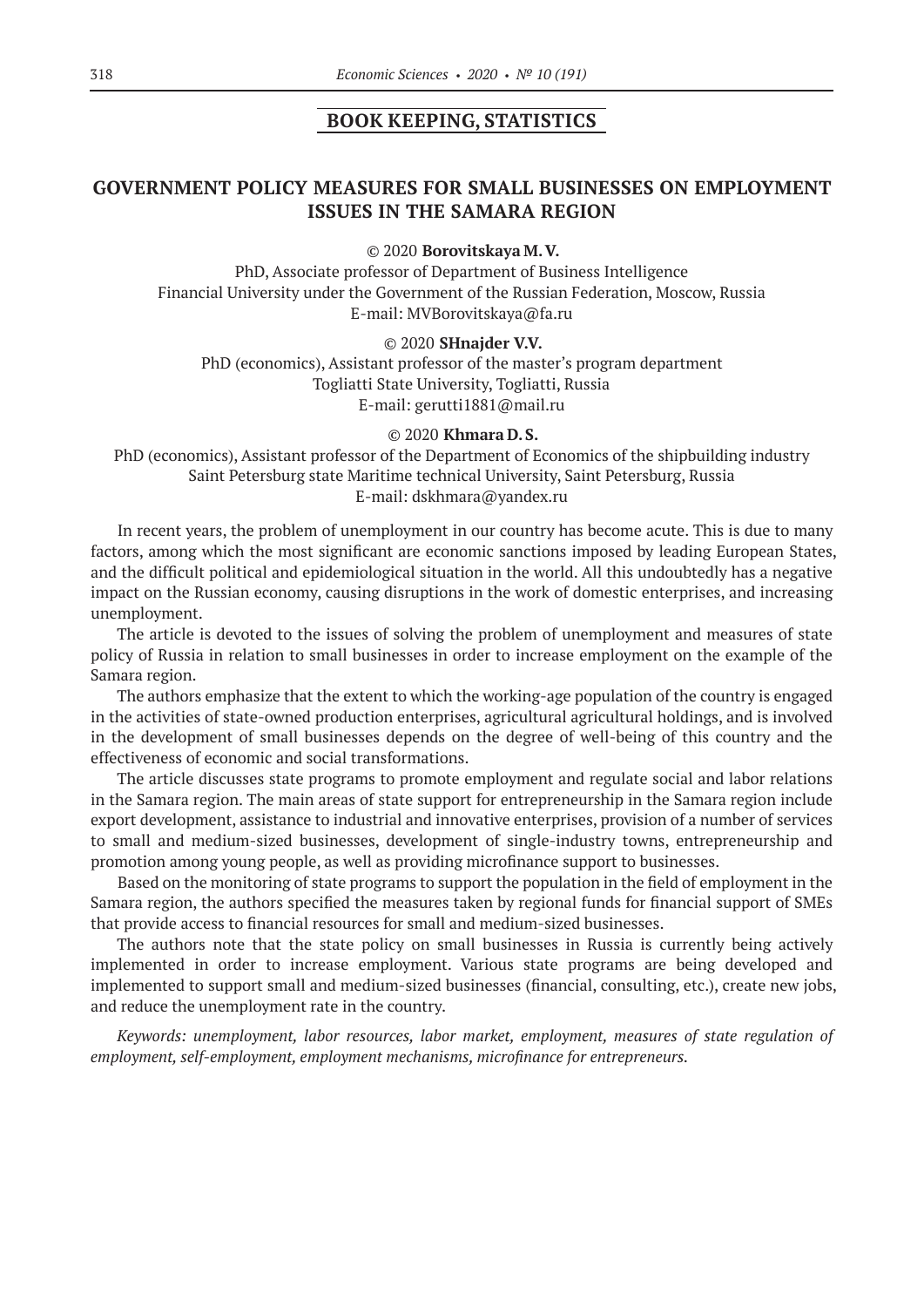# **ON THE PROBLEMS OF POPULATION AGING AND THE IMPACT OF THIS PROCESS ON THE COUNTRY'S ECONOMIC DEVELOPMENT**

### © 2020 **Muzalyov S.V.**

PhD, associate professor of Department of Business Intelligence, Financial University under the Government of the Russian Federation, Moscow, Russia E-mail: SVMuzalyov@fa.ru

### © 2020 **Amurskaya M.A.**

PhD, associate professor of Department of Language Training, Financial University under the Government of the Russian Federation, Moscow, Russia E-mail: amurskaiam@mail.ru

### © 2020 **Putihin K.Y.**

post-graduate student of Department of Business Intelligence Financial University under the Government of the Russian Federation, Moscow, Russia E-mail: putihin@bk.ru

Today, almost all countries of the world are facing the problem of demographic imbalance due to demographic aging of the population. Demographic aging is an increase in the number of elderly people against the background of a decrease in the number of people of working age on the planet.

The problem of rejuvenation of the nation concerns many advanced countries and in the modern world, the problems of aging of the population occupy a priority position in the list of problems of the present time of development of society in the world space. As one of the major social transformations of the twenty-first century, aging is a complex set of factors that affect the economies of various countries, the health system, and social security.

There is no doubt that the aging of the population is a natural demographic phenomenon, accompanied by challenges and opportunities. Old age is characterized by an increase in various types of diseases, which affects the ability of people of this age to remain independent. In adulthood, many older people experience significant health problems, affecting their ability to be independent, which in turn requires an increasing need for society to adapt to changes in the health of older people by taking measures to protect their health and ensure their active participation in public life in the country.

In recent years, the Russian state has made significant investments in healthcare. However, they did not significantly improve the situation, as they were not accompanied by large-scale and highly effective organizational, financial and economic measures. The level of healthcare development in the Russian Federation is significantly lagging behind that of developed countries, as well as many other key sectors of the economy.

The need to develop a concept for creating a unified state information system in the health sector is aimed at improving the situation with regard to the health of citizens, and the need to ensure a qualitative breakthrough in the health system of the Russian Federation. It should be noted that the Russian medical industry needs innovative developments in the field of prevention, diagnosis and treatment of diseases (including rehabilitation, health), an effective system of training and retraining of medical personnel, modern high-tech information systems, which in turn will affect the overall level of economic development of the country as a whole.

*Keywords: challenges, healthcare, personnel, concept, old age, population aging, problems, prevention, effective system*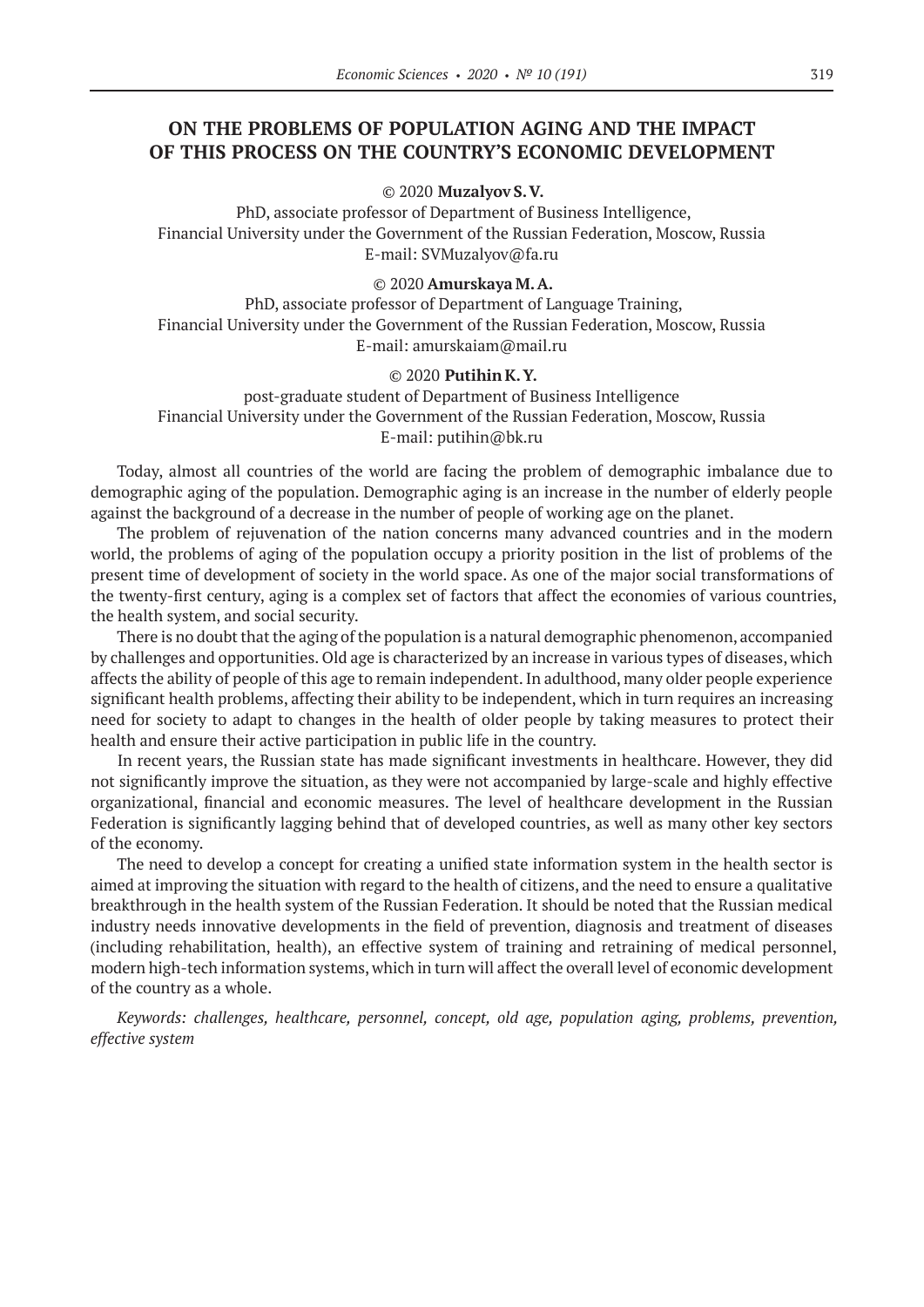# **CURRENT ASPECTS OF PROVIDING MEDICAL CARE TO THE ELDERLY POPULATION DURING THE PANDEMIC**

#### © 2020 **Muzalyov S.V.**

PhD, Associate professor of Department of Business Intelligence, Financial University under the Government of the Russian Federation, Moscow, Russia E-mail: SVMuzalyov@fa.ru

### © 2020 **Mustafaeva S.R.**

Manager, Business Intelligence Department Financial University under the Government of the Russian Federation, Moscow, Russia E-mail: SRMustafaeva@fa.ru

### © 2020 **SHnajder V.V.**

PhD (economics), Assistant professor of the master's program department Togliatti State University, Togliatti, Russia E-mail: gerutti1881@mail.ru

The economic, social and political changes that took place in Russia in the 1990s had a detrimental impact on all social sectors, including health. The collapse of the Soviet Union, radical changes in the political system, and the transition from Central planning to a market economy hindered sustained economic growth and political stability.

Economic and political changes in the early 1990s led to a significant deterioration in health and a lack of financial protection for the elderly population. Health sector indicators in Russia since the early 1990s reflect the economic, political, and social transformations that have taken place over the past three decades. The first stage, as noted above, of this transformation is the adverse consequences, access to health care and financial protection of the elderly population. Subsequent economic growth, poverty reduction, and political commitments to improve coverage have led to gradual improvements, but with a delay in time.

Reform of the interests of the elderly population in order to ensure universal health coverage is being carried out in many countries of the world. Progress is monitored using indicators to assess progress in protecting against financial risks and access to quality basic health services. Over the past two decades, state-funded healthcare has grown significantly in Russia through various programs, including the state guarantee program for medical care.

The program of state guarantees of medical care should be considered a universal program that invests in the development of a multi-level system of providing medical services. Currently, the COVID-19 pandemic is having a huge impact on the lives of people around the world. It affected not only the health of the population, but also the economy and many global economic processes.

We can say that this phenomenon has affected almost all spheres of our society, but first of all it has affected the health sector. The COVID-19 pandemic has affected the sustainability of the health system and the effectiveness of the policy in this area in General.

*Keywords: state guarantees, protection, quality of services, medical care, population, pandemic, financial risks, health institutions, economy.*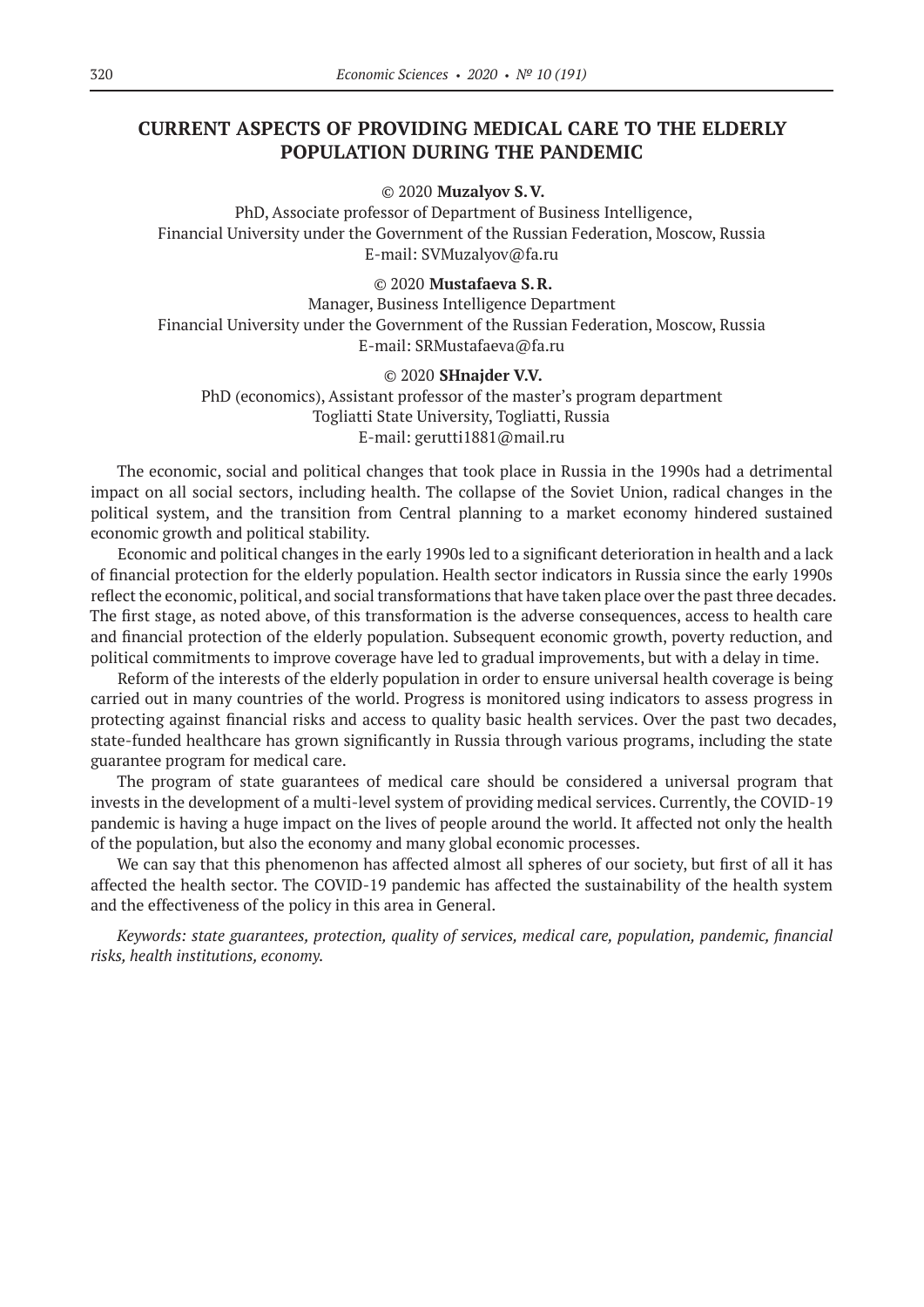# **ON THE ISSUE OF STATE POLICY MEASURES IN RELATION TO SMALL BUSINESSES IN THE RUSSIAN FEDERATION IN ORDER TO INCREASE EMPLOYMENT**

#### © 2020 **Nikiforova E.V.**

PhD, Professor of Department of Business Intelligence Financial University under the Government of the Russian Federation, Moscow, Russia E-mail: evnikiforova@fa.ru

#### © 2020 **Borovitskaya M.V.**

PhD, Associate professor of Department of Business Intelligence Financial University under the Government of the Russian Federation, Moscow, Russia E-mail: MVBorovitskaya@fa.ru

Currently, in the Russian Federation, one of the most serious problems for society and the state as a whole is unemployment. The lack of jobs always destabilizes the situation in society. The lack of employment at the present time can be considered as a factor of increasing poverty, moreover, unemployment, which covers a fairly large number of the working-age population, has not left without attention and educated, professionally trained citizens.

The article is devoted to the problems of unemployment in the Russian Federation in modern conditions of economic development, as well as measures taken by the state in relation to small businesses in order to increase employment.

The authors emphasize that in order to reduce the unemployment rate, it is advisable to expand the ways and options of state support for small businesses, individual entrepreneurship, and improve the mechanisms of state strategy and tactics in the labor market.

*Keywords: small business, unemployment, employment, labor resources, labor market, employment, state strategy, labor demand, employment mechanisms, state policy.*

# **PROBLEMS OF POPULATION AGING AND THEIR PRIORITY POSITION IN THE LIST OF CURRENT PROBLEMS OF SOCIETY DEVELOPMENT**

### © 2020 **Petrov A.M.**

PhD, Professor of Department of Business Intelligence Financial University under the Government of the Russian Federation, Moscow, Russia E-mail: palmi@inbox.ru

#### © 2020 **Antonova O.V.**

PhD, Associate professor of Department of Business Intelligence, Financial University under the Government of the Russian Federation, Moscow, Russia E-mail: olgavit01@yandex.ru

#### © 2020 **Mustafaeva S.R.**

Manager, Business Intelligence Department Financial University under the Government of the Russian Federation, Moscow, Russia E-mail: SRMustafaeva@fa.ru

Today, almost all countries of the world are faced with the problem of demographic imbalance due to demographic aging of the population. Demographic aging is an increase in the number of elderly people against the background of a decrease in the number of people of working age on the planet. The process of demographic aging is a natural process. All countries of the world are subject to it. The process of demographic aging negatively affects the birth rate, which causes the aging of society from below. In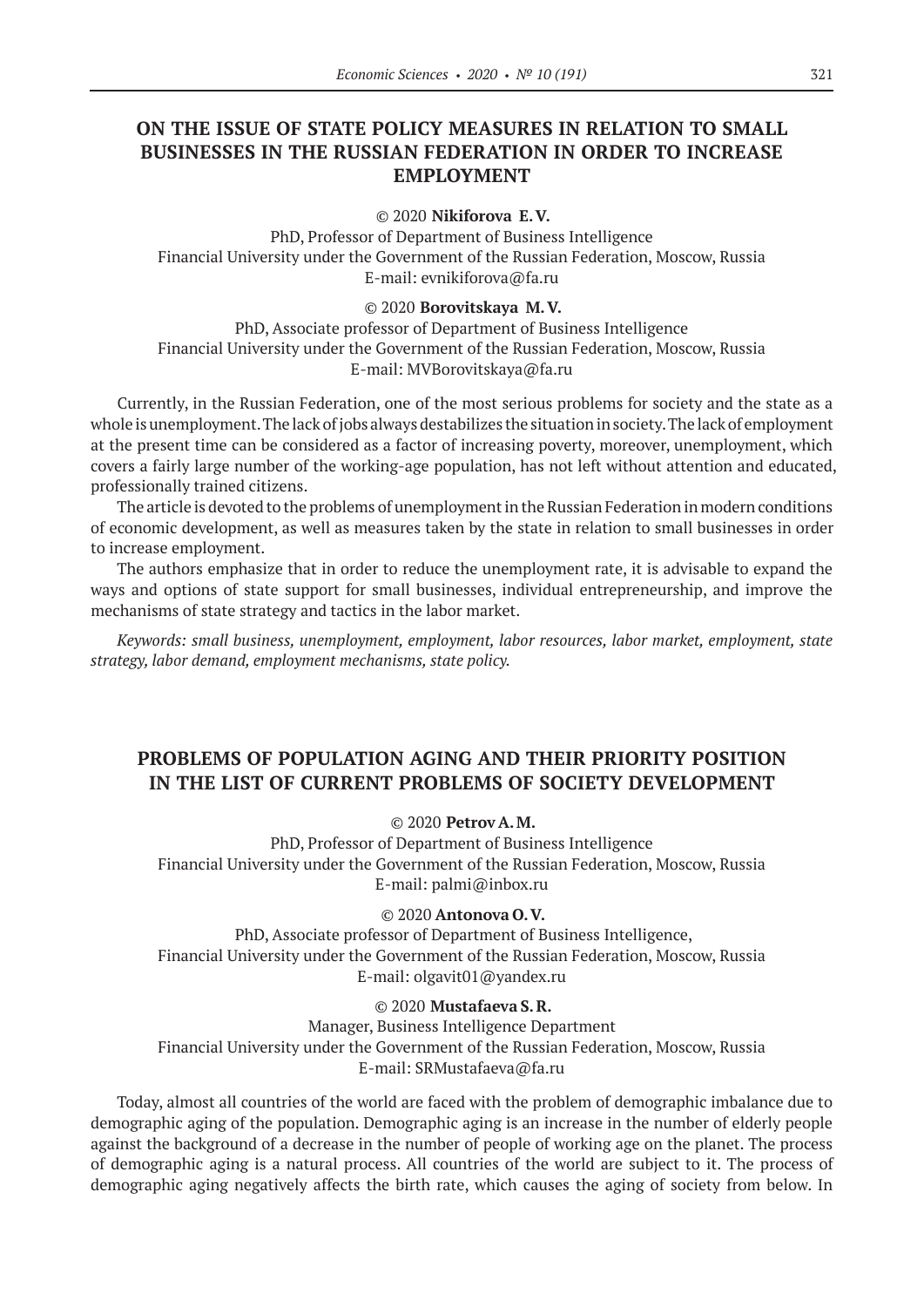turn, demographic aging increases the average age of the population and is caused by the aging process of society from above.

Demographic aging is observed in European countries, the Russian Federation, the United States, Canada, Japan, Asia, and Latin America. The aging population is also observed in Australia and New Zealand. The process of population aging is caused by the process of society aging from above, which indicates an increase in the population over the working age.

The problem of rejuvenation of the nation worries many advanced countries. Thus, in the modern world, the problems of population aging occupy a priority position in the list of problems of the current development of society in the world space. As the largest social transformation of our century, affecting the economies of various countries, the health system, as well as social security, the aging of the population appears through a complex and complex process.

There is no doubt that the aging of the population is a natural demographic phenomenon, accompanied by problems and opportunities. Old age is characterized by an increase in various types of diseases, which affects the ability of people of this age to remain independent.

In adulthood, many older people experience significant health problems, affecting their ability to be independent, which in turn requires an increasing need for society to adapt to changes in the health of older people by taking measures to protect their health and ensure their active participation in public life in the country.

In recent years, the Russian state has made significant investments in healthcare. However, they did not significantly improve the situation, as they were not accompanied by large-scale and highly effective organizational, financial and economic measures. The lag in the level of healthcare development in Russia from the level of developed countries is much stronger than in many other key sectors of the economy. All the above mentioned problems caused the relevance of the research topic.

*Keywords: demographic phenomenon, imbalance, investment, health care, events, population aging, economy.*

# **THE ROLE AND SIGNIFICANCE OF SMALL AND MEDIUM-SIZED BUSINESSES IN MODERN ECONOMIC DEVELOPMENT**

### © 2020 **PutihinY.E.**

PhD, Associate professor,

Head of the Department of Economics and Finance, Director of the St. Petersburg Branch Financial University under the Government of the Russian Federation, Moscow, Russia E-mail: YEPutihin@fa.ru

#### © 2020 **Borovitskaya M.V.**

PhD, Associate professor of Department of Business Intelligence Financial University under the Government of the Russian Federation, Moscow, Russia E-mail: MVBorovitskaya@fa.ru

#### © 2020 **Popova S.S.**

Manager, Business Intelligence Department Financial University under the Government of the Russian Federation, Moscow, Russia E-mail: SSPopova@fa.ru

The development of small and medium-sized businesses is of increasing importance in the modern conditions of development of the domestic economy. In the light of the ongoing international sanctions against Russia, the tasks of import substitution, filling the market of food and industrial products with domestic products, and ensuring independence from foreign suppliers are brought to the fore. Successful implementation of these tasks is impossible without the participation of small and medium-sized businesses.

The article focuses on revealing the role and significance of small and medium-sized businesses in the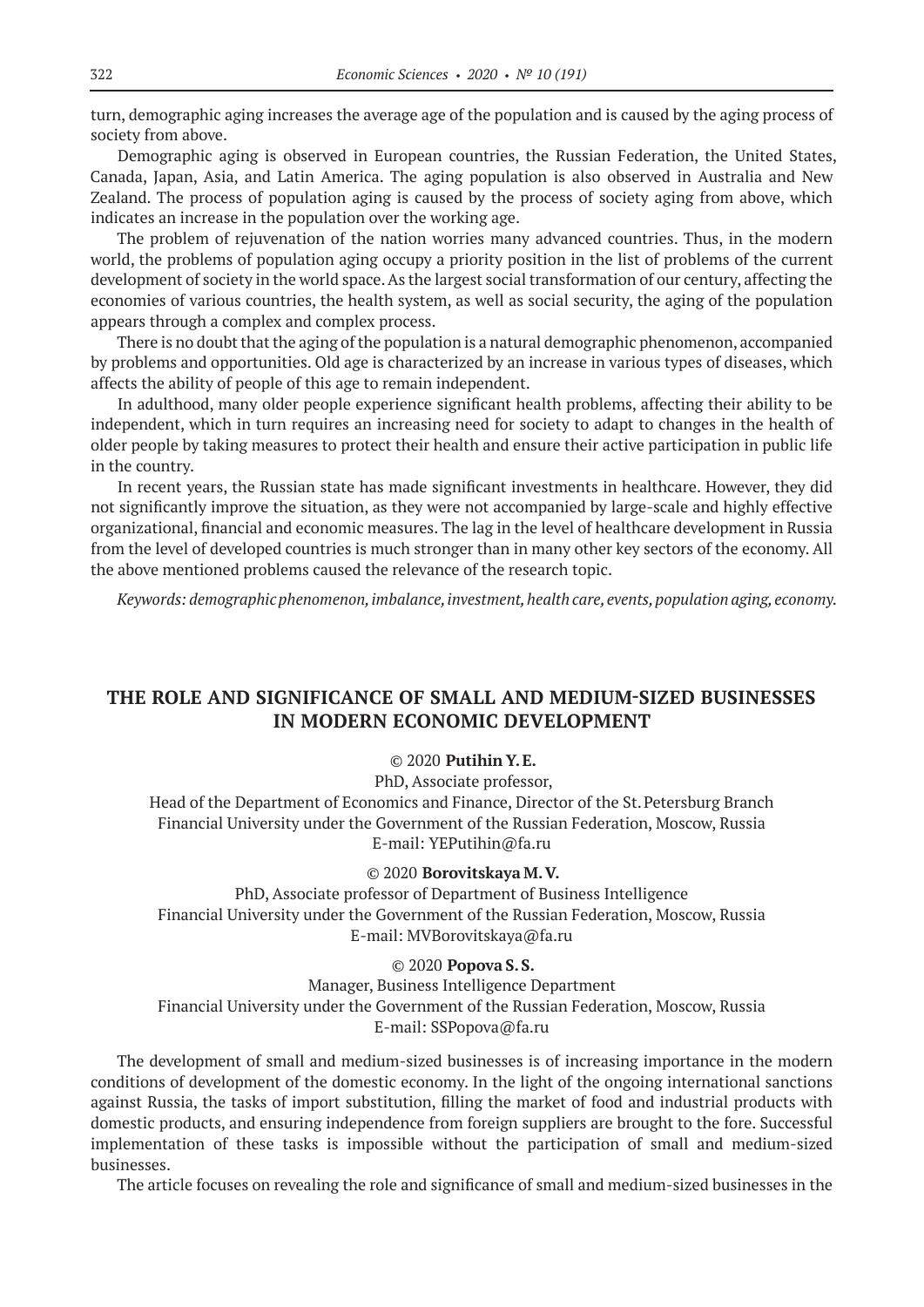modern realities of the functioning and development of the domestic economy. The article summarizes the measures for classifying small and medium-sized businesses that meet the data from November 1, 2019, based on the unified register of small and medium-sized businesses of the Federal tax service of the Russian Federation. The authors, based on the study and analysis of statistical sources and periodicals, provide a picture of the current state and number of small and medium-sized businesses, the current state and monitoring of the number of subjects belonging to the category of small, medium and microenterprises, and also assess their contribution to the total turnover of the Russian economy.

The authors note that despite the lag of the Russian Federation from the level of European countries in the share of small businesses, Russia is tightly in the zone of indicators of the United States. In this regard, it is necessary to increase the role of the state and develop the necessary legislation and regulations to support small and medium-sized businesses. The basic document discussed in the article is the national Russian project «Small and medium entrepreneurship and support of individual business initiative», who, for objective reasons, need an effective tool to support entrepreneurship at all stages of the business process: from inception of the business idea to the implementation of export sales.

*Keywords: small and medium-sized businesses, economic sanctions, entrepreneurial initiative, microenterprise, national projects, strategic objectives of the Russian Federation, economic development, import substitution.*

# **MEASURES OF THE STATE POLICY OF THE REGIONS IN RELATION TO SMALL BUSINESSES ON EMPLOYMENT ISSUES**

### © 2020 **Tolmachev M.H.**

PhD, Professor of Department of Business Intelligence Financial University under the Government of the Russian Federation, Moscow, Russia E-mail: tolmachev-mike@yandex.ru

### © 2020 **PutihinY.E.**

PhD, Associate professor, Head of the Department of Economics and Finance, Director of the St. Petersburg Branch Financial University under the Government of the Russian Federation, Moscow, Russia E-mail: YEPutihin@fa.ru

#### © 2020 **Borovitskaya M.V.**

PhD, Associate professor of Department of Business Intelligence Financial University under the Government of the Russian Federation, Moscow, Russia E-mail: MVBorovitskaya@fa.ru

### © 2020 **Popova S.S.**

Manager, Business Intelligence Department Financial University under the Government of the Russian Federation, Moscow, Russia E-mail: SSPopova@fa.ru

In recent years, the most pressing problem of the regions of the Russian Federation and the country as a whole remains unemployment. The lack of jobs always destabilizes the situation in society. Currently, the lack of employment in the majority of the country's regions can be considered as a factor of increasing poverty. Today, a number of regions are trying to practice the principle of broad information accessibility of public services in the field of employment of citizens, focusing on the young working-age population, since they are the least competitive in the modern labor market.

The article is devoted to the issues of solving the problem of unemployment and measures of state policy of the Russian regions in relation to small businesses in order to increase employment.

The authors emphasize that in order to reduce the unemployment rate, it is advisable to expand the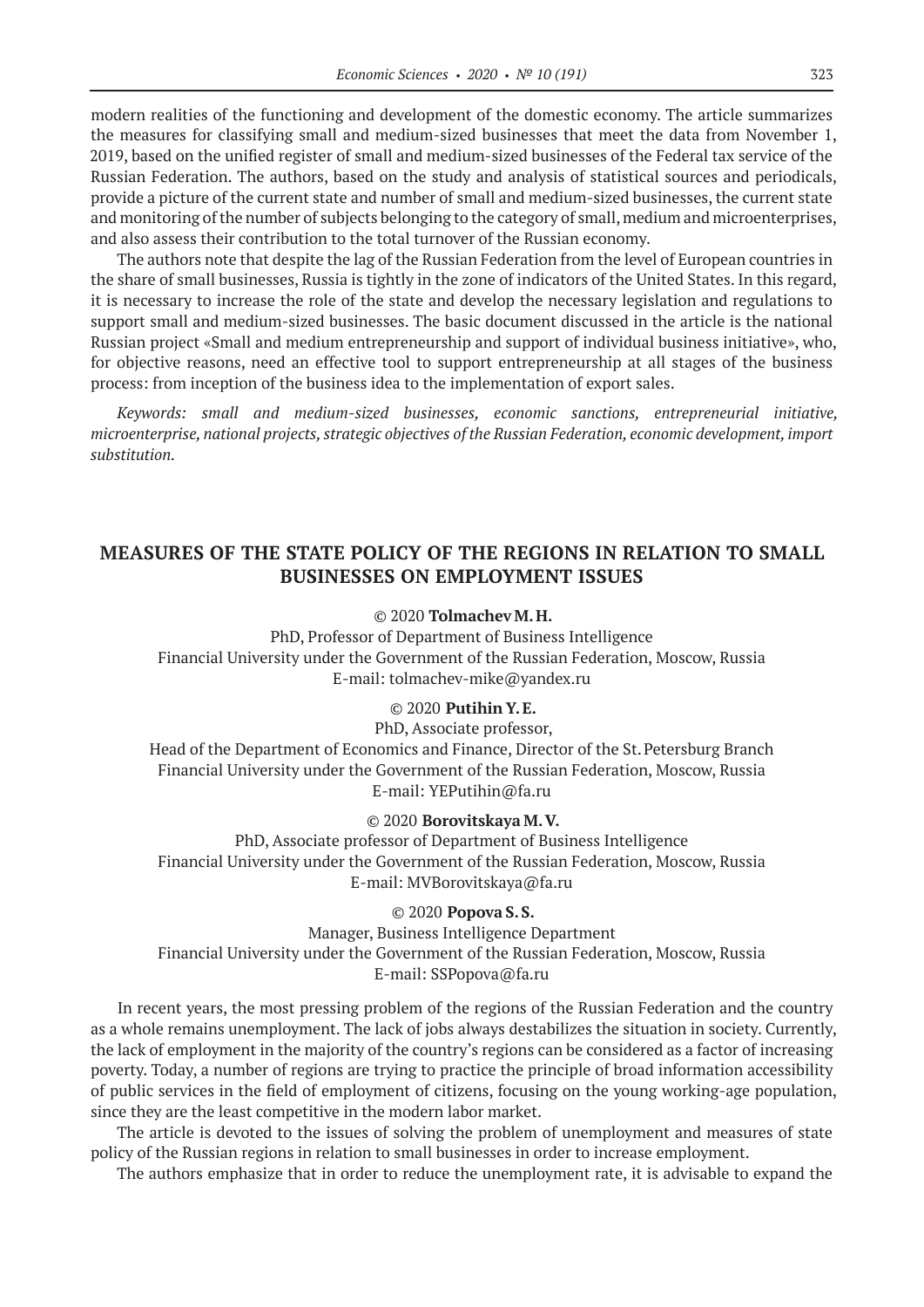ways and options of state support for small businesses, individual entrepreneurship, and improve the mechanisms of state strategy and tactics in the labor market.

The article deals with state regional programs to promote employment and regulate social and labor relations. Programs to promote employment in a number of regions of the Russian Federation include not only improving the standard of living of the population by providing additional jobs, vocational training, or paying unemployment benefits. We must not forget about such an urgent direction today as support for small businesses. For several years now, our country has been operating a number of state programs aimed at providing financial support to small businesses, but, unfortunately, not all beginning and existing entrepreneurs know about their existence. Every year, the state of the Russian Federation allocates quite large amounts of money to help entrepreneurs.

Based on the monitoring of state regional programs to support the population in the field of employment, the authors note that in the process of developing policies to promote employment, it is necessary to take into account factors that affect the regional labor market. Namely, you need to objectively assess the real state of the labor force, have reliable information about the population, the number of able-bodied and competitive population, and information about the number of employed and unemployed people. In order to develop an effective employment policy that will be aimed at increasing the level and quality of life of the population, the authorities need to focus on ensuring a balance in the labor market of labor resources, as well as increasing the competitiveness of the economically active population of the region.

*Keywords: unemployment, mobile employment centers, labor resources, labor market, employment, measures of state regulation of employment, self-employment, employment mechanisms, microfinance for entrepreneurs.*

# **WORLD ECONOMY**

# **ROLE OF THE EURASIAN DEVELOPMENT BANK IN THE INTERNATIONAL INDUSTRIAL COOPERATION OF THE MEMBER STATES OF THE EAEU**

© 2020 **Pishchik Viktor Yakovlevich**

Sc.D., Professor of the Department of Global Finance Financial University under the Government of the Russian Federation, Moscow, Russia

### © 2020 **Alekseev Petr Viktorovich**

PhD in Economics,

Leading Researcher of the Institute for the Research of International Economic relations Financial University under the Government of the Russian Federation, Moscow, Russia

One of the priorities for enhancement of the integration cooperation of the EAEU member states is the development of their industrial cooperation, which is suggested to contribute to the achievement of the objectives of their industrial development and effective implementation of their export potential. An important role in achievement of these objectives is assigned to the Eurasian Development Bank. The article identifies the problems of its investment activity, developes proposals for the effective implementation of its financial and economic potential and increase the role in the development of industrial cooperation of the EAEU member states.

*Keywords: Eurasian EconomicUnion; industrial cooperation; Eurasian Development Bank; digital industrial cooperation; single digital industrial space.*